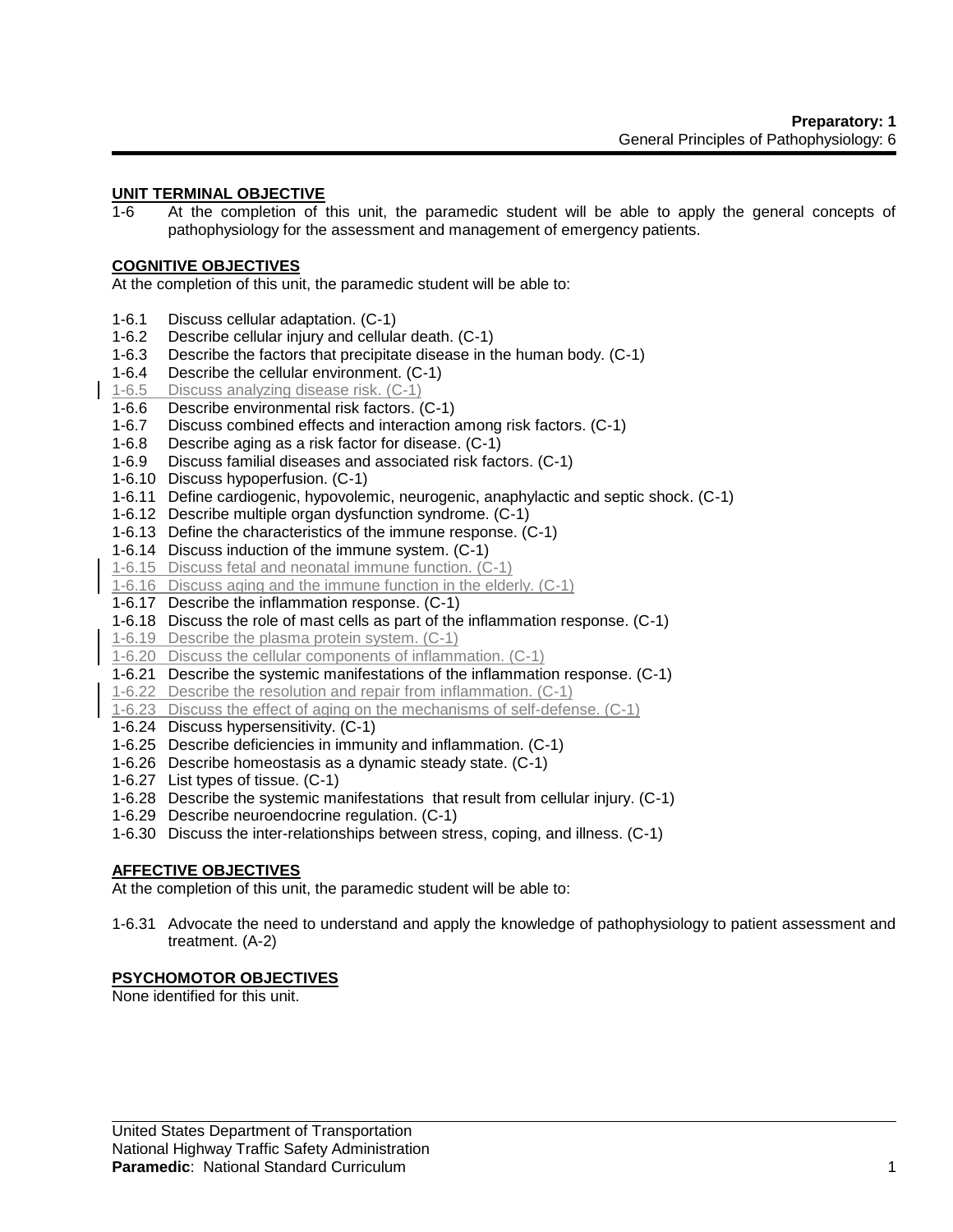### **DECLARATIVE**

# I. Introduction

- A. Correlation of pathophysiology with disease process
	- 1. Cells appear similar to multicellular "social" organism
	- 2. Cells communicate electrochemically when interrupted disease processes can initiate and advance
	- 3. Knowledge of coordination of specific bodily functions leads to better understanding of the disease process
		- a. Endocrine
		- b. Exocrine
		- c. Other coordinating receptors
			- (1) Chemoreceptors
			- (2) Baroreceptors
			- (3) Adrenergic
			- (4) Others
- B. Correlation of disease process with care provided to patients by paramedics
	- 1. Understanding disease process is important for paramedics to better understand, anticipate, correct, and provide appropriate care
		- a. Once knowledge of physical laws and principles have been gained paramedics can apply these to the mechanisms and complications of disease
		- b. Cells of the immune system and inflammatory responses are found with every type of trauma or disease process

#### II. Basic cellular review

- A. Major classes of cells living cells divided into two major divisions
- B. Chief cellular functions
	- 1. Cells become specialized through process of differentiation, or maturation
	- 2. Eventually perform one function or act in concert with other cells to perform a more complex task
- C. Cellular components
	- 1. Structure & function
	- 2. Three main components
- D. Tissue types
	- 1. Epithelial tissue
	- 2. Connective tissue
	- 3. Muscle tissue
	- 4. Nervous tissue
- III. Alterations in cells and tissues
	- A. Cellular adaptation cells adapt to their environment to avoid and protect themselves from injury; adapted cells are neither normal or injured (they are somewhere between these two states)
		- 1. Cellular adaptations are common and a central part of many disease states
			- a. Early stages of a successful adaptation response may enhance the cell's function
			- b. Difficult to determine pathological responses versus an extreme adaptation to an excessive functional demand
		- 2. Atrophy
		- 3. Hypertrophy
		- 4. Hyperplasia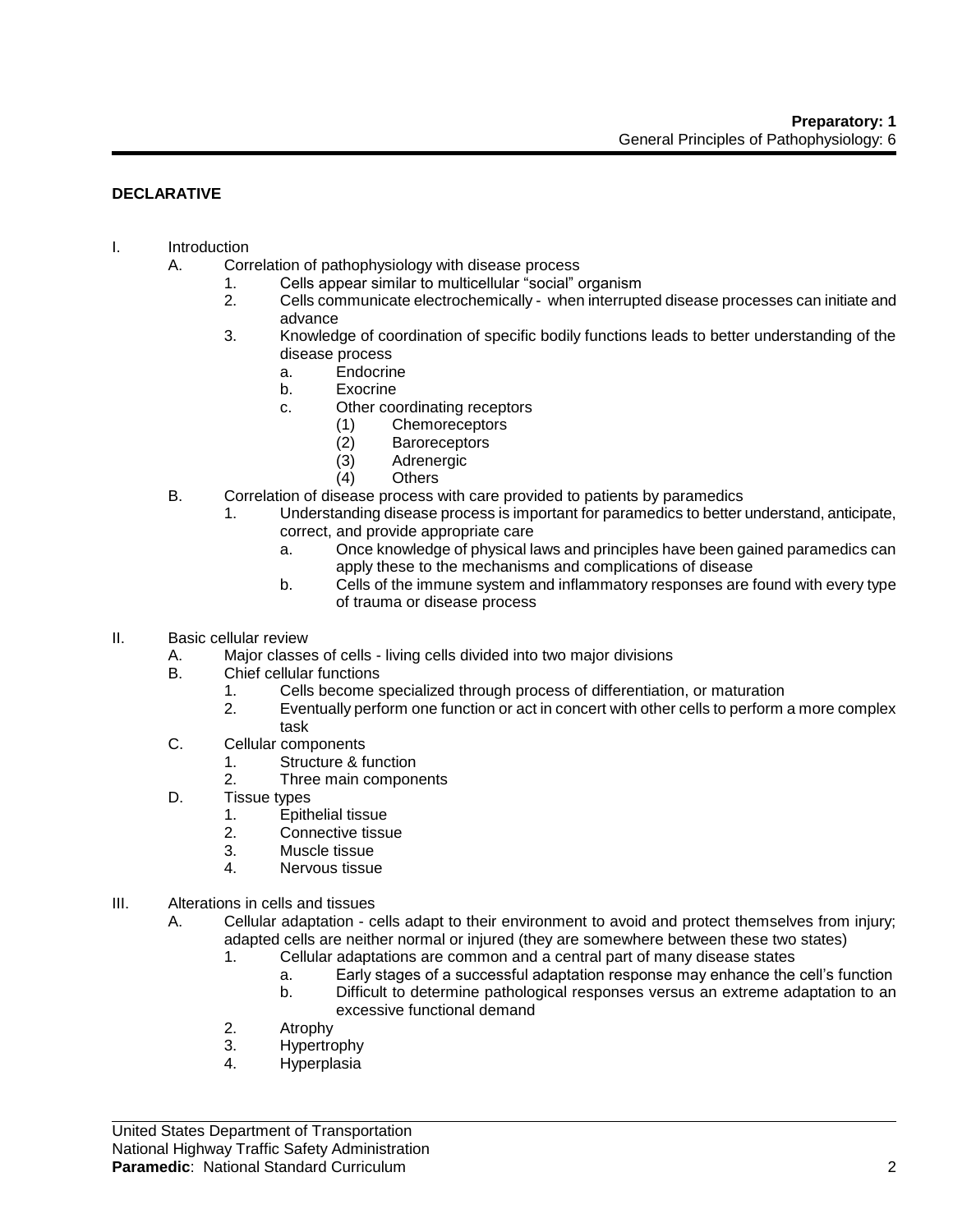- 5. Dysplasia
- 6. Metaplasia
- B. Cellular injury
	- 1. Hypoxic injury
		- a. Most common cause of cellular injury
		- b. May result from
			- (1) Decreased amounts of oxygen in the air<br>(2) Loss of hemoglobin or hemoglobin functi
			- $(2)$  Loss of hemoglobin or hemoglobin function  $(3)$  Decreased number of red blood cells
			- (3) Decreased number of red blood cells<br>(4) Disease in respiratory or cardiovascul
			- Disease in respiratory or cardiovascular system
			- (5) Loss of cytochromes
	- 2. Chemical injury
		- a. Chemical agents causing cellular injury
			- (1) Poisons
			- (2) Lead
			- (3) Carbon monoxide
			- (4) Ethanol
			- (5) Pharmacological
	- 3. Infectious injury
		- a. Virulence or pathogenicity of microorganisms depends on their ability to survive and reproduce in the human body, where they injure cells and tissues
			- (1) Disease producing potential depends upon its ability to
				- (a) Invade and destroy cells
				- (b) Produce toxins
				- (c) Produce hypersensitivity reactions
		- b. Bacteria
			- (1) Survival and growth depend upon the effectiveness of the body's defense mechanisms and the bacteria's ability to resist the mechanisms
				- (a) Coating protects the bacterium from ingestion and destruction by phagocytes and capsules may also function as exotoxins
				- (b) Not all virulent extracellular pathogens are encapsulated mycobacterium tuberculosis can survive and be transported by phagocytes
			- (2) Bacteria also produce substances such as enzymes or toxins which can injure or destroy cells
				- (a) Toxins are produced by many microorganisms
					- i) Exotoxins
					- ii) Endotoxins
				- (b) Fever is caused by the release of endogenous pyrogens from macrophages or circulating white blood cells that are attracted to the injury site
				- (c) Inflammation is one of the body's responses to the presence of bacteria
				- (d) Ability to produce hypersensitivity reactions is an important pathogenic mechanism of bacteria toxins
				- (e) Bacteremia or septicemia is proliferation of microorganisms in the blood
		- c. Viruses
			- (1) Viral disease are among the most common afflictions seen in humans<br>(2) Intracellular parasites that take over the control of metabolic machiner
			- Intracellular parasites that take over the control of metabolic machinery of host cells for use to replicate the virus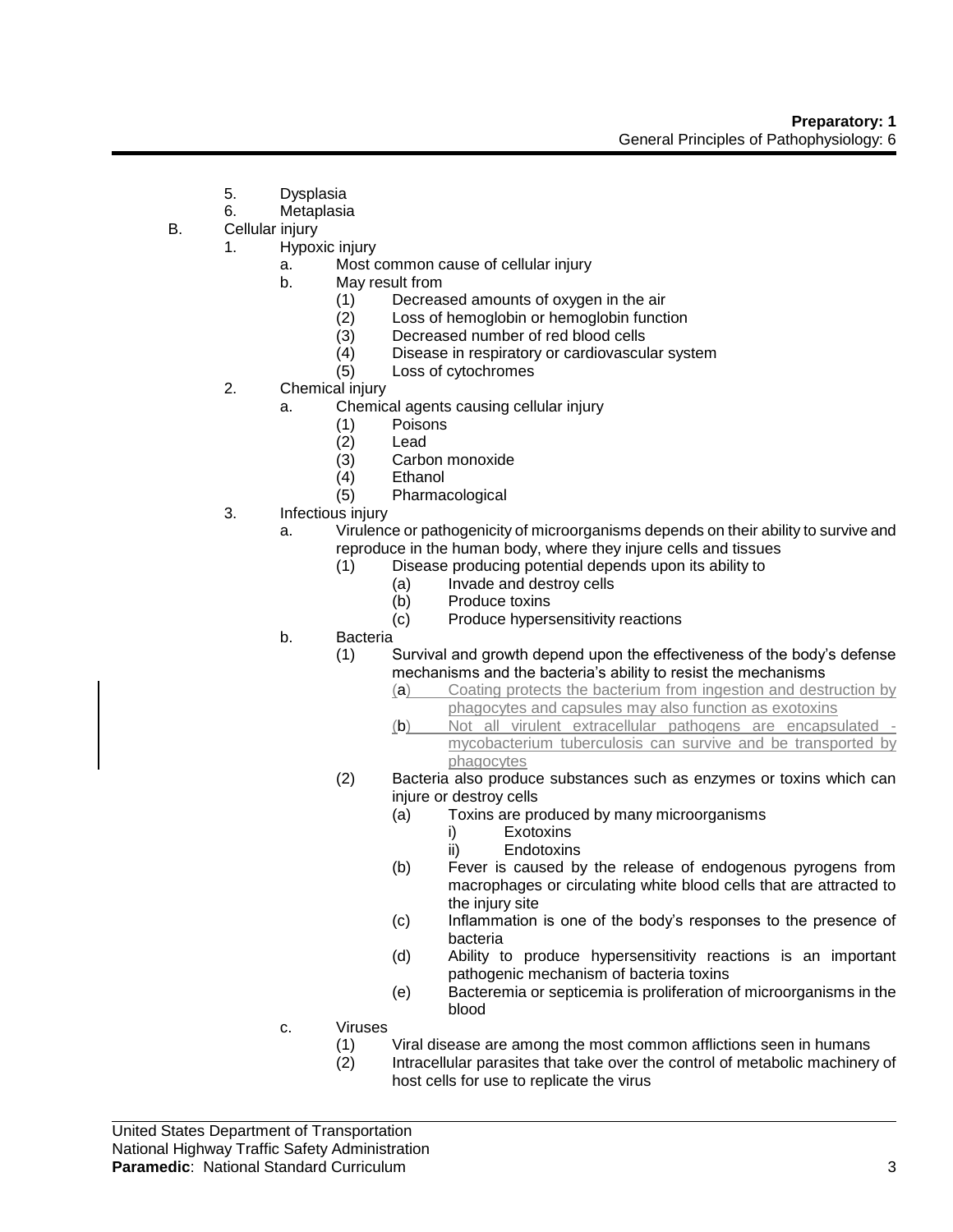- (3) Protein coat (capsid) encapsulating most viruses allows them to resist phagocytosis
- (4) Viral replication occurs within the host cell
- (5) Having no organelles, viruses are incapable of metabolism
- (6) Causes decreased synthesis of macromolecules vital to the host cell
- (7) Viruses do not produce exotoxins or endotoxins
- (8) There may be a symbiotic relationships between viruses and normal cells resulting in a persistent unapparent infection
- (9) Viruses can evoke a strong immune response but can rapidly produce irreversible and lethal injury in highly susceptible cells (as in AIDS)
- 4. Immunologic and inflammatory injury
	- a. Cellular membranes are injured by direct contact with cellular and chemical components of the immune or inflammatory process as in phagocytes (lymphocytes and macrophages) and others such as histamine, antibodies, lymphokines
	- b. Membrane alterations are associated with rapid leakage of potassium out of the cell and an influx of water
- 5. Injurious genetic factors
- 6. Injurious nutritional imbalances
- 7. Injurious physical agents
- C. Manifestations of cellular injury
	- 1. Cellular manifestations
	- 2. Systemic manifestations
- D. Cellular death/ necrosis
- IV. The cellular environment
	- A. Distribution of body fluids
		- 1. Intracellular fluid (ICF)
		- 2. Extracellular fluid (ECF)
			- a. Interstitial fluid
				- b. Intravascular fluid
				- c. Other
		- 3. Total body water (TBW)
	- B. Aging and distribution of body fluids
		- 1. Birth
		- 2. Infancy
		- 3. Childhood
		- 4. Adulthood
		- 5. Elderly
	- C. Water movement between ICF and ECF
		- 1. Osmotic forces
		- 2. Role of sodium and potassium
	- D. Water movement between plasma and interstitial fluid
		- 1. Osmotic forces within capillary bed
			- 2. Starling's hypothesis
			- 3. Role of capillary and membrane permeability
	- E. Alterations in water movement
		- 1. Edema
			- a. Pathophysiology
				- (1) Increased capillary permeability<br>(2) Decreased oncotic pressure
				- Decreased oncotic pressure
				- (3) Increased capillary hydrostatic pressure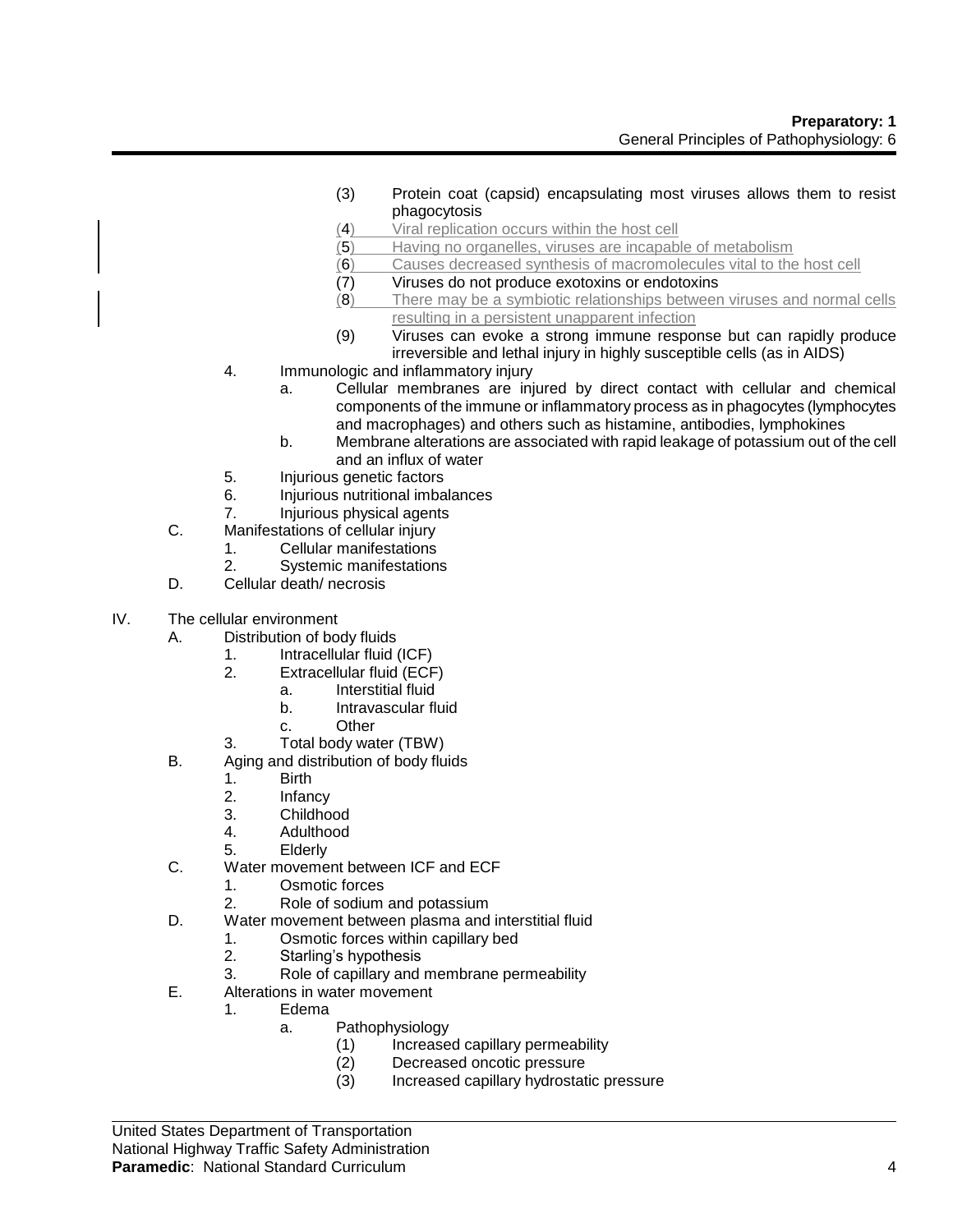- (4) Hydrostatic pressure
- (5) Lymphatic vessel obstruction
- b. Clinical manifestations
	- (1) Local
	- (2) Generalized
- c. Evaluation and treatment
- F. Water balance and the role of electrolytes
	- 1. Water balance
		- a. Role of antidiuretic hormone (ADH)
		- b. Receptors
			- (1) Osmoreceptors
			- (2) Volume sensitive receptors
			- (3) Baroreceptors
	- 2. Sodium and chloride balance
		- a. Role and function of sodium as a cation
		- b. Role and function of chloride as an anion
		- c. Hormone regulation by aldosterone and natriuretic hormone
		- d. Role of renin-angiotensin system
	- 3. Alterations in sodium, chloride, and water balance
		- a. Isotonic alterations
			- (1) Isotonic volume depletions
			- (2) Isotonic volume excesses
		- b0 Hypertonic alterations
			- (1) Hypernatremia
			- Water deficit
			- (3) Hyperchloremia
		- c0 Hypotonic alterations
			- (1) Hyponatremia
			- (2) Water excess
			- (3) Hypochloremia
	- 4 Alterations in potassium, calcium, phosphate, and magnesium balance a0 Potassium
		- - (1) Hypokalemia Hyperkalemia
		- b0 Calcium and phosphate
			-
			- (1) Hypocalcemia Hypercalcemia
			- (3) Hypophosphatemia
			- (4) Hyperphosphatemia
		- c0 Magnesium
			- (1) Hypomagnesemia
			- (2) Hypermagnesemia
- G0 Acid base balances
	- 1 Hydrogen ion and pH
		- 2 Buffer systems
			- a0 Carbonic acid-bicarbonate buffering
			- b0 Protein buffering
			- c0 Renal buffering
			- d0 Other buffers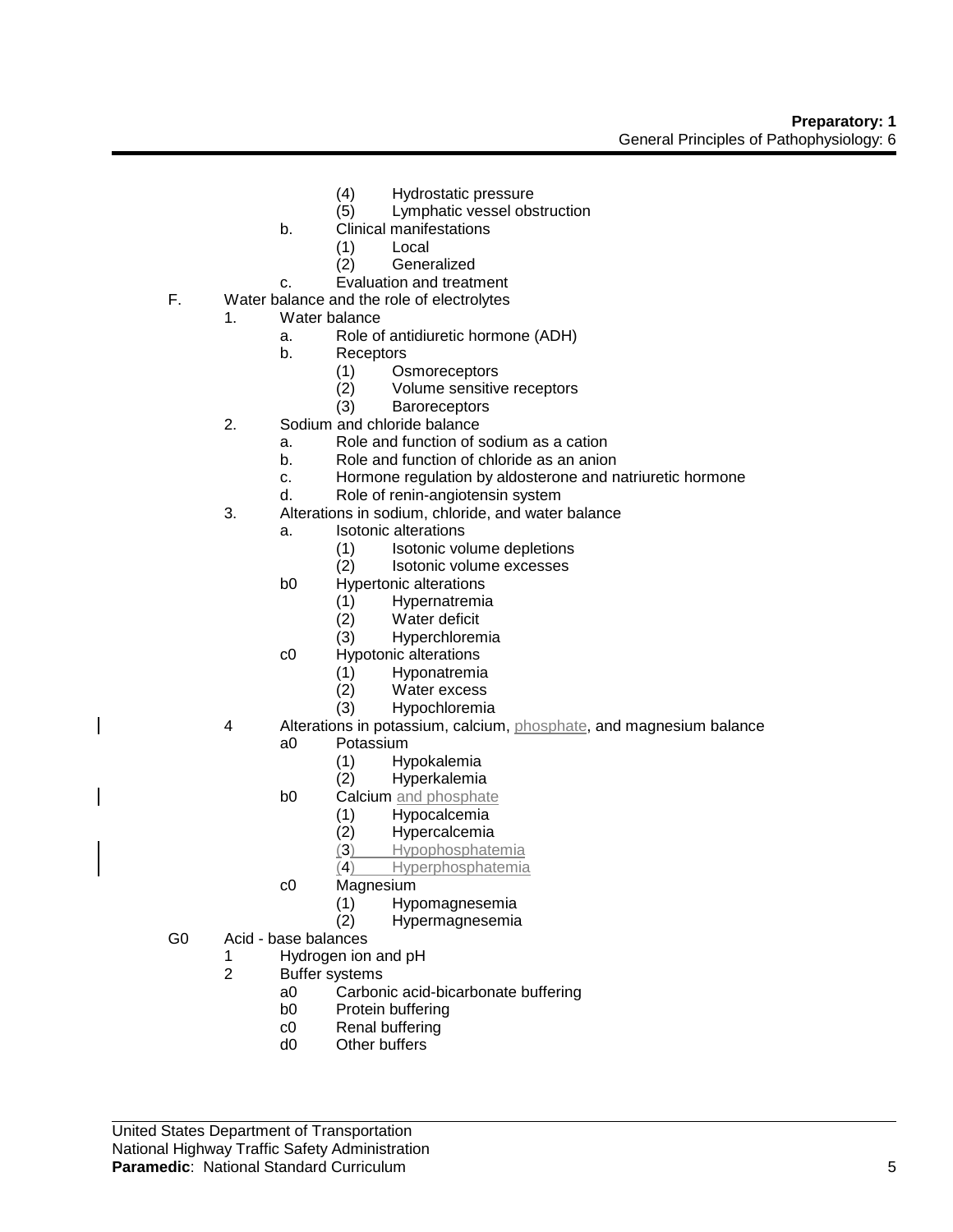- 3 Acid-base imbalances
	- a0 Metabolic acidosis
		- (1) Pathophysiology
		- (2) Clinical presentation
		- (3) Evaluation and treatment
	- b0 Metabolic alkalosis (rare)
		- (1) Pathophysiology
		- (2) Clinical presentation<br>(3) Evaluation and treatr
		- Evaluation and treatment
		- c0 Respiratory acidosis
			-
			- (1) Pathophysiology Clinical presentation
			- (3) Evaluation and treatment
	- d0 Respiratory alkalosis
		- (1) Pathophysiology
		- (2) Clinical presentation
		- (3) Evaluation and treatment
- V Genetics and familial diseases
	- A0 Factors causing disease
		- - 1 Genetic<br>2 Environn **Environmental** 
				- a0 Microoganisms and immunologic exposures
				- b0 Personal habits and life-style
				- c0 Chemical substances
				- d0 Physical environment
				- e0 Psychosocial environment
			- 3 Age and gender
				- a0 Accumulative affects of both genetic and environmental factors
				- b0 Life-style, anatomic, or hormonal differences
	- **B0** Analyzing disease risk
	- 1 Disease rates
		- a0 Incidence rate<br>b0 Prevalence rate
		- Prevalence rate
		- c0 Mortality rate
		- 2 Risk factor analysis
			- a0 Causal risk factors
			- **b0** Noncausal risk factors
	- C0 Combined effects and interaction among risk factors
		- 1 Familial disease tendency
		- 2 Aging and age-related disorders
	- D0 Common familial disease and associated risk factors
		- 1 Immunologic disorders
			- a0 Allergies
			- b0 Asthma
			- c0 Rheumatic fever
		- 2 Cancer
			- a0 Breast cancer
			- b0 Colorectal cancer
			- c0 Lung cancer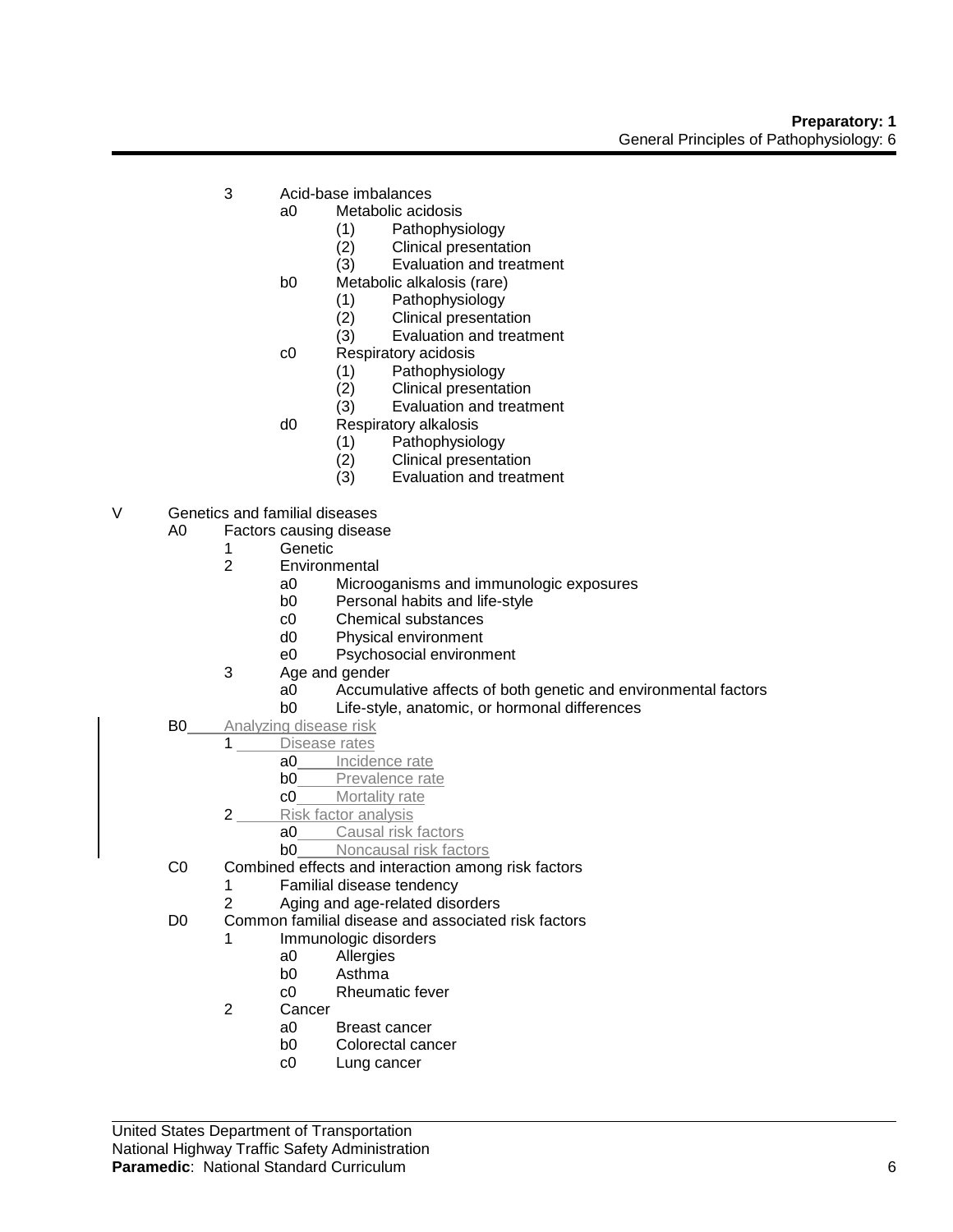- 3 Endocrine disorders
	- a0 Diabetes mellitus
		- (1) Insulin-dependent diabetes mellitus
		- (2) Non-insulin dependent diabetes mellitus
- 4 Hematologic disorders
	- a0 Drug-induced hemolytic anemia
	- b0 Hemophilia
	- c0 Hematochromatosis
- 5 Cardiovascular disorders
	- a0 Long QT syndrome (autosomal dominant disorder)
		- b0 Cardiac myopathies
		- c0 Mitral valve prolapse
		- d0 Coronary heart disease
			- (1) Family history and CHD risk
			- (2) Genetic factors and predisposition
		- e0 Hypertension and stroke
- 6 Renal disorders
	- a0 Gout (uric acid accumulation)
	- b0 Kidney stones
- 7 Gastrointestinal disorders
	- a0 Malabsorption disorders
		- (1) Lactose intolerance
		- (2) Ulcerative colitis
		- (3) Crohn's disease
		- b0 Peptic ulcers
		- c0 Gallstones
		- d0 Obesity
			- (1) Associated disease processes
			- (2) Causal risk factors
- 8 Neuromuscular disorders
	- a0 Huntington disease
	- b0 Muscular dystrophy
	- c0 Multiple sclerosis
	- d0 Alzheimer disease
- 9 Psychiatric disorders
	- a0 Schizophrenia
		- b0 Manic-depressive
- VI Hypoperfusion
	- A0 Pathogenesis
		- 1 Decreased cardiac output
		- 2 Compensatory mechanisms
			- a0 Catecholamine release
				- (1) Epinephrine and norepinephrine
				- (2) Increase in systemic vascular resistance
			- b0 Role of aldosterone renin-angiotensin, and ADH
				- (1) Adequate or increased blood volume
				- (2) Vasoconstriction increases systemic blood pressure
			- c0 Shift of interstitial fluid
			- d0 Splenic discharge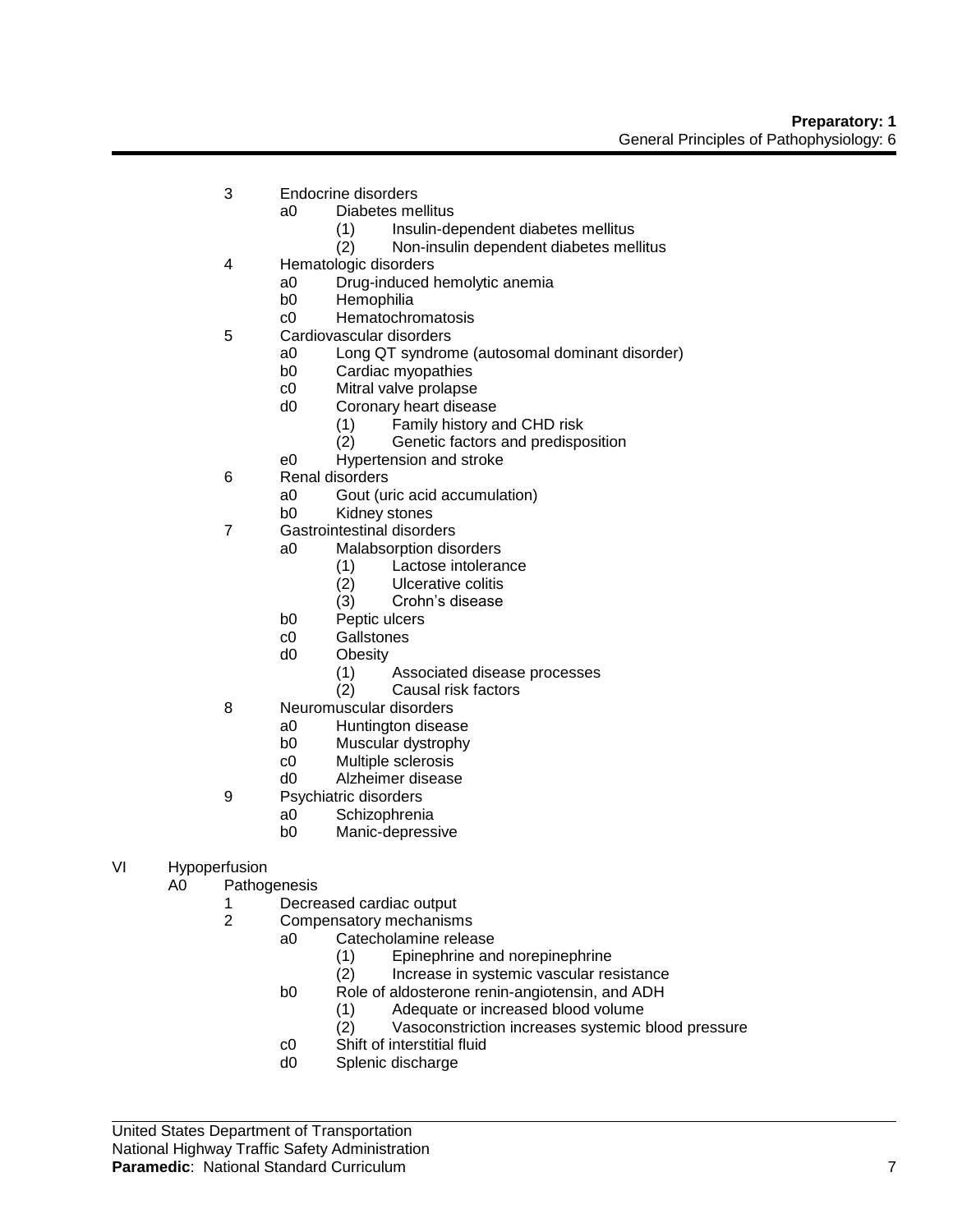- 3 Increased preload, stroke volume, and heart rate
	- a0 Increased myocardial oxygen demand
	- b0 Systemic and pulmonary edema
		- (1) Dyspnea
		- (2) Dusky skin color
		- (3) Low blood pressure
		-
		- (4) Oliguria (5) Impaired mentation
	- c0 Decreased cardiac output and ejection fraction
		- (1) Decreased blood pressure
		- (2) Decreased tissue perfusion
		- (3) Impaired cellular metabolism
- B0 Types of Shock
	- 1 Cardiogenic shock
		- a0 Defined
		- b0 Pathophysiology
		- c0 Evaluation and treatment
	- 2 Hypovolemic shock
		- a0 Defined
		- b0 Pathophysiology
		- c0 Evaluation and treatment
	- 3 Neurogenic shock
		- a0 Defined
			- b0 Pathophysiology
			- c0 Evaluation and treatment
	- 4 Anaphylactic shock
		- a0 Defined
		- b0 Pathophysiology
		- c0 Evaluation and treatment
	- 5 Septic Shock
		- a0 Defined
		- b0 Pathophysiology
		- c0 Evaluation and treatment
- C0 Multiple organ dysfunction syndrome (MODS)
	- 1 Defined
		- a0 Progressive failure of two or more organ systems
		- b0 Occurs after severe illness or injury
		- c0 New diagnosis first described in 1975
		- d0 Mortality rate of 60% 90%
		- e0 Major cause of death following septic, traumatic, and burn injuries
	- 2 Pathophysiology
		- a0 Injury or endotoxin release
		- b0 Vascular endothelial damage, neuroendocrine response, and release of inflammatory mediators
		- c0 Activation of complement, coagulation, and kallikrein/ kinin systems
		- d0 Massive systemic immune/ inflammatory and coagulation responses
		- e0 Vascular changes
			- (1) Vasodilation
				- (2) Increase in capillary permeability
				- (3) Selective vasoconstriction
				- (4) Microvascular thrombi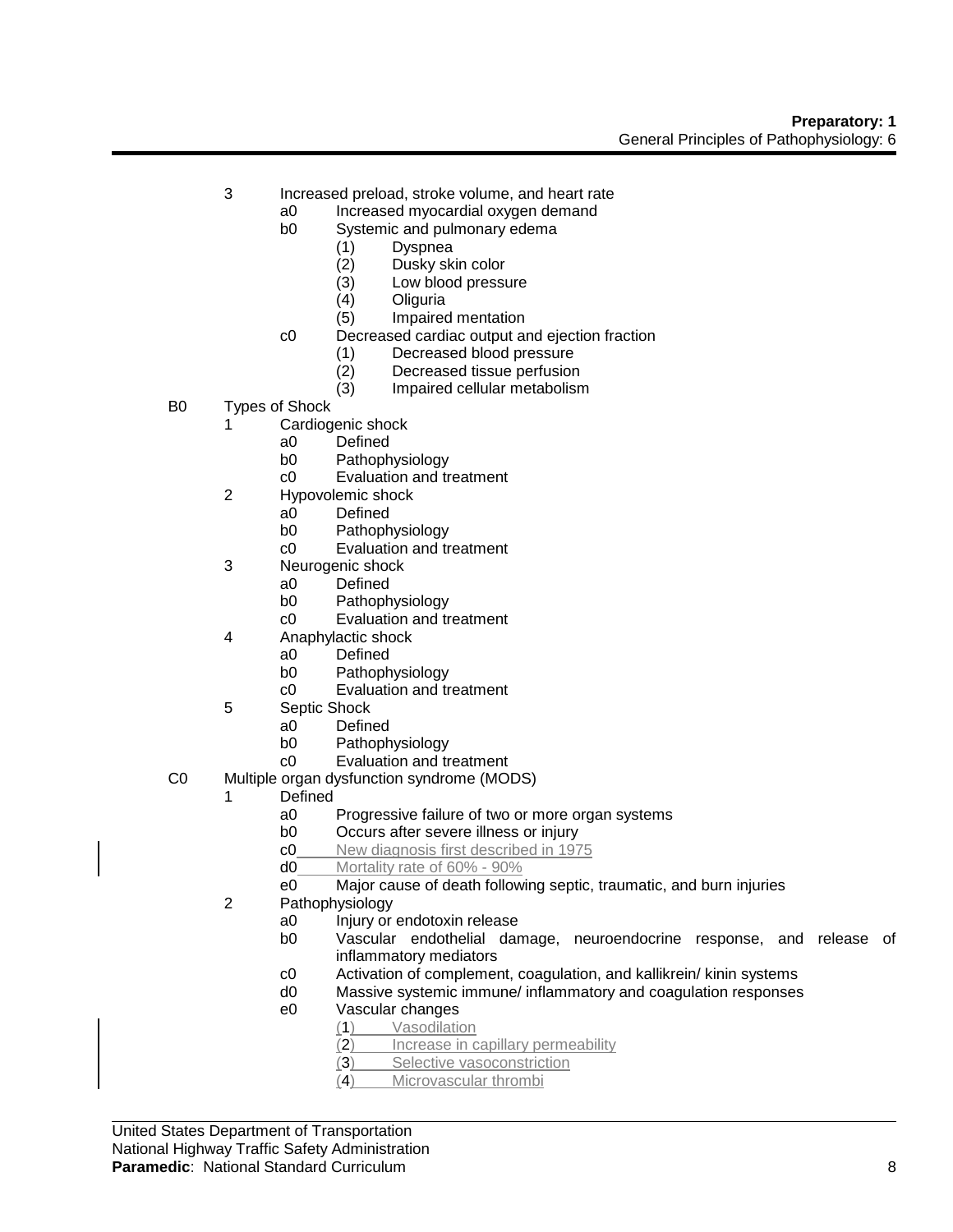- f0 Maldistribution of systemic and organ blood flow
- g0 Hypermetabolism
- h0 Oxygen supply/ demand imbalance
- i0 Tissue hypoxia
	- (1) Tissue hypoperfusion
	- (2) Exhaustion of fuel supply (i.e. ATP, glucose, etc)
	- (3) Metabolic failure
	- (4) Lysosome breakdown
	- (5) Anaerobic metabolism
	- (6) Acidosis and impaired cellular function
- j0 Organ dysfunction
	- (1) Decreased cardiac function and myocardial depression
	- (2) Renal failure
	- (3) Failure of smooth muscle of vascular system
		- (a) Release of capillary sphincters
			- (b) Vasodilation
- 3 Clinical presentation 24 hours after initial resuscitation
	- a0 Low-grade fever due to inflammatory responses
	- b0 Tachycardia
	- c0 Dyspnea and adult respiratory distress syndrome (ARDS)
	- d0 Altered mental status
	- e0 Hyperdynamic state
	- f0 Hypermetabolic states
	- g0 Renal and liver failure (14 21 days)
	- h0 Gastrointestinal and immune collapse (14 21 days)
	- i0 Cardiovascular collapse and death (21 28 days)
- D0 Cellular metabolism impairment
	- 1 Oxygen impairment
		- a0 Anaerobic metabolism
		- b0 Increased lactate
		- c0 Metabolic acidosis
		- d0 Decreased oxygen affinity for hemoglobin
		- e0 Decreased ATP
		- f0 Changes in cellular electrolytes
		- g0 Cellular edema
		- h0 Release of lysosomal enzymes
		- 2 Impaired glucose use
			- a0 Increase serum glucose
			- **b0** Catecholamines, cortisol, growth hormone release
			- c0 Increased gluconeogenesis, gluconeolysis, and lipolysis
- VII Self-defense mechanisms
	- A0 Introduction lines of defense
		- 1 Anatomic barriers
		- 2 Inflammatory response
		- 3 Immune response
	- B0 Characteristics of the immune response
		- Natural versus acquired immunity
			- a0 Natural or native immunity
				- **b0** Acquired immunity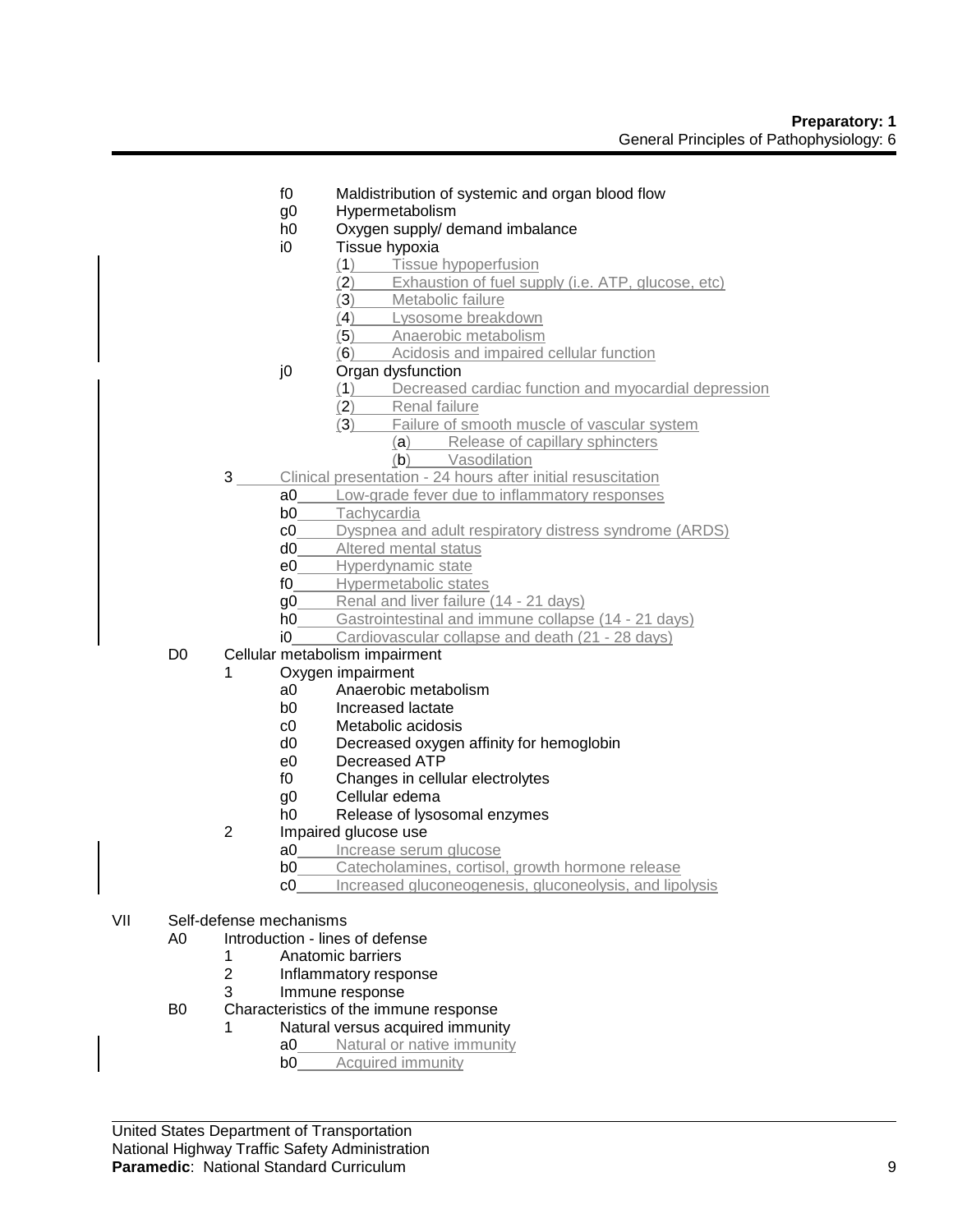|                |                |                | (1)<br>Active acquired immunity                                 |
|----------------|----------------|----------------|-----------------------------------------------------------------|
|                |                |                | Passive acquired immunity<br>(2)                                |
|                | $2 \quad$      |                | Primary versus secondary immunity                               |
|                |                | a0             | Primary or initial immune response                              |
|                |                | b0             | Secondary or anamnestic immune response                         |
|                | 3 <sup>1</sup> |                | Humoral versus cell-mediated immunity                           |
|                |                | a <sub>0</sub> | B-cell lymphocyte                                               |
|                |                | b <sub>0</sub> | T-cell lymphocyte                                               |
| CO             |                |                | Induction of the immune response                                |
|                | 1              |                | Antigens and immunogens                                         |
|                |                | a <sub>0</sub> | Antigens                                                        |
|                |                | b <sub>0</sub> | Immunogen                                                       |
|                |                | c0             | Tolerance                                                       |
|                |                | d <sub>0</sub> | Molecular size                                                  |
|                |                |                | Larger - proteins, polysaccharides, and nucleic acids<br>(1)    |
|                |                |                | Smaller - amino acids, monosaccharides, and fatty acids<br>(2)  |
|                |                |                | (3)<br>Haptens - smaller molecules which become immunogenic     |
|                | $2^{\circ}$    |                | Histocompatibility antigens (HLA antigens)                      |
|                |                | a <sub>0</sub> | HLA complexes or major histocompatibility complexes (MHC)       |
|                |                | b <sub>0</sub> | Role of HLA antigens                                            |
|                | 3              |                | Blood group antigens                                            |
|                |                | a <sub>0</sub> | Rh system                                                       |
|                |                | b <sub>0</sub> | ABO system                                                      |
| D <sub>0</sub> |                |                | Humoral immune response                                         |
|                | $\mathbf{1}$   |                | <b>B-cell lymphocytes</b>                                       |
|                |                | a0             | Formation                                                       |
|                |                |                | (1)<br>Lymphoid stem cell                                       |
|                |                |                | (2)<br>Generation of clonal diversity                           |
|                |                |                | (3)<br>Clonal selection                                         |
|                |                |                | (4)<br><b>Activated B-cell</b>                                  |
|                |                |                | Immunoglobulin-secreting plasma cells found in blood and<br>(a) |
|                |                |                | secondary lymphoid organs                                       |
|                |                |                | Memory cells - responsible for long term immunity<br>(b)        |
|                | $2 \quad$      |                | Immunoglobulins                                                 |
|                |                | a0             | Differences between immunoglobulins and antibodies              |
|                |                | b <sub>0</sub> | Structure of immunoglobulin molecules                           |
|                |                | c0             | Function of antibodies                                          |
|                |                |                | Agglutination<br>(1)                                            |
|                |                |                | (2)<br>Precipitation                                            |
|                |                |                | Neutralization<br>(3)                                           |
|                |                |                | <b>Bacterial toxins</b><br>(a)                                  |
|                |                |                | (b)<br>Viruses                                                  |
|                |                |                | Opsonization of bacteria<br>(c)                                 |
|                |                |                | Activation of inflammatory processes<br>(d)                     |
|                |                |                | Classes of immunoglobulins<br>(e)                               |
|                |                |                | Antibodies as antigens<br>(1)                                   |
|                |                |                | Isotypic antigens<br>(4)<br>Allotypic antigens<br>(5)           |
|                |                |                | (6)<br>Idiotypic antigenic determinants                         |
|                |                | d0             | Monoclonal antibodies                                           |
|                |                |                |                                                                 |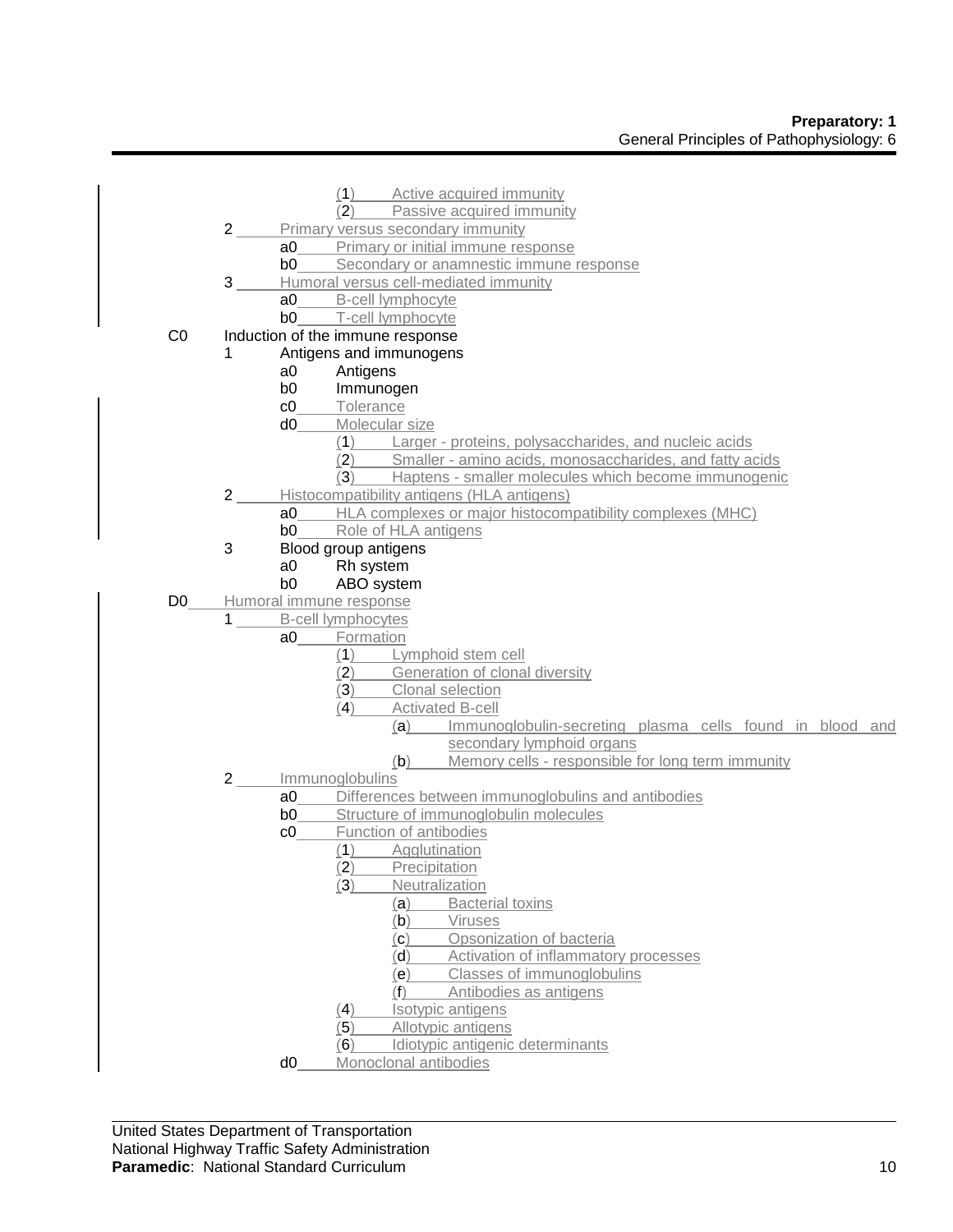|      |                        | 3 _____ Secretory immune system |                                                                                                                 |  |
|------|------------------------|---------------------------------|-----------------------------------------------------------------------------------------------------------------|--|
|      |                        |                                 | a0_____Mucosal-associated lymphoid tissue                                                                       |  |
|      |                        |                                 | (1) Lacrimal glands                                                                                             |  |
|      |                        |                                 | (2) Salivary glands                                                                                             |  |
|      |                        |                                 | (3) Bronchial-associated lymphoid tissue                                                                        |  |
|      |                        |                                 | (4) Mammary-associated lymphoid tissue                                                                          |  |
|      |                        |                                 | (5) Gut-associated lymphoid tissue                                                                              |  |
|      |                        |                                 | (6) Genital-associated lymphoid tissue                                                                          |  |
|      |                        |                                 | <b>b0</b> Circulates independently of other lymphocytes                                                         |  |
|      |                        |                                 |                                                                                                                 |  |
|      |                        |                                 | (1) Mucosal-associated lymphoid tissue<br>(2) Regional lymph nodes<br>(3) Thoracic duct                         |  |
|      |                        |                                 |                                                                                                                 |  |
|      |                        |                                 | $\overline{A}$ Blood                                                                                            |  |
|      |                        |                                 | c0______One of body's first lines of defense                                                                    |  |
|      |                        |                                 | d0 Occurs locally rather than systemically                                                                      |  |
|      |                        |                                 | E0 Cell-mediated immune response                                                                                |  |
|      | $1 \qquad \qquad$      | T-cells                         |                                                                                                                 |  |
|      |                        | a0                              | <b>Example 5 Five types of mature T-cells</b>                                                                   |  |
|      |                        |                                 | $(1)$ Memory cells                                                                                              |  |
|      |                        |                                 |                                                                                                                 |  |
|      |                        |                                 | (2) Td cells or lymphokine-producing cells<br>(3) Tc cells or cytotoxic cells<br>(4) Th cells or helper T-cells |  |
|      |                        |                                 |                                                                                                                 |  |
|      |                        |                                 | $\overline{(\overline{5})}$ Ts cells or suppressor T-cells                                                      |  |
|      |                        |                                 | <b>b0</b> Proliferation and differentiation                                                                     |  |
|      | $2 \_$                 |                                 | Major effects of cell-mediated immune response                                                                  |  |
|      |                        |                                 | a0_____Cytotoxicity                                                                                             |  |
|      |                        |                                 | <b>b0</b> Delayed hypersensitivity                                                                              |  |
|      |                        |                                 | c0_____Memory                                                                                                   |  |
|      |                        |                                 | d0_____Control                                                                                                  |  |
|      |                        |                                 | F0 Cellular interactions in the immune response                                                                 |  |
|      |                        | 1 Cytokines                     |                                                                                                                 |  |
|      |                        |                                 | a0_____Lymphokines                                                                                              |  |
|      |                        |                                 | b0______Monokines                                                                                               |  |
|      | $2 \_$                 |                                 | Antigen processing, presentation, and recognition                                                               |  |
|      |                        |                                 | a0 Antigen degradation                                                                                          |  |
|      |                        |                                 | <b>b0</b> Classes of histocompatible antigens (HLA)                                                             |  |
|      |                        |                                 | c0______T-cell receptors                                                                                        |  |
|      |                        |                                 | d0______ Interleukin - 1 (IL-1)                                                                                 |  |
|      | $3 \underline{\qquad}$ |                                 | T-cell and B-cell differentiation                                                                               |  |
|      |                        |                                 | a0_____T-cell differentiation                                                                                   |  |
|      |                        | b0 l                            | <b>B-cell differentiation</b>                                                                                   |  |
|      |                        | c0                              | Control of B and T-cell development                                                                             |  |
| G0 l |                        |                                 | Fetal and neonatal immune function                                                                              |  |
|      | 1                      |                                 | Fetal immunological capabilities                                                                                |  |
|      |                        | a0                              | Immunologic responses                                                                                           |  |
|      |                        | b0                              | Antibody capabilities                                                                                           |  |
|      | $2\overline{)}$        |                                 | Antibody levels                                                                                                 |  |
|      |                        | a <sub>0</sub>                  | Umbilical cord blood                                                                                            |  |
|      |                        | b0                              | Neonatal circulation                                                                                            |  |
|      | 3                      |                                 | Trophoblasts                                                                                                    |  |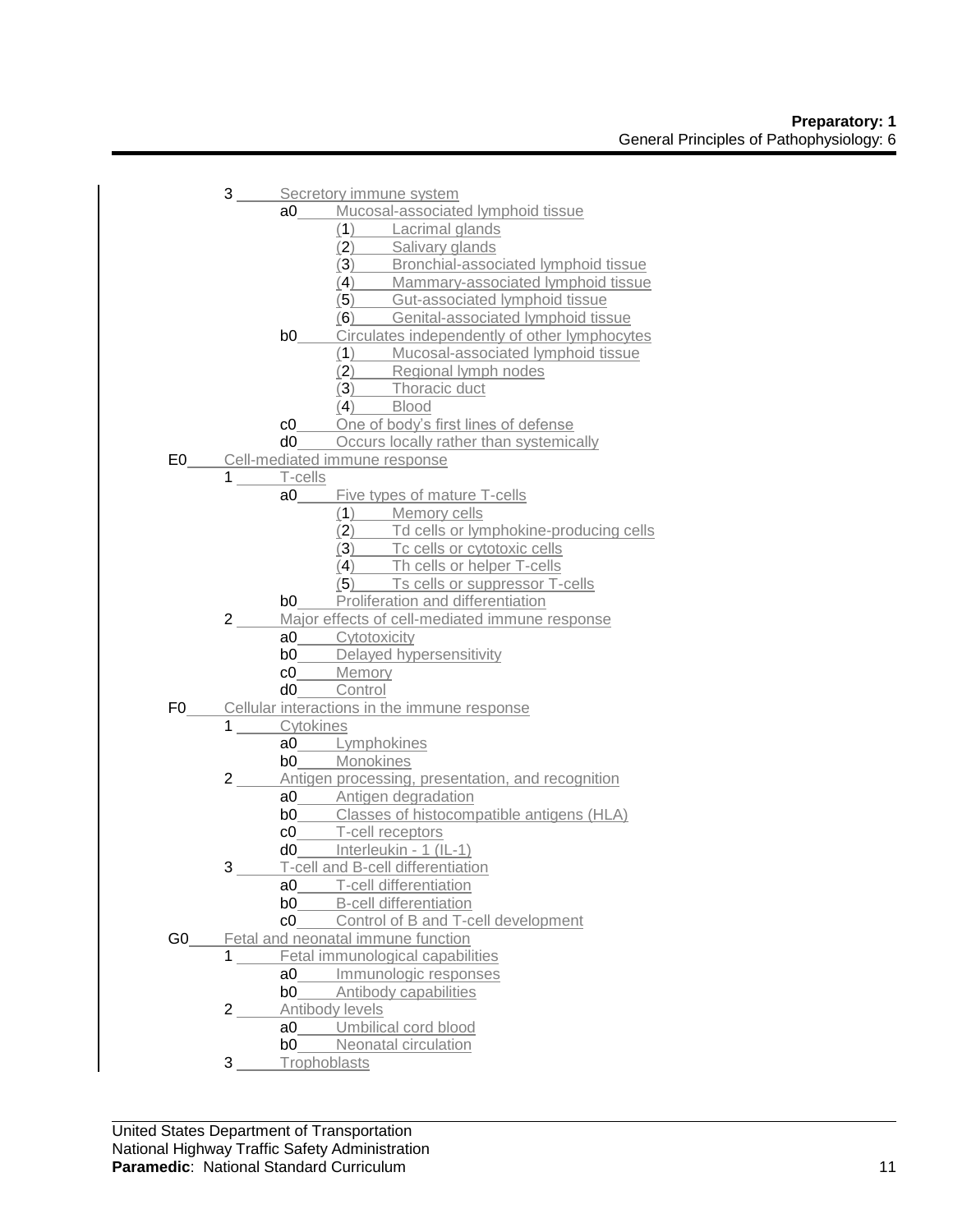- H0 Aging and the immune response in elderly
	- 1 T-cell function
	- 2 Antibody production

# VIII Inflammation

- A0 The acute inflammatory response
	- 1 Triggers
		- a0 Lethal cellular injury<br>b0 Non-lethal cellular in
		- Non-lethal cellular injury
		- c0 Other microorganisms
	- 2 Response
		- a0 Vascular responses to inflammation
		- b0 Cellular responses to inflammation
- B0 Mast cells
	- 1 Degranulation of vasoactive amines and chemotactic factors
		- a0 Stimulation of degranulation
			- (1) Physical injury
			-
			- (2) Chemical agents<br>(3) Immunological (Ig Immunological (IgE-mediated hypersensitivity)
		- b0 Vasoactive amines
			- (1) Histamine
			- (2) Serotonin
		- c0 Chemotactic factors
			-
			- (1) Neutrophil **Eosinophil**
	- 2 Synthesis of leukotrienes and prostaglandins
		- a0 Leukotrienes or slow-reacting substances of anaphylaxis (SRS-A)
			- (1) Composition
			- (2) Function
			- **b0** Prostaglandins
				- (1) Composition
				- (2) Function
- C0 Plasma protein systems
	- 1 Complement system
		- a0 Structure and function
		- **b0** Activation
			- (1) Classic pathway
				- (2) Alternative pathway
		- 2 Clotting system
			- a0 Structure and function
				- **b0** Activation
					- (1) Extrinsic pathway
						- (2) Intrinsic pathway
		- 3 Kinin system
			- a0 Structure and function
			- **b0** Activation
				- (1) Plasma kinin cascade
		- Control and interaction of the plasma protein system
			- a0 Reason for control
			- b0 Types of control
				- (1) Antagonists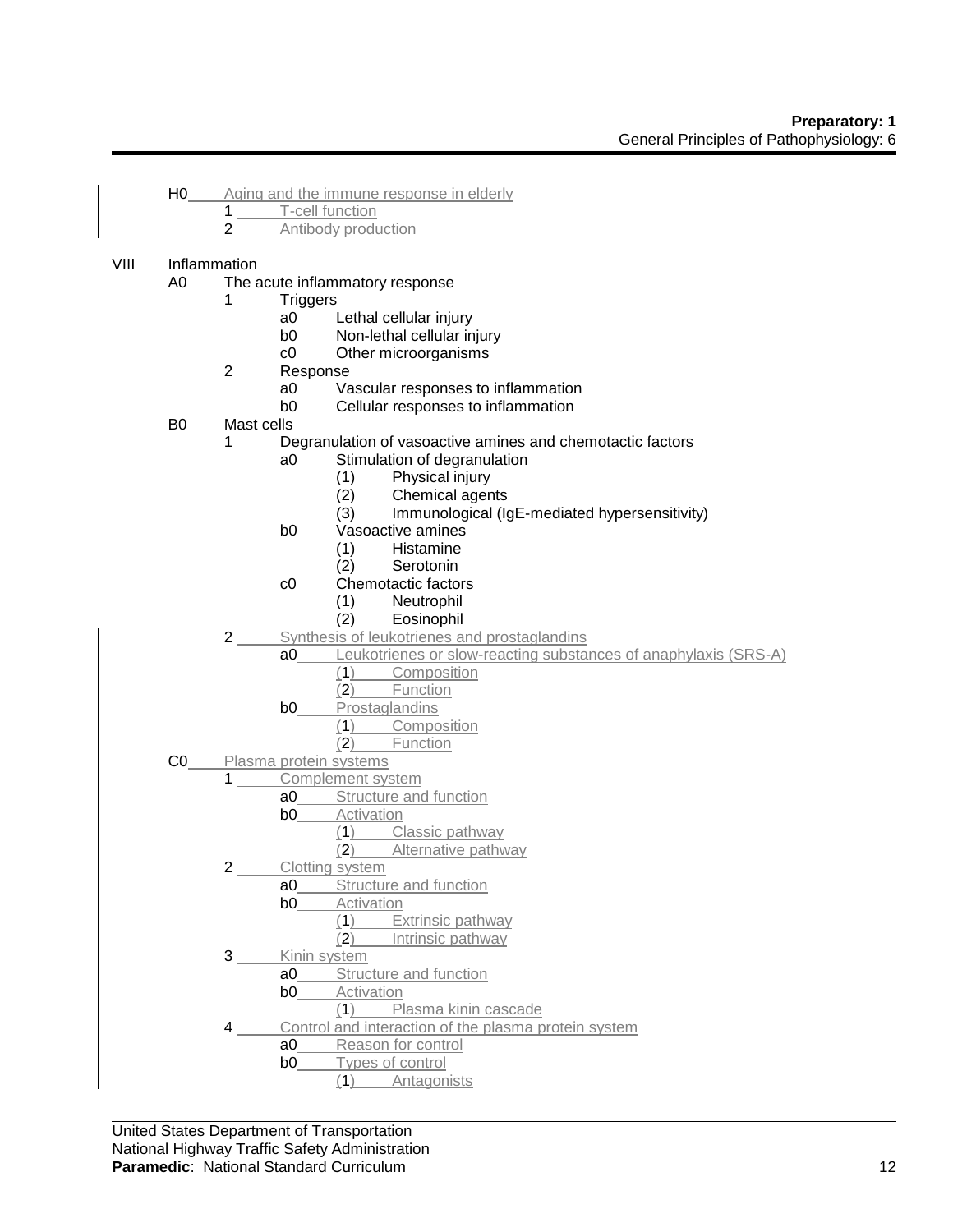|    |                        | (2) Histamine control                                                              |
|----|------------------------|------------------------------------------------------------------------------------|
|    |                        | (3) Interaction of control processes<br>D0_____Cellular components of inflammation |
|    |                        | 1 Functions of phagocytes                                                          |
|    |                        | <b>a0</b> Margination                                                              |
|    |                        | b0_____Diapedesis                                                                  |
|    |                        | c0_____ Exudation into inflamed tissue                                             |
|    |                        | d0_____Process of phagocytosis                                                     |
|    | $2\overline{)}$        | Polymorphonuclear neutrophils                                                      |
|    |                        |                                                                                    |
|    |                        |                                                                                    |
|    | 3 <sup>7</sup>         | Monocytes and macrophages                                                          |
|    |                        | a0_____ Monocyte - young macrophage                                                |
|    |                        | (1) Structure                                                                      |
|    |                        | $(2$ Role                                                                          |
|    |                        | b. Macrophages                                                                     |
|    |                        | (1 Structure                                                                       |
|    |                        | $(2$ Role                                                                          |
|    | 4.                     | Eosinophils                                                                        |
|    |                        |                                                                                    |
|    |                        | a. Structure<br>b. Role                                                            |
|    |                        | E <sub>.</sub> Cellular products                                                   |
|    |                        | 1. Interleukins (ILs)                                                              |
|    |                        | a. Interleukin - 1                                                                 |
|    |                        | b. Interleukin - 2                                                                 |
|    | $2 \underline{\qquad}$ | Lymphokines                                                                        |
|    |                        | a. Production                                                                      |
|    |                        | b. Types and effects                                                               |
|    |                        | (1 _____ Migration-inhibitory factor                                               |
|    |                        | (2 ____ Macrophage-activating factor                                               |
|    | $3_{\cdot}$            | Interferon                                                                         |
|    |                        | a. Structure                                                                       |
|    |                        | b. Actions and effects                                                             |
| F. |                        | Systemic responses of acute inflammation                                           |
|    | 1 <sub>1</sub>         | Fever                                                                              |
|    |                        | a. Activation                                                                      |
|    |                        | b. Effects                                                                         |
|    | 2.                     | Leukocytosis                                                                       |
|    |                        | Activation<br>а.                                                                   |
|    |                        | b.<br><b>Effects</b>                                                               |
|    | 3.                     | Increase in circulating plasma proteins or acute-phase reactants                   |
|    |                        | Activation<br>a.                                                                   |
|    |                        | b.<br><b>Effects</b>                                                               |
| G. |                        | Chronic inflammation responses                                                     |
|    | 1.                     | Causes                                                                             |
|    |                        | Unsuccessful acute inflammatory response due to foreign body<br>a.                 |
|    |                        | Persistence of infection or antigen<br>b.                                          |
|    | 2.                     | Characteristics                                                                    |
|    |                        | Persistence of acute inflammation response<br>a.                                   |
|    |                        | Neutrophil degranulation and death<br>b.                                           |
|    |                        | Lymphocyte activation<br>c.                                                        |
|    |                        |                                                                                    |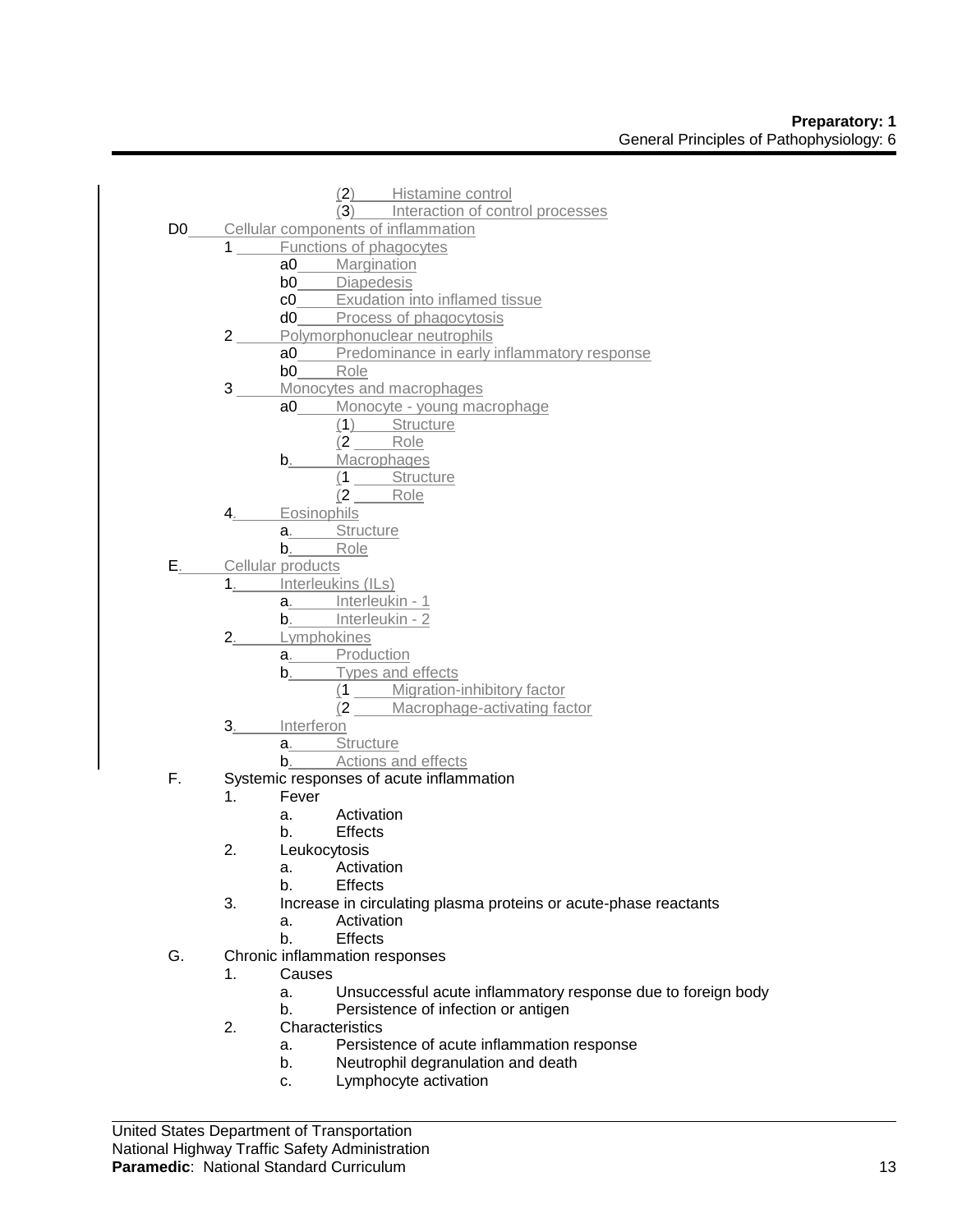- d. Fibroblast activation
- e. Infiltration (pus)
- f. Tissue repair (scar)
- H. Local inflammation responses
	- 1. Vascular changes
		- a. Vasodilation
		- b. Increased capillary permeability
	- 2. Exudation
		- a. Functions
			- b. Compositions
- Phases of resolution and repair
	- 1. Definitions
		- a. Regeneration
		- b. Repair
		- c. Debridement
		- d. Primary intention
		- e. Secondary intention
		- 2. Reconstruction phase
			- a. Initial wound response
			- b. Granulation
			- c. Epithelialization
		- 3. Maturation Phase
			- a. Completion of contraction, differentiation, and remodeling of scar tissue
			- **b**. Disappearance of capillaries from scar tissue
		- 4. Dysfunctional wound healing
			- a. Dysfunction during the inflammatory response
			- **b.** Dysfunction during the reconstruction phase
				- (1 Impaired collagen synthesis
				- (2 Impaired epithelialization
				- (3 Wound disruption
				- (4 Impaired contraction
- J. Aging and self-defense mechanisms
	- 1. Newborn<br>2. Elderly
		- **Elderly**
- IX. Variances in immunity and inflammation
	- A. Hypersensitivity: allergy, autoimmunity, and isoimmunity
		- 1. Definitions
			- a. Hypersensitivity
			- b. Allergy
			- c. Autoimmunity
			- d. Isoimmunity
		- 2. Mechanisms of hypersensitivity
			- a. Immediate versus delayed reactions
			- b. IgE reactions
				- (1 Role of IgE
				- (2 Mechanism of IgE
				- (3 Clinical indications
				- (4 Genetic predisposition
				- (5 IgE-mediated hypersensitivity tests
				- (6 Desensitization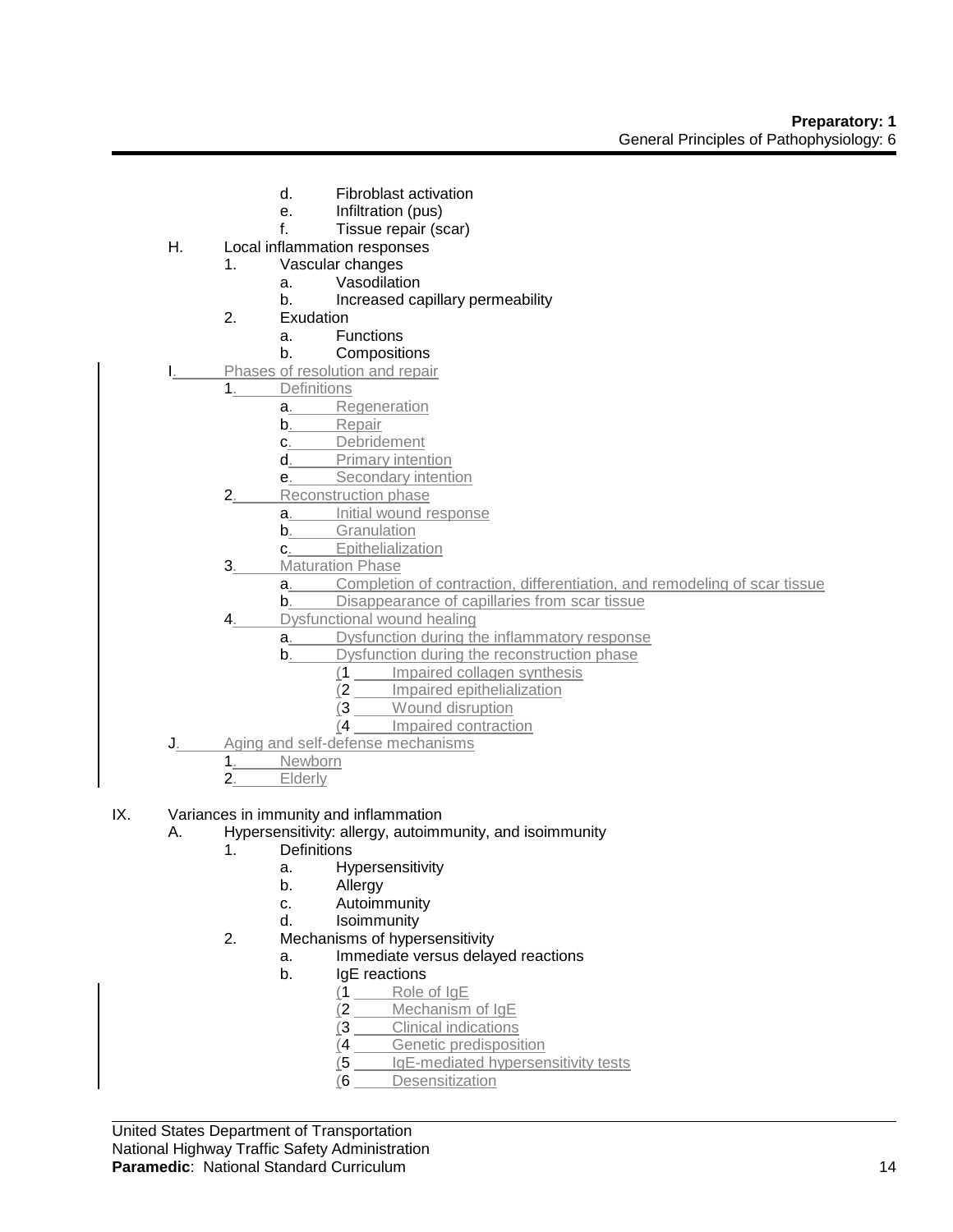- c. Tissue-specific reactions
	- (1 Tissue-specific antigens
	- (2 Mechanisms
- d. Immune-complex mediated injury
	- (1 Mechanisms
	- (2 Immune-complex disease
- e. Cell-mediated tissue destruction
	- $\frac{(1 \text{Mechanisms})}{(2 \text{ Clinical instar})}$
	- Clinical instances
- 3. Targets of hypersensitivity
	- a. Allergy
		- (1 Allergens
		- (2 Neoantigen
		- **b.** Autoimmunity
			- (1 Breakdown of tolerance
			- (2 Original insult
			- (3 Genetic factors
		- c. Isoimmunity
			- (1 Transient neonatal diseases
			- (2 Transplant rejections and transfusion reactions
- 4. Autoimmune and isoimmune diseases
	- a. Grave's disease
	- **b.** Rheumatoid arthritis
	- c. Myasthenia gravis
	- d. Immune thrombocytopenic purpura
	- e. Isoimmune neutropenia
	- f. Systemic lupus erythematosus (SLE)
	- g. Rh and ABO isoimmunization
- B. Immunity and inflammation deficiencies
	- 1. Congenital immune deficiencies
	- 2. Acquired deficiencies
		- a. Nutritional deficiencies
		- b. Iatrogenic deficiencies
		- c. Deficiencies caused by trauma
		- d. Deficiencies caused by stress
		- e. AIDS
	- 3. Replacement therapies for immune deficiencies
		- a. Gamma globulin therapy
		- **b**. Transplantation and transfusion
		- c. Gene therapy
- X. Stress and disease
	- A. Concepts of stress
		- 1. Triad of manifestations
		- 2. General adaptation syndrome (Selye)
			- a. Alarm stage
			- b. Resistance or adaptation stage
			- c. Exhaustion stage
			- d. Definition of physiological stress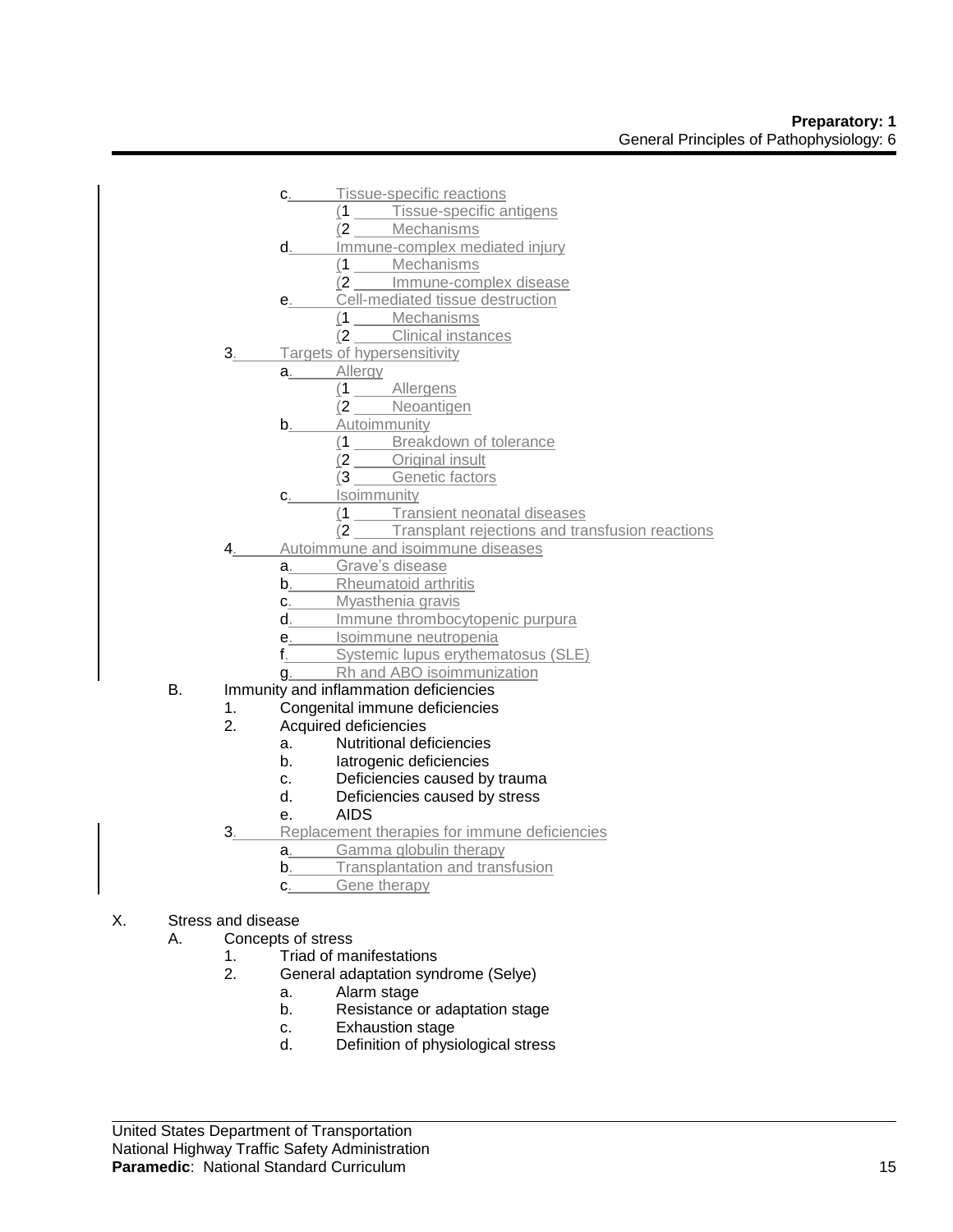- 3. Psychologic mediators and specificity
	- a. Psychologic factors effects on physiological responses to stress
	- b. Pituitary gland and adrenal cortex sensitivity to emotional, psychologic and social influences
- 4. Homeostasis as a dynamic steady state
	- a. Definitions
		- (1 Dynamic steady state
		- **Turnover**
	- b. Reaction of body to stressors
- B. Stress responses
	- 1. Psychoneuroimmunologic response
		- a. Interaction of consciousness, brain and central nervous system, and the body's defense mechanisms
		- b. Stress response
	- 2. Neuroendocrine regulation
		- a. Catecholamines
			- (1 Components
				- (a Epinephrine
				- (b Norepinephrine
			- (2 Physiologic actions of alpha and beta receptors
				- (a Alpha<sub>1</sub>)<br>(b Alpha<sub>2</sub>)
				- (b  $Alpha<sub>2</sub>$  (c Beta<sub>1</sub>
				- (c Beta<sub>1</sub>)<br>(d Beta<sub>2</sub>)
				- Beta<sub>2</sub>
			- (3 Physiologic effects of catecholamines
				- (a Brain
				- (b Cardiovascular
				- (c Pulmonary
				- (d Muscle
				- (e Liver
				- (f Adipose Tissue
				- (g Skin
				- (h Skeleton
				- (i G.I. and G.U. systems
				- (j Lymphoid tissue
		- b. Cortisol
			-
			- (1 Source Primary effects of cortisol
				- (a Stimulation of glucogenesis
				- (b Formation of glycogen
				- (c Cortisol effects on cell-mediated immunity
			- (3 Other physiologic effects of cortisol
				- (a Protein metabolism
					- (b Digestive function
					- (c Urinary function
					- (d Connective tissue function
					- (e Muscle function
					- (f Bone function
					- (g Vascular system and myocardial function
					- (h Central nervous system function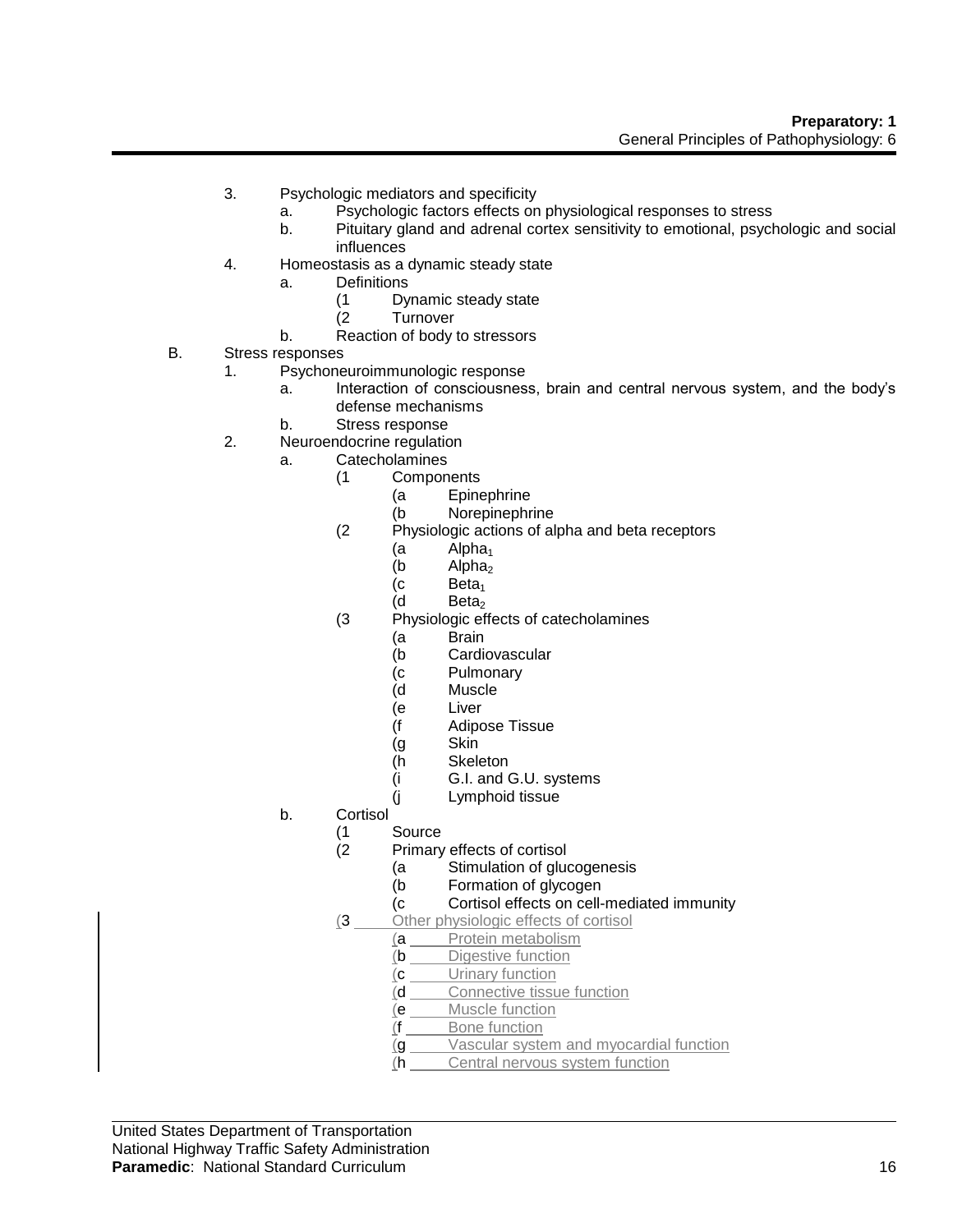- c. Other hormones
	- (1 Endorphins
		- (2 Growth hormone
	- $\frac{(3 \text{Prolactin})}{(4 \text{Testoster})}$
	- **Testosterone**
- d. Role of the immune system
	- (1 Interaction of immune, nervous, and endocrine systems during a stress response
		- (2 Influence of stress response on immune system<br>(3 Relationship between stress and immune-related
		- Relationship between stress and immune-related conditions and diseases
			- (a Cardiovascular
			- (b Muscles
			- (c Connective tissue
			- (d Pulmonary system
			- (e Immune system
			- (f G.I. system
			- (g G.U. system
			- (h Skin
			- (i Endocrine system
			- (j Central nervous system
- C. Stress, coping, and illness interrelationships
	- 1. Stress as interdependent processes
		- a. Definition of physiologic stress and psychologic distress
		- b. Effects of psychologic distress
		- c. Relationship between distress and immune dysfunction
	- 2. Potential stress effects on
		- a. Healthy individuals
			- (1 Ineffective coping
			- (2 Effective coping
		- b. Symptomatic individuals
			- (1 Ineffective coping<br>(2 Effective coping
			- Effective coping
		- c. Medical interventions
			- (1 Ineffective coping<br>(2 Effective coping
			- Effective coping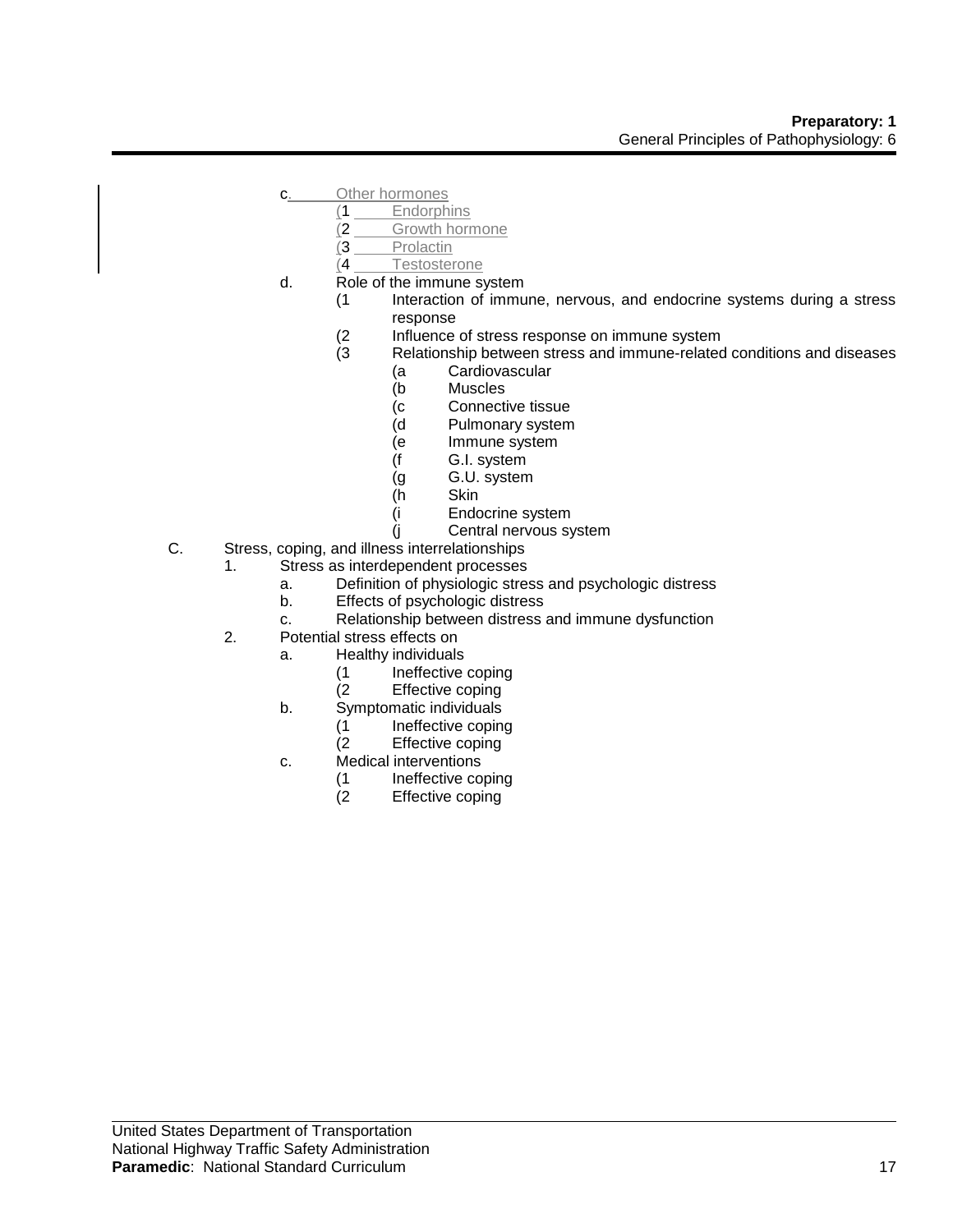#### REFERENCE

McCance, K.L., Heuther, S.E., (1994). *Pathophysiology: The Biological Basis for Disease in Adults and Children* (2nd ed.) St. Louis: Mosby-Yearbook.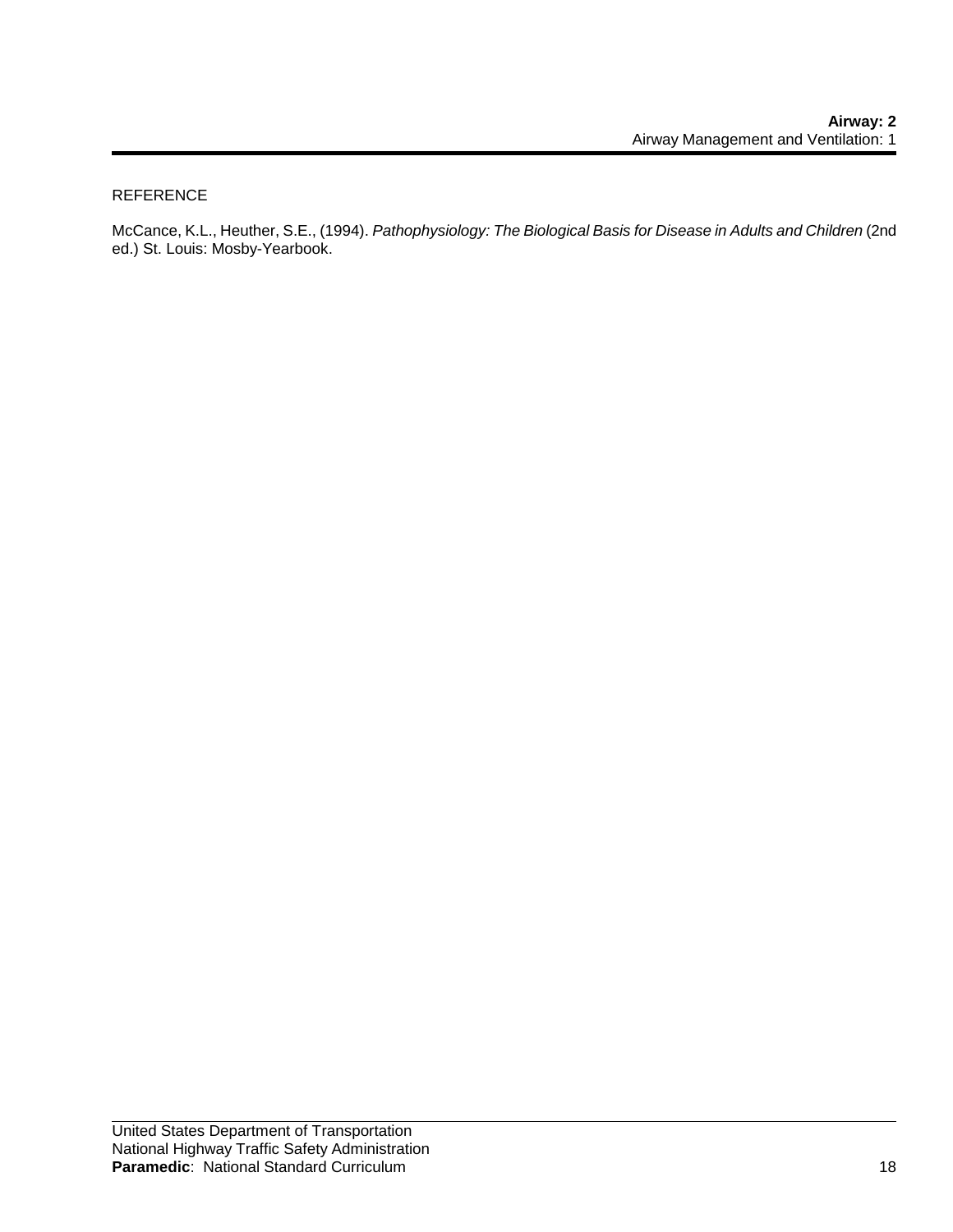#### **UNIT TERMINAL OBJECTIVE**

2-1 At the completion of this unit, the paramedic student will be able to establish and/ or maintain a patent airway, oxygenate, and ventilate a patient.

#### **COGNITIVE OBJECTIVES**

At the completion of this unit, the paramedic student will be able to:

- 2-1.1 Explain the primary objective of airway maintenance. (C-1)
- 2-1.2 Identify commonly neglected prehospital skills related to airway. (C-1)
- 2-1.3 Identify the anatomy of the upper and lower airway. (C-1)
- 2-1.4 Describe the functions of the upper and lower airway. (C-1)
- 2-1.5 Explain the differences between adult and pediatric airway anatomy. (C-1)
- 2-1.6 Define gag reflex. (C-1)
- 2-1.7 Explain the relationship between pulmonary circulation and respiration. (C-3)
- 2-1.8 List the concentration of gases that comprise atmospheric air. (C-1)
- 2-1.9 Describe the measurement of oxygen in the blood. (C-1)
- 2-1.10 Describe the measurement of carbon dioxide in the blood. (C-1)
- 2-1.11 Describe peak expiratory flow. (C-1)
- 2-1.12 List factors that cause decreased oxygen concentrations in the blood. (C-1)
- 2-1.13 List the factors that increase and decrease carbon dioxide production in the body. (C-1)
- 2-1.14 Define atelectasis. (C-1)
- $2-1.15$  Define FiO<sub>2</sub>. (C-1)
- 2-1.16 Define and differentiate between hypoxia and hypoxemia. (C-1)
- 2-1.17 Describe the voluntary and involuntary regulation of respiration. (C-1)
- 2-1.18 Describe the modified forms of respiration. (C-1)
- 2-1.19 Define normal respiratory rates and tidal volumes for the adult, child, and infant. (C-1)
- 2-1.20 List the factors that affect respiratory rate and depth. (C-1)
- 2-1.21 Explain the risk of infection to EMS providers associated with ventilation. (C-3)
- 2-1.22 Define pulsus paradoxes. (C-1)
- 2-1.23 Define and explain the implications of partial airway obstruction with good and poor air exchange. (C-1)
- 2-1.24 Define complete airway obstruction. (C-1)
- 2-1.25 Describe causes of upper airway obstruction. (C-1)
- 2-1.26 Describe causes of respiratory distress. (C-1)
- 2-1.27 Describe manual airway maneuvers. (C-1)
- 2-1.28 Describe the Sellick (cricoid pressure) maneuver. (C-1)
- 2-1.29 Describe complete airway obstruction maneuvers. (C-1)
- 2-1.30 Explain the purpose for suctioning the upper airway. (C-1)
- 2-1.31 Identify types of suction equipment. (C-1)
- 2-1.32 Describe the indications for suctioning the upper airway. (C-3)
- 2-1.33 Identify types of suction catheters, including hard or rigid catheters and soft catheters. (C-1)
- 2-1.34 Identify techniques of suctioning the upper airway. (C-1)
- 2-1.35 Identify special considerations of suctioning the upper airway. (C-1)
- 2-1.36 Describe the indications, contraindications, advantages, disadvantages, complications, equipment and technique of tracheobronchial suctioning in the intubated patient. (C-3)
- 2-1.37 Describe the use of an oral and nasal airway. (C-1)
- 2-1.38 Identify special considerations of tracheobronchial suctioning in the intubated patient. (C-1)
- 2-1.39 Define gastric distention. (C-1)
- 2-1.40 Describe the indications, contraindications, advantages, disadvantages, complications, equipment and technique for inserting a nasogastric tube and orogastric tube. (C-1)
- 2-1.41 Identify special considerations of gastric decompression. (C-1)

United States Department of Transportation National Highway Traffic Safety Administration

#### **Paramedic**: National Standard Curriculum 19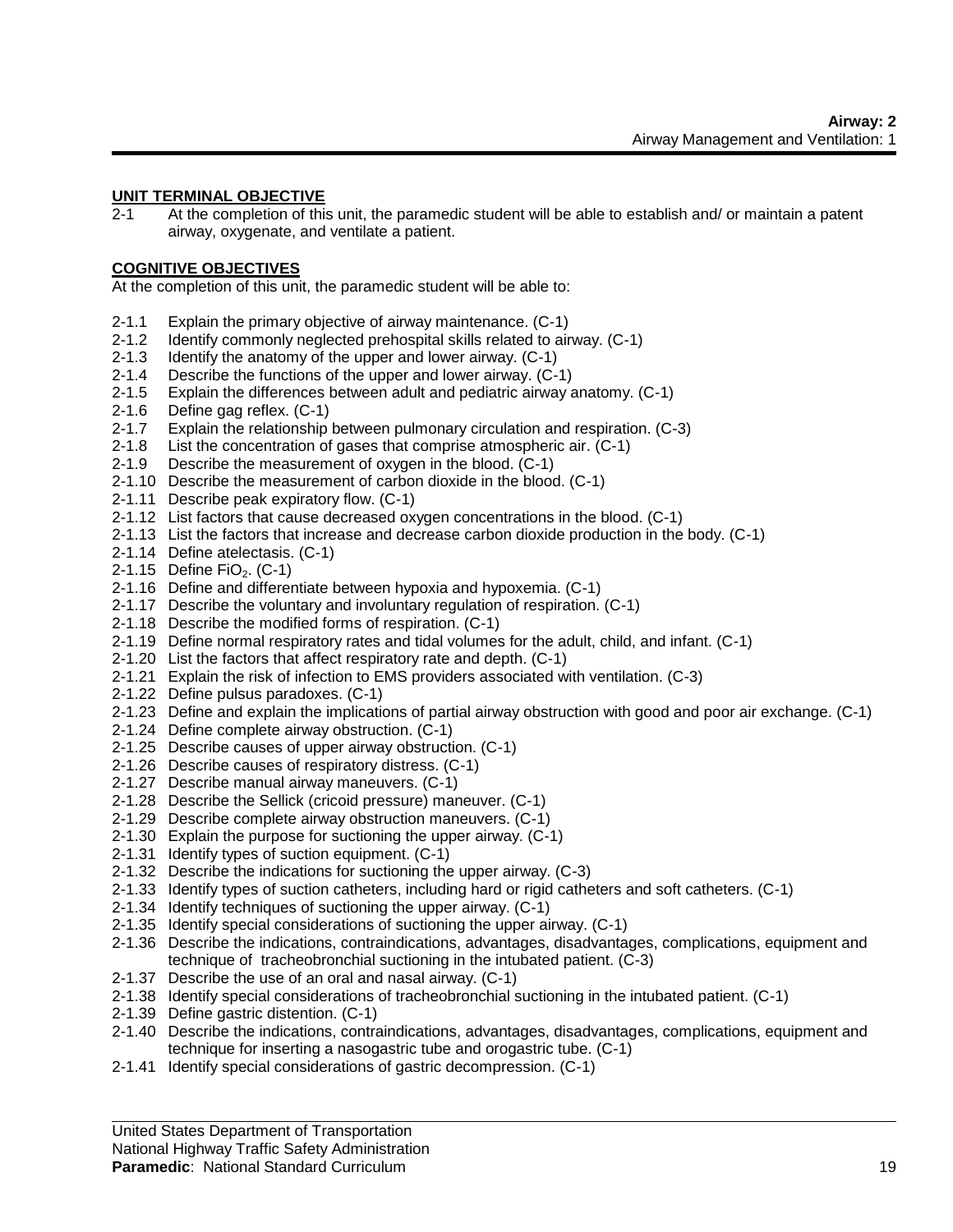- 2-1.42 Describe the indications, contraindications, advantages, disadvantages, complications, and technique for inserting an oropharyngeal and nasopharyngeal airway (C-1)
- 2-1.43 Describe the indications, contraindications, advantages, disadvantages, complications, and technique for ventilating a patient by: (C-1)
	- 1. Mouth-to-mouth
	- 2. Mouth-to-nose
	- 3. Mouth-to-mask
	- 4. One person bag-valve-mask
	- 5. Two person bag-valve-mask
	- 6. Three person bag-valve-mask
	- 7. Flow-restricted, oxygen-powered ventilation device
- 2-1.44 Explain the advantage of the two person method when ventilating with the bag-valve-mask. (C-1)
- 2-1.45 Compare the ventilation techniques used for an adult patient to those used for pediatric patients.  $(C-3)$
- 2-1.46 Describe indications, contraindications, advantages, disadvantages, complications, and technique for ventilating a patient with an automatic transport ventilator (ATV). (C-1)
- 2-1.47 Explain safety considerations of oxygen storage and delivery. (C-1)
- 2-1.48 Identify types of oxygen cylinders and pressure regulators (including a high-pressure regulator and a therapy regulator). (C-1)
- 2-1.49 List the steps for delivering oxygen from a cylinder and regulator. (C-1)
- 2-1.50 Describe the use, advantages and disadvantages of an oxygen humidifier. (C-1)
- 2-1.51 Describe the indications, contraindications, advantages, disadvantages, complications, liter flow range, and concentration of delivered oxygen for supplemental oxygen delivery devices. (C-3)
- 2-1.52 Define, identify and describe a tracheostomy, stoma, and tracheostomy tube. (C-1)
- 2-1.53 Define, identify, and describe a laryngectomy. (C-1)
- 2-1.54 Define how to ventilate with a patient with a stoma, including mouth-to-stoma and bag-valve-mask-tostoma ventilation. (C-1)
- 2-1.55 Describe the special considerations in airway management and ventilation for patients with facial injuries. (C-1)
- 2-1.56 Describe the special considerations in airway management and ventilation for the pediatric patient. (C-1)
- 2-1.57 Differentiate endotracheal intubation from other methods of advanced airway management. (C-3)
- 2-1.58 Describe the indications, contraindications, advantages, disadvantages and complications of endotracheal intubation. (C-1)
- 2-1.59 Describe laryngoscopy for the removal of a foreign body airway obstruction. (C-1)
- 2-1.60 Describe the indications, contraindications, advantages, disadvantages, complications, equipment, and technique for direct laryngoscopy. (C-1)
- 2-1.61 Describe visual landmarks for direct laryngoscopy. (C-1)
- 2-1.62 Describe use of cricoid pressure during intubation. (C-1)
- 2-1.63 Describe indications, contraindications, advantages, disadvantages, complications, equipment and technique for digital endotracheal intubation. (C-1)
- 2-1.64 Describe the indications, contraindications, advantages, disadvantages, complications, equipment and technique for using a dual lumen airway. (C-3)
- 2-1.65 Describe the indications, contraindications, advantages, disadvantages, complications and equipment for rapid sequence intubation with neuromuscular blockade. (C-1)
- 2-1.66 Identify neuromuscular blocking drugs and other agents used in rapid sequence intubation. (C-1)
- 2-1.67 Describe the indications, contraindications, advantages, disadvantages, complications and equipment for sedation during intubation. (C-1)
- 2-1.68 Identify sedative agents used in airway management. (C-1)
- 2-1.69 Describe the indications, contraindications, advantages, disadvantages, complications, equipment and technique for nasotracheal intubation. (C-1)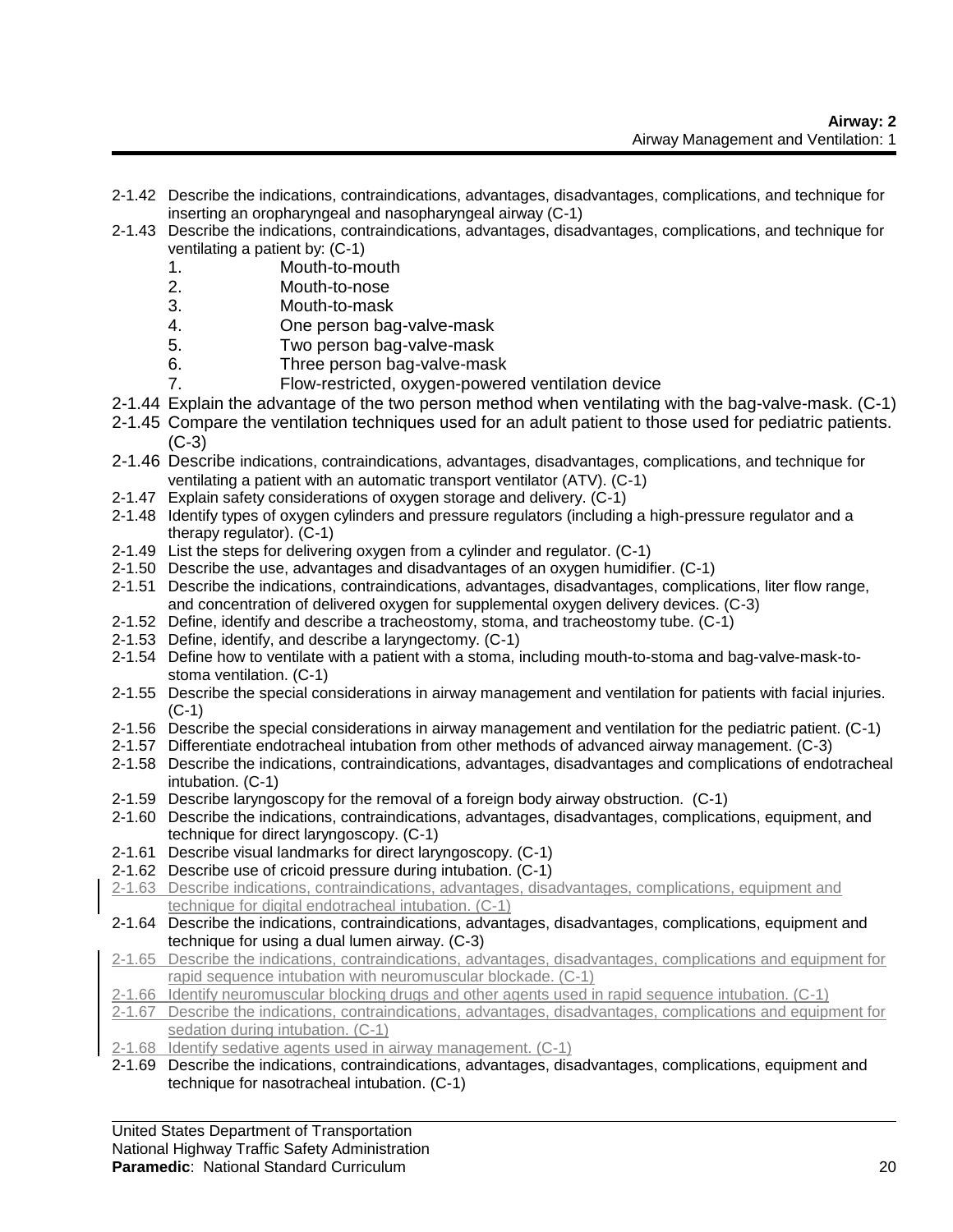- 2-1.70 Describe the indications, contraindications, advantages, disadvantages and complications for performing an open crichothyrotomy. (C-3)
- 2-1.71 Describe the equipment and technique for performing an open cricothyrotomy. (C-1)
- 2-1.72 Describe the indications, contraindications, advantages, disadvantages, complications, equipment and technique for transtlaryngeal catheter ventilation (needle cricothyrotomy). (C-3)
- 2-1.73 Describe methods of assessment for confirming correct placement of an endotracheal tube. (C-1)
- 2-1.74 Describe methods for securing an endotracheal tube. (C-1)
- 2-1.75 Describe the indications, contraindications, advantages, disadvantages, complications, equipment and technique for extubation. (C-1)
- 2-1.76 Describe methods of endotracheal intubation in the pediatric patient. (C-1)

#### **AFFECTIVE OBJECTIVES**

At the completion of this unit, the paramedic student will be able to:

- 2-1.77 Defend the need to oxygenate and ventilate a patient. (A-1)
- 2-1.78 Defend the necessity of establishing and/ or maintaining patency of a patient's airway. (A-1)
- 2-1.79 Comply with standard precautions to defend against infectious and communicable diseases. (A-1)

### **PSYCHOMOTOR OBJECTIVES**

At the completion of this unit, the paramedic student will be able to:

- 2-1.80 Perform body substance isolation (BSI) procedures during basic airway management, advanced airway management, and ventilation. (P-2)
- 2-1.81 Perform pulse oximetry. (P-2)
- 2-1.82 Perform end-tidal  $CO<sub>2</sub>$  detection. (P-2)
- 2-1.83 Perform peak expiratory flow testing. (P-2)
- 2-1.84 Perform manual airway maneuvers, including: (P-2)
	- a. Opening the mouth
	- b. Head-tilt/ chin-lift maneuver
	- c. Jaw-thrust without head-tilt maneuver
	- d. Modified jaw-thrust maneuver
- 2-1.85 Perform manual airway maneuvers for pediatric patients, including: (P-2)
	- a. Opening the mouth
	- b. Head-tilt/ chin-lift maneuver
	- c. Jaw-thrust without head-tilt maneuver
	- d. Modified jaw-thrust maneuver
- 2-1.86 Perform the Sellick maneuver (cricoid pressure). (P-2)
- 2-1.87 Perform complete airway obstruction maneuvers, including: (P-2)
	- a. Heimlich maneuver
	- 2. Finger sweep
	- 3. Chest thrusts
	- 4. Removal with Magill forceps
- 2-1.88 Demonstrate suctioning the upper airway by selecting a suction device, catheter and technique. (P-2)
- 2-1.89 Perform tracheobronchial suctioning in the intubated patient by selecting a suction device, catheter and technique. (P-2)
- 2-1.90 Demonstrate insertion of a nasogastric tube. (P-2)
- 2-1.91 Demonstrate insertion of an orogastric tube. (P-2)
- 2-1.92 Perform gastric decompression by selecting a suction device, catheter and technique. (P-2)
- 2-1.93 Demonstrate insertion of an oropharyngeal airway. (P-2)
- 2-1.94 Demonstrate insertion of a nasopharyngeal airway. (P-2)
- 2-1.95 Demonstrate ventilating a patient by the following techniques: (P-2)

United States Department of Transportation

National Highway Traffic Safety Administration

#### **Paramedic**: National Standard Curriculum 21 21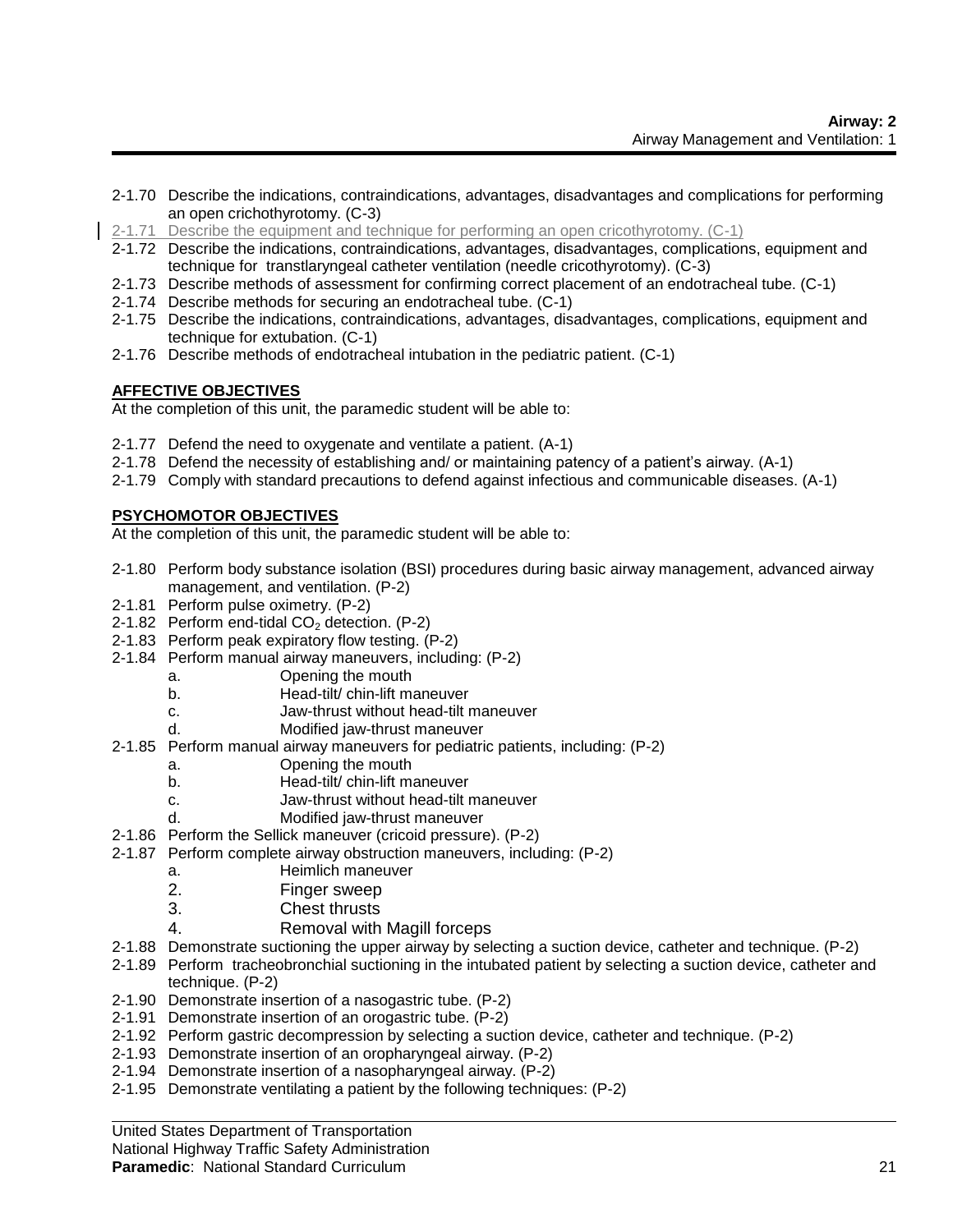- a. Mouth-to-mask ventilation
- 2. One person bag-valve-mask
- 3. Two person bag-valve-mask
- 4. Three person bag-valve-mask
- 5. Flow-restricted, oxygen-powered ventilation device
- 6. Automatic transport ventilator
- 7. Mouth-to-stoma
- 8. Bag-valve-mask-to-stoma ventilation
- 2-1.96 Ventilate a pediatric patient using the one and two person techniques. (P-2)
- 2-1.97 Perform ventilation with a bag-valve-mask with an in-line small-volume nebulizer. (P-2)
- 2-1.98 Perform oxygen delivery from a cylinder and regulator with an oxygen delivery device. (P-2)
- 2-1.99 Perform oxygen delivery with an oxygen humidifier. (P-2)
- 2-1.100 Deliver supplemental oxygen to a breathing patient using the following devices: nasal cannula, simple face mask, partial rebreather mask, non-rebreather mask, and venturi mask (P-2)
- 2-1.101 Perform stoma suctioning. (P-2)
- 2-1.102 Perform retrieval of foreign bodies from the upper airway. (P-2)
- 2-1.103 Perform assessment to confirm correct placement of the endotracheal tube. (P-2)
- 2-1.104 Intubate the trachea by the following methods: (P-2)
	- a. Orotracheal intubation
	- b. Nasotracheal intubation
	- c. Multi-lumen airways
	- 9. Digital intubation
	- d. Transillumination
	- e. Open cricothyrotomy
- 2-1.105 Adequately secure an endotracheal tube. (P-1)
- 2-1.106 Perform endotracheal intubation in the pediatric patient. (P-2)
- 2-1.107 Perform transtracheal catheter ventilation (needle cricothyrotomy). (P-2)
- 2-1.108 Perform extubation. (P-2)
- 2-1.109 Perform replacement of a tracheostomy tube through a stoma. (P-2)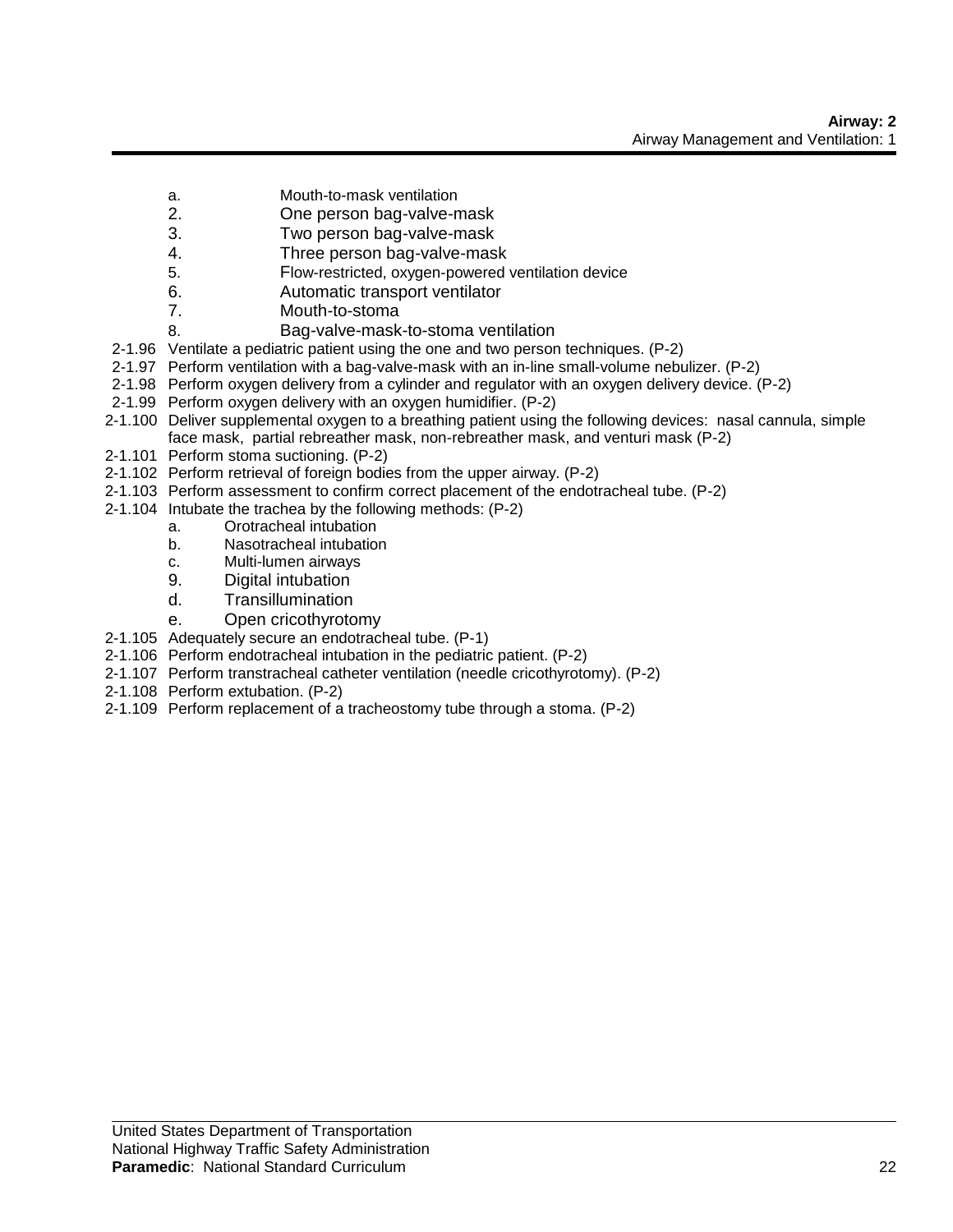#### **DECLARATIVE**

- I. Introduction
- 1. The body's need for oxygen
- 2. Primary objective of emergency care
	- a. Ensure optimal ventilation
		- (1) Delivery of oxygen
			- $(2)$  Elimination of  $CO<sub>2</sub>$
- 3. Brain death occurs within 6 to 10 minutes
- 4. Major prehospital causes of preventable death
	- a. Early detection
	- b. Early intervention
	- c. Lay-person BLS education
- 5. Most often neglected of prehospital skills
	- a. Basics taken for granted
	- b. Poor techniques
		- (1) BVM seal
		- (2) Improper positioning
		- (3) Failure to reassess
- II. Anatomy of upper airway<br>1 Function of the upper airv
- Function of the upper airway
	- a. Warm
	- b. Filter
	- c. Humidify
- 2. Pharynx
	- a. Nasopharynx
		- (1) Formed by the union of facial bones
		- (2) Orientation of nasal floor is towards the ear not the eye
		- (3) Separated by septum
		- (4) Lined with
			- (a) Mucous membranes
			- (b) Cilia
		- (5) Turbinate
			- (a) Parallel to nasal floor
			- (b) Provide increased surface area for air
				- i) Filtration
				- ii) Humidifying
				- iii) Warming
		- (6) Sinuses
			- (a) Cavities formed by cranial bones
			- (b) Appear to further trap bacteria and act as tributaries for fluid to and from Eustachian tubes and tear ducts
				- i) Commonly become infected
		- ii) Fracture of certain sinus bones may cause cerebrospinal fluid (CSF) leak (7) Tissues extremely delicate and vascular
			- (a) Improper or overly aggressive placement of tubes or airways will cause significant bleeding which may not be controlled by direct pressure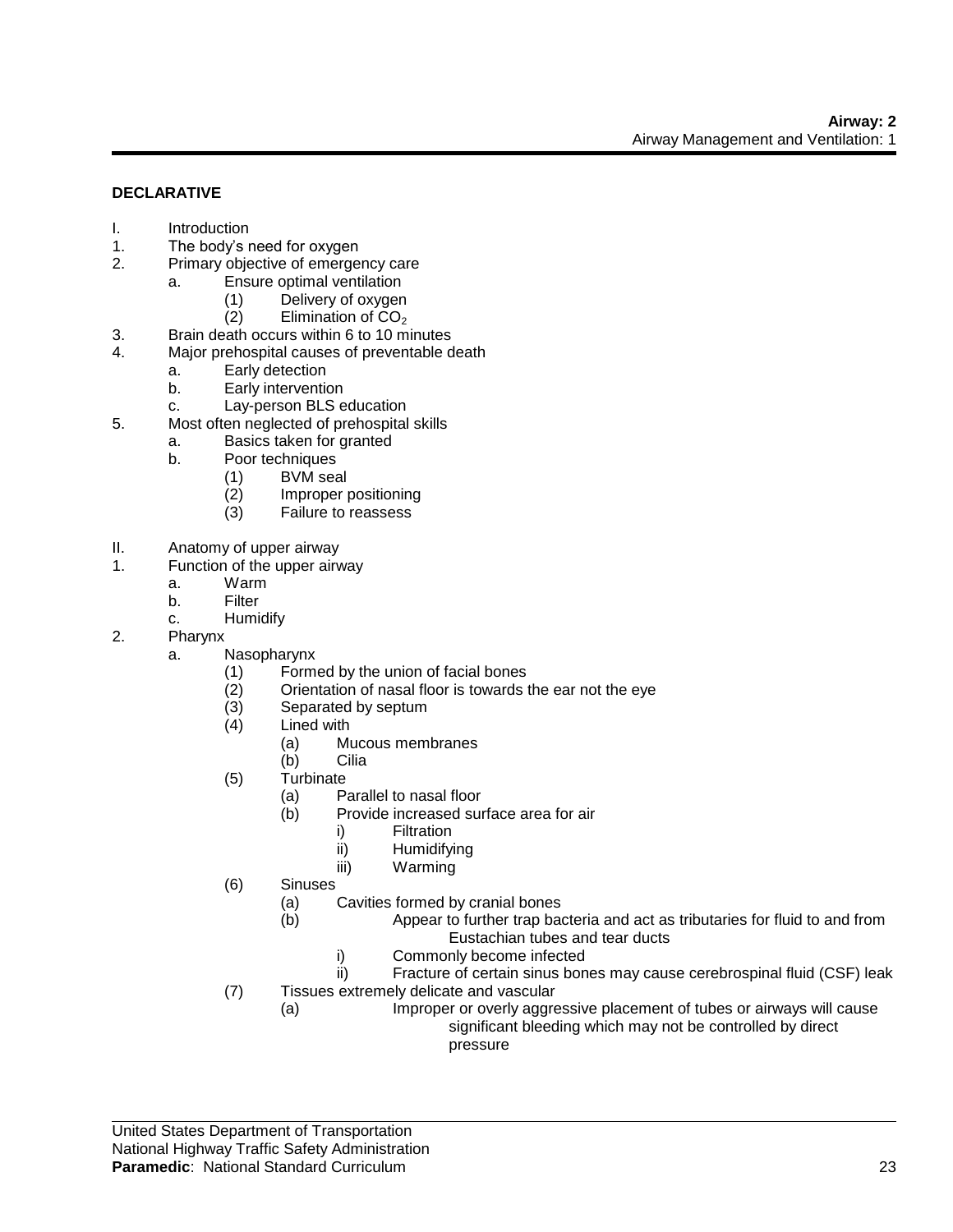- b. Oropharynx
	- (1) Teeth
		- (a) 32 adult
		- (b) Requires significant force to dislodge
		- (c) May fracture or avulse causing obstruction
		- (2) Tongue
			- (a) Large muscle attached at the mandible and hyoid bones
			- (b) Most common airway obstruction
		- (3) Palate
			- (a) Roof of mouth separates oro/ nasopharynx
				- i) Anterior is hard palate
				- ii) Posterior (beyond the teeth) is soft palate
		- (4) Adenoids
			- (a) Lymph tissue located in the mouth and nose that filters bacteria
			- (b) Frequently infected and swollen
		- (5) Posterior tongue
		- (6) Epiglottis
		- (7) Vallecula
			- (a) "Pocket" formed by the base of the tongue and epiglottis
			- (b) Important landmark for endotracheal intubation
- 3. Larynx
	- a. Attached to hyoid bone
		- (1) "Horseshoe-shaped" bone between the chin and mandibular angle
		- (2) Supports trachea
		- (3) Made of cartilage
	- b. Thyroid cartilage
		- (1) First tracheal cartilage
		- (2) "Shield-shaped"
			- (a) Cartilage anterior
			- (b) Smooth muscle posterior
		- (3) Laryngeal prominence
			- (a) "Adam's Apple" anterior prominence of thyroid cartilage
			- (b) Glottic opening directly behind
	- c. Glottic opening
		- (1) Narrowest part of adult trachea
		- (2) Patency heavily dependent on muscle tone
		- (3) Contain vocal bands
			- (a) White bands of cartilage
			- (b) Produce voice
	- d. Arytenoid cartilage
		- (1) "Pyramid-like" posterior attachment of vocal bands
		- (2) Important landmark for endotracheal intubation
	- e. Pyriform fossae
		- (1) "Hollow pockets" along the lateral borders of the larynx
	- f. Cricoid ring
		- (1) First tracheal ring
		- (2) Completely cartilaginous
		- (3) Compression occludes esophagus (Sellick maneuver)
	- g. Cricothyroid membrane
		- (1) Fibrous membrane between cricoid and thyroid cartilage
		- (2) Site for surgical and alternative airway placement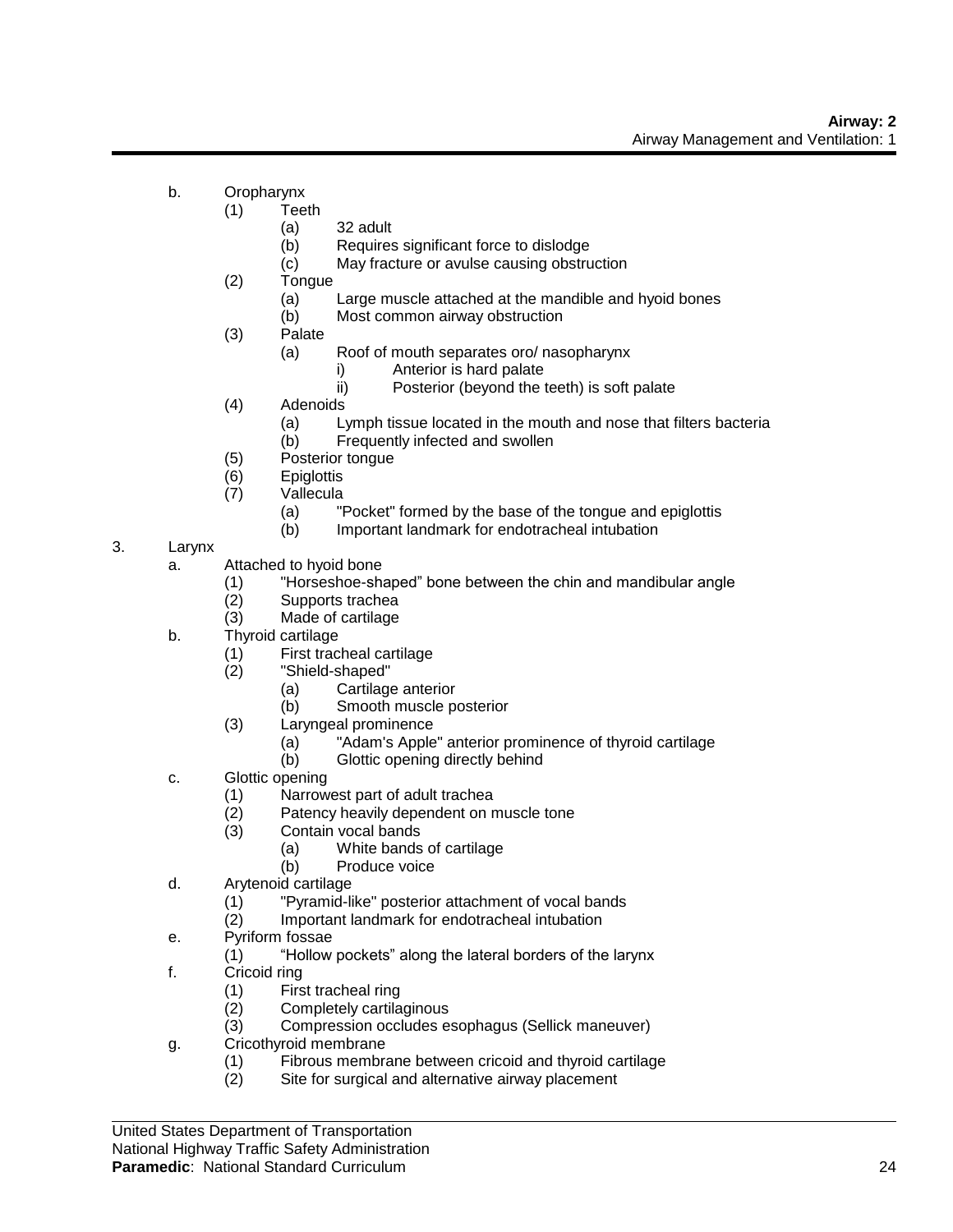- h. Associated structures
	- (1) Thyroid gland
		- (a) Located below cricoid cartilage
		- (b) Lies across trachea and up both sides
	- (2) Carotid arteries
		- (a) Branches cross and lie closely alongside trachea
	- (3) Jugular veins
		- (a) Branch across and lie close to trachea
- III. Anatomy of lower airway
- 1. Function of the lower airway
- a. Exchange of  $O_2$  and  $CO_2$
- 2. Location of the lower airway
	- a. From fourth cervical vertebrae to xiphoid process
	- b. From glottic opening to pulmonary capillary membrane
- 3. Structures of the lower airway
	- a. Trachea
		- (1) Trachea bifurcates at carina into
			- (a) Right and left mainstem bronchi
				- (b) Right mainstem has lesser angle
					- i) Foreign bodies, ET tubes commonly displace here
		- (2) Lined with
			- (a) Mucous cells
			- (b) Beta 2 receptors dilate bronchioles
	- b. Bronchi
		- (1) Mainstem bronchi enter lungs at hilum
		- (2) Branch into narrowing secondary and tertiary bronchi that branch into bronchioles
	- c. Bronchioles
		- (1) Branch into alveolar ducts that end at alveolar sacs
	- d. Alveoli
		- (1) "Balloon-like" clusters
		- (2) Site of gas exchange
		- (3) Lined with surfactant
			- (a) Decreases surface tension of alveoli which facilitates ease of expansion (b) Alveoli become thinner as they expand which makes diffusion of  $O_2$ / CO
			- (b) Alveoli become thinner as they expand which makes diffusion of  $O_2$ / CO<sub>2</sub> easier (c) If surfactant is decreased or alveoli are not inflated, alveoli collapse (atelectasis)
			- If surfactant is decreased or alveoli are not inflated, alveoli collapse (atelectasis)
	- e. Lungs
		- (1) Right lung
			- (a) 3 lobes
		- (2) Left lung
			- (a) 2 lobes
		- (3) Lobes made of parenchymal tissue
		- (4) Membranous outer lining called pleura
		- (5) Lung capacity
- IV. Differences in pediatric airway
- 1 Pharynx
	- a0 A proportionately smaller jaw causes the tongue to encroach upon the airway
	- b0 Omega shaped, floppy epiglottis
	- c0 Absent or very delicate dentition
- 2 Trachea

United States Department of Transportation National Highway Traffic Safety Administration

#### **Paramedic**: National Standard Curriculum 25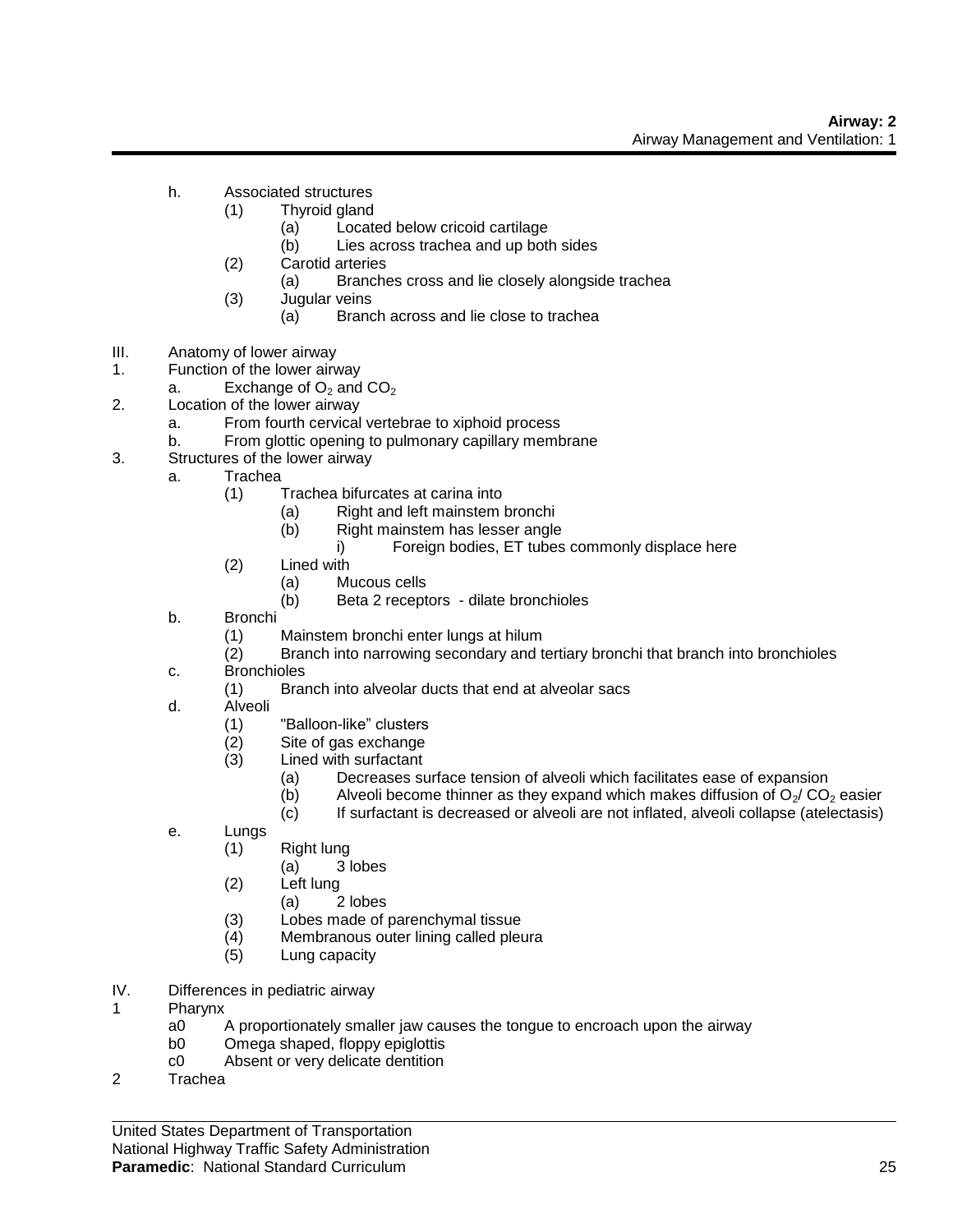- a0 Airway is smaller and narrower at all levels
- b0 Larynx lies more superior
- c0 Larynx is "funnel-shaped" due to narrow, undeveloped cricoid cartilage
- d0 Narrowest point is at cricoid ring before 10 years of age
- e0 Further narrowing of the airway by tissue swelling of foreign body results in major increase in airway resistance

#### 3 Chest wall

- a0 Ribs and cartilage are softer
- b0 Cannot optimally contribute to lung expansion
- c0 Infants and children tend to depend more heavily on the diaphragm for breathing
- V Lung/ respiratory volumes
- 1 Total lung volume
	- a0 Adult male, 6 liters
	- b0 Not all inspired air enters alveoli
	- c0 Minor diffusion of  $O_2$  takes place in alveolar ducts and terminal bronchioles
- 2 Tidal volume
	- a0 Volume of gas inhaled or exhaled during a single respiratory cycle
	- b0 5-7cc/ kg (500 cc normally)
- 3 Dead space air
	- a0 Air remaining in air passageways, unavailable for gas exchange (approximately 150cc)
	- b0 Anatomic dead space
		- (1) Trachea
		- (2) Bronchi
	- c0 Physiologic dead space
		- (1) Dead space formed by factors like disease or obstruction
			- (a) COPD
			- (b) Atelectasis
- 4 Minute volume
	- a0 Amount of gas moved in and out of the respiratory tract per minute
		- b0 Determined by
			- (1) Tidal volume dead space volume times respiratory rate
- 5 Functional reserve capacity
	- a0 After optimal inspiration: optimum amount of air that can be forced from the lungs in a single exhalation
- 6 Residual volume
	- a0 Volume of air remaining in lungs at the end of maximal expiration
- 7 Alveolar air
	- a0 Air reaching the alveoli for gas exchange (alveolar volume)
	- b0 Approximately 350 cc
- 8 Inspiratory reserve
- a0 Amount of gas that can be inspired in addition to tidal volume
- 9 Expiratory reserve
	- a0 Amount of gas that can be expired after a passive (relaxed) expiration
- 10  $FiO<sub>2</sub>$  a0
	- Percentage of oxygen in inspired air (increases with supplemental oxygen)
		- (1) Commonly documented as a decimal (e.g.,  $FiO<sub>2</sub> = .85$ )
- VI Ventilation
- 1 Definition movement of air into and out of the lungs
- 2 Phases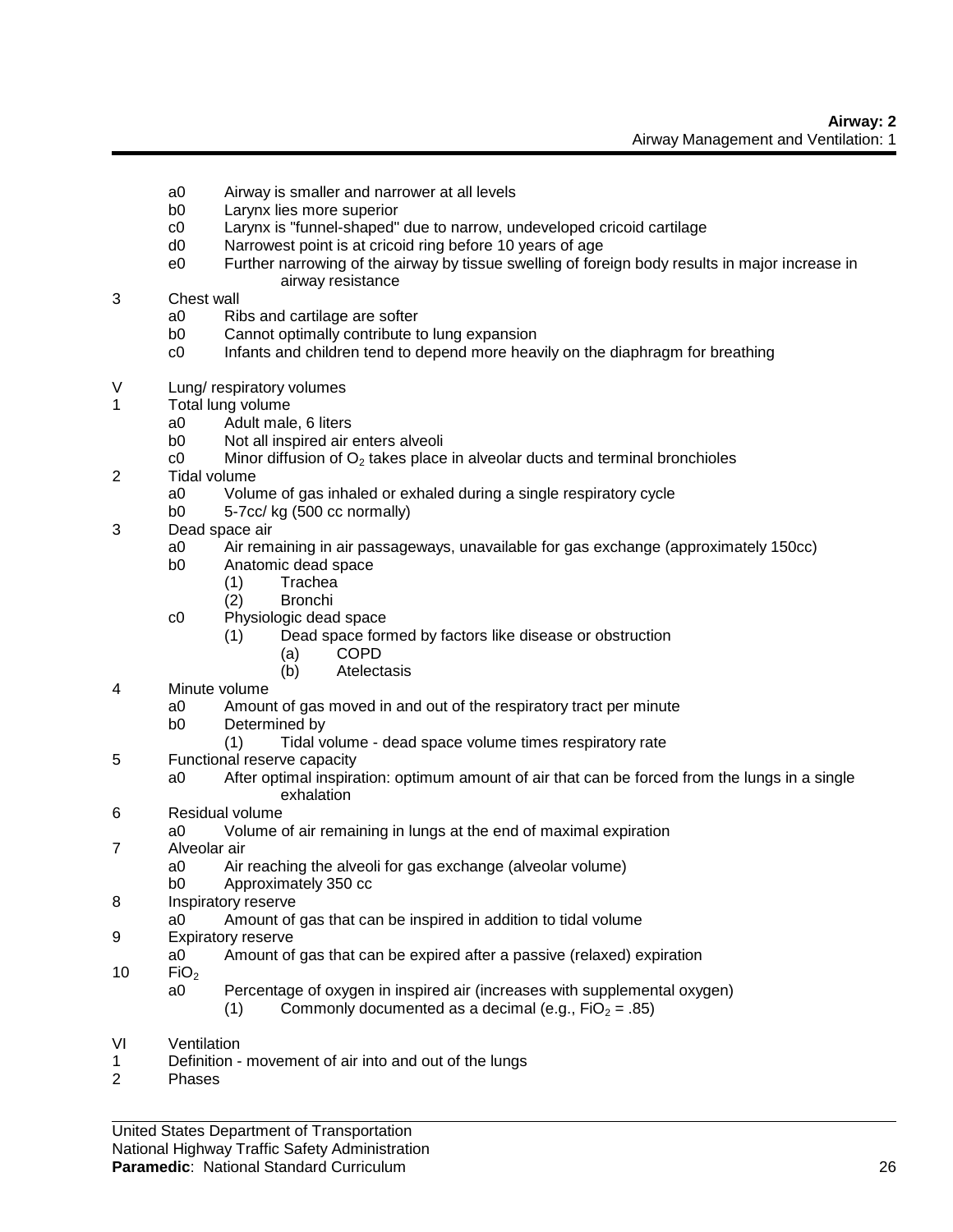- a0 Inspiration
	- (1) Stimulus to breathe from respiratory center
	- (2) Impulse transmitted to diaphragm via phrenic nerve
		- (a) Diaphragm "muscle of respiration"
			- (b) Separates thoracic from abdominal cavity
	- (3) Diaphragm contracts "flattens"
		- (a) Causes intrapulmonic pressure to fall slightly below atmospheric pressure
	- (4) Intercostal muscles contract
	- (5) Ribs elevate and expand
	- (6) Air is drawn into lungs like a vacuum
	- (7) Alveoli Inflate
	- (8)  $O_2$  CO<sub>2</sub> are able to diffuse across membrane
- b0 Expiration
	- (1) Stretch receptors in lungs signal respiratory center via vagus nerve to inhibit inspiration (Hering-Breuer Reflex)
	- (2) Natural elasticity (recoil) of the lungs passively expires air
- VII Respiration
- 1 Definition
	- a0 Exchange of gases between a living organism and its environment
	- b0 The major gases of respiration are oxygen and carbon dioxide
- 2 Types
	- a0 External respiration exchange of gasses between the lungs and the blood cells
	- b0 Internal respiration exchange of gases between the blood cells and tissues
- 3 The transportation of oxygen and carbon dioxide in the human body
	- a0 Diffusion passage of solution from area of higher concentration to lower concentration
		- (1)  $O_2$  CO<sub>2</sub> dissolve in water and pass through alveolar membrane by diffusion
	- b0 Oxygen content of blood
		- (1) Dissolved  $O<sub>2</sub>$  crosses pulmonary capillary membrane and binds to hemoglobin (Hgb) of red blood cell
			- (2) Oxygen is carried
				- (a) Bound to hemoglobin
				- (b) Dissolved in plasma
			- (3) Approximately 97% of total  $O_2$  is bound to hemoglobin (4)  $O_2$  saturation
			- $O<sub>2</sub>$  saturation
				- (a) % of hemoglobin saturated
				- (b) Normally greater than 98%
	- c0 Oxygen in the blood
		- (1) Bound to hemoglobin
			- (a)  $\text{SaO}_2$
		- (2) Dissolved in plasma
			- $(a)$  PaO<sub>2</sub>
	- d0 Carbon dioxide content of the blood
		- $(1)$  CO<sub>2</sub> is a byproduct of cellular work (cellular respiration)
		- (2)  $CO<sub>2</sub>$  is transported in blood as bicarbonate ion (3) About 33% is bound to hemoglobin
		- About 33% is bound to hemoglobin
		- (4) As  $O_2$  crosses into blood,  $CO_2$  diffuses into alveoli
		- (5) Carbon dioxide in the blood
		- (a)  $\blacksquare$  PaCO<sub>2</sub>
	- e0 Diagnostic testing
		- (1) Pulse oximetry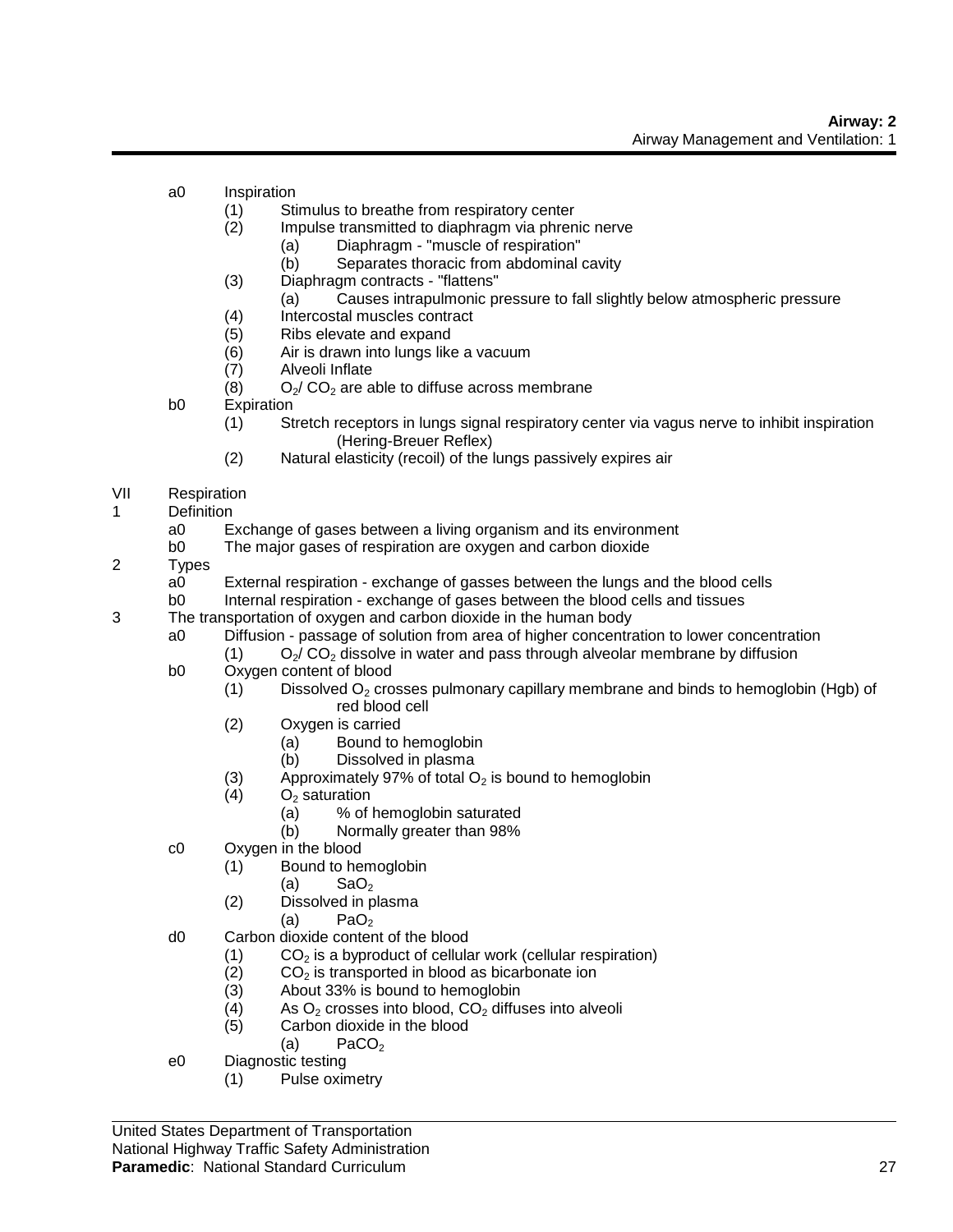- (2) Peak expiratory flow testing
- (3) End-tidal  $CO<sub>2</sub>$  monitoring<br>(4) Other equipment
- Other equipment
- VIII Causes of decreased oxygen concentrations in the blood
- 1 Lower partial pressure of atmospheric  $O_2$ <br>2 Lower hemoglobin levels in blood
- Lower hemoglobin levels in blood
- 3 Trauma
	- a0 Less surface area for gas exchange
		- (1) Pneumothorax
		- Hemothorax
		- (3) Combination of pneumothorax and hemothorax
	- b0 Decreased mechanical effort
		- (1) Pain
			- (2) Traumatic suffocation
			- (3) Hypoventilation
- 4 Medical
	- a0 Physiological barriers
		- (1) Pneumonia
		- (2) Pulmonary edema
		- (3) COPD
- IX Carbon dioxide in blood
- 1 Increases
	- a0 Hypoventilation
- 2 Decreases
	- a0 Hyperventilation
- X The measurement of gases
- 1 Total pressure
	- a0 The combined pressure of all atmospheric gases
	- b0 100% or 760 torr at sea level
- 2 Partial pressure
	- a0 The pressure exerted by a specific atmospheric gas
- 3 Concentration of gases in the atmosphere
	- a0 Nitrogen 597.0 torr (78.62%)<br>b0 Oxygen 159.0 torr (20.84%)
	- b0 Oxygen 159.0 torr (20.84%)
	- c0  $CO_2$  0.3 torr ( 0.04%)<br>d0 Water 3.7 torr ( 0.5%)
		- $3.7$  torr (  $0.5%$ )
- 4 Water vapor pressure
- 5 Alveolar gas concentration
	- a0 Nitrogen 569.0 torr (74.9%) b0 Oxygen 104.0 torr (13.7%)
	-
	- c0  $CO_2$  40.0 torr (5.2%)<br>d0 Water 47.0 torr (6.2%) d0 Water 47.0 torr ( 6.2%)
- XI Respiratory rate
- 1 Definition the number of times a person breathes in one minute
- 2 Neural control
	- a0 Primary control from the medulla and pons
	- b0 Medulla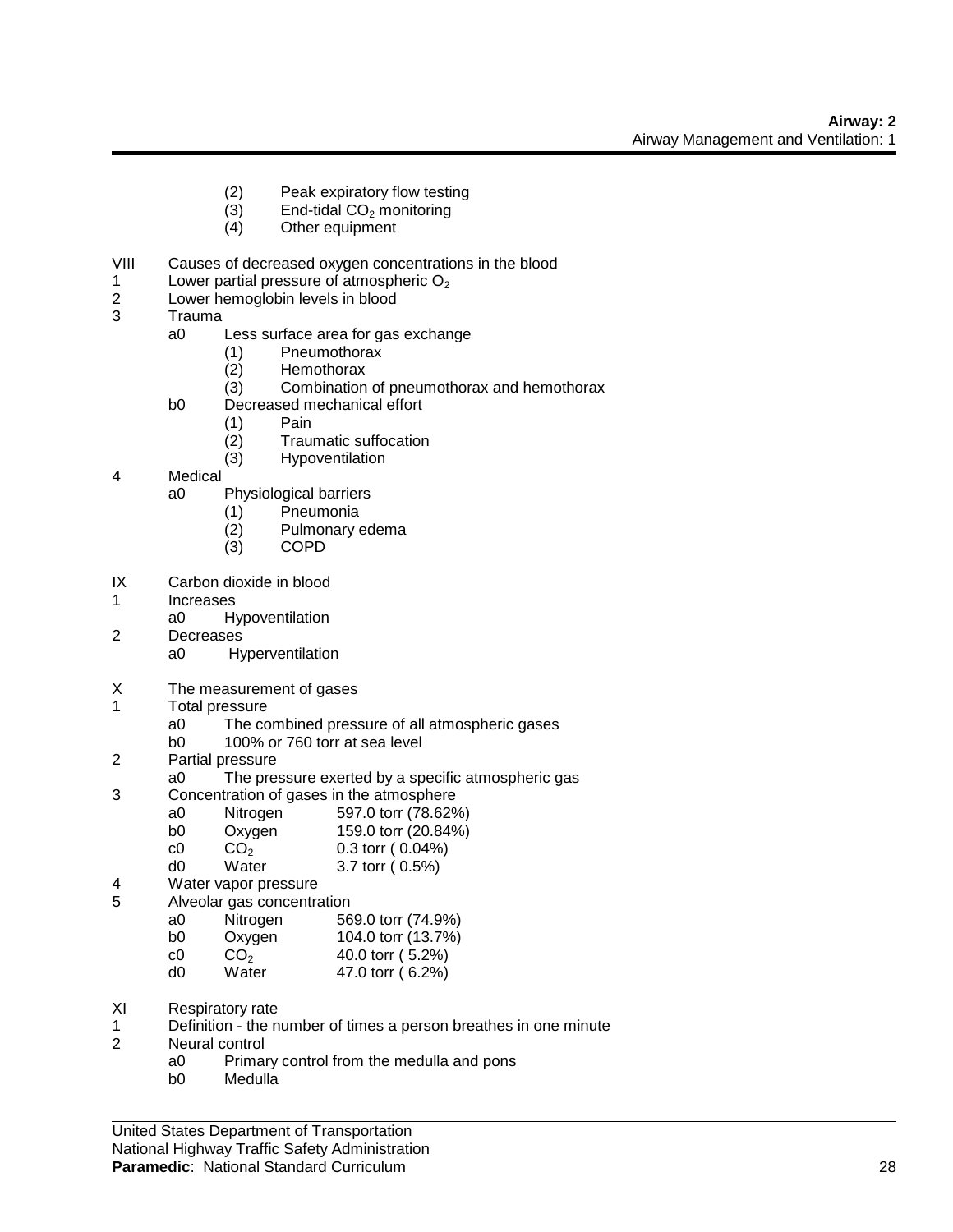- (1) Primary involuntary respiratory center
- (2) Connected to respiratory muscles by vagus nerve
- c0 Pons
	- (1) Apneustic center secondary control center if medulla fails to initiate respiration
	- (2) Pneumotaxic center controls expiration
- 3 Chemical stimuli
	- a0 Receptors for  $O_2$ / CO<sub>2</sub> balance
		- (1) Cerebrospinal fluid pH
		- (2) Carotid bodies (sinus)
		- Aortic arch
	- b0 Hypoxic drive respiratory stimulus dependent on  $O_2$  rather than  $CO_2$  in the blood
- 4 Control of respiration by other factors
	- a0 Body temperature respirations increase with fever
	- b0 Drug and medications may increase or decrease respirations depending on their physiologic action
	- c0 Pain increases respirations
	- d0 Emotion increases respirations
	- e0 Hypoxia increases respirations
	- f0 Acidosis respirations increase as compensatory response to increased  $CO<sub>2</sub>$  production
	- g0 Sleep respirations decrease
- XII Pathophysiology
- 1 Obstruction
	- a0 Tongue
		- (1) Most common airway obstruction
		- (2) Snoring respirations
		- (3) Corrected with positioning
	- b0 Foreign body
		- (1) May cause partial or full obstruction
		- (2) Symptoms include
			- (a) Choking
			- (b) Gagging
			- (c) Stridor
			- (d) Dyspnea
			- (e) Aphonia (unable to speak)
			- (f) Dysphonia (difficulty speaking)
	- c0 Laryngeal spasm and edema
		- (1) Spasm
			- (a) Spasmotic closure of vocal cords
			- (b) Most frequently caused by
				- i Trauma from over aggressive technique during intubation<br>ii Immediately upon extubation especially when patient is se
				- Immediately upon extubation especially when patient is semiconscious
		- (2) Edema
			- (a) Glottic opening becomes extremely narrow or totally obstructed
			- (b) Most frequently caused by
				- i Epiglottitis (a bacterial infection of the epiglottis)
				- ii Anaphylaxis (severe allergic reaction)
				- iii Relieved by
				- (c) Aggressive ventilation
				- (d) Forceful upward pull of the jaw
				- (e) Muscle relaxants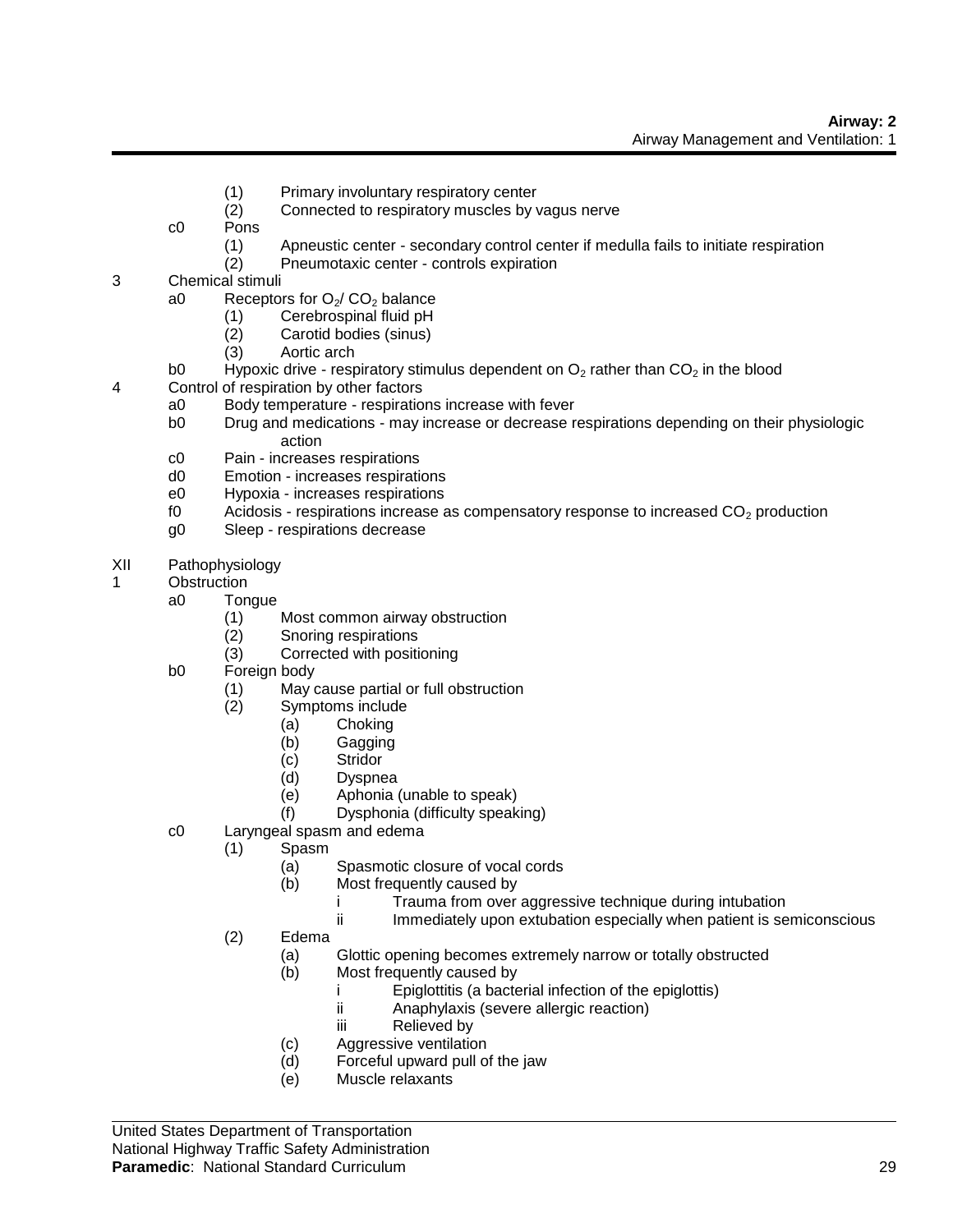- d0 Fractured larynx
	- (1) Airway patency dependent upon muscle tone
	- (2) Fractured laryngeal tissue
		- (a) Increases airway resistance by decreasing airway size through
			- i Decreasing muscle tone
			- ii Laryngeal edema
			- iii Ventilatory effort
- e0 Aspiration
	- (1) Significantly increases mortality
		- (a) Obstructs airway
		- (b) Destroys delicate bronchiolar tissue
		- (c) Introduces pathogens
		- (d) Decreases ability to ventilate
- XIII Airway evaluation
- 1 Essential parameters
	- a0 Rate
		- (1) Normal resting rate in adults 12-24
	- b0 Regularity
		- (1) Steady pattern
		- (2) Irregular respiratory patterns are significant until proven otherwise
	- c0 Effort
		- (1) Breathing at rest should be effortless
		- (2) Effort changes may be subtle in rate or regularity
		- (3) Patients often compensate by preferential positioning
			- i Upright sniffing
			- ii Semifowlers
			- iii Frequently avoid supine
- 2 Recognition of airway problems
	- a0 Respiratory distress
		- (1) Upper and lower airway obstruction
		- (2) Inadequate ventilation
		- (3) Impairment of the respiratory muscles
		- (4) Impairment of the nervous system
		- b0 Difficulty in rate, regularity, or effort is defined as dyspnea
		- c0 Dyspnea may be result of or result in hypoxia
			- (1) Hypoxia lack of oxygen
			- (2) Hypoxia lack of oxygen to tissues
			- (3) Anoxia total absence of oxygen
		- d0 Recognition and treatment of dyspnea is crucial to patient survival
			- (1) Expert assessment and management is essential
				- (a) The brain can survive only a few minutes of anoxia
				- (b) All therapies fail if airway is inadequate
		- e0 Visual techniques
			- (1) Position
				- (a) Tripod positioning
				- (b) Orthopnea
			- (2) Rise and fall of chest
			- (3) Gasping
			- (4) Color of skin
			- (5) Flaring of nares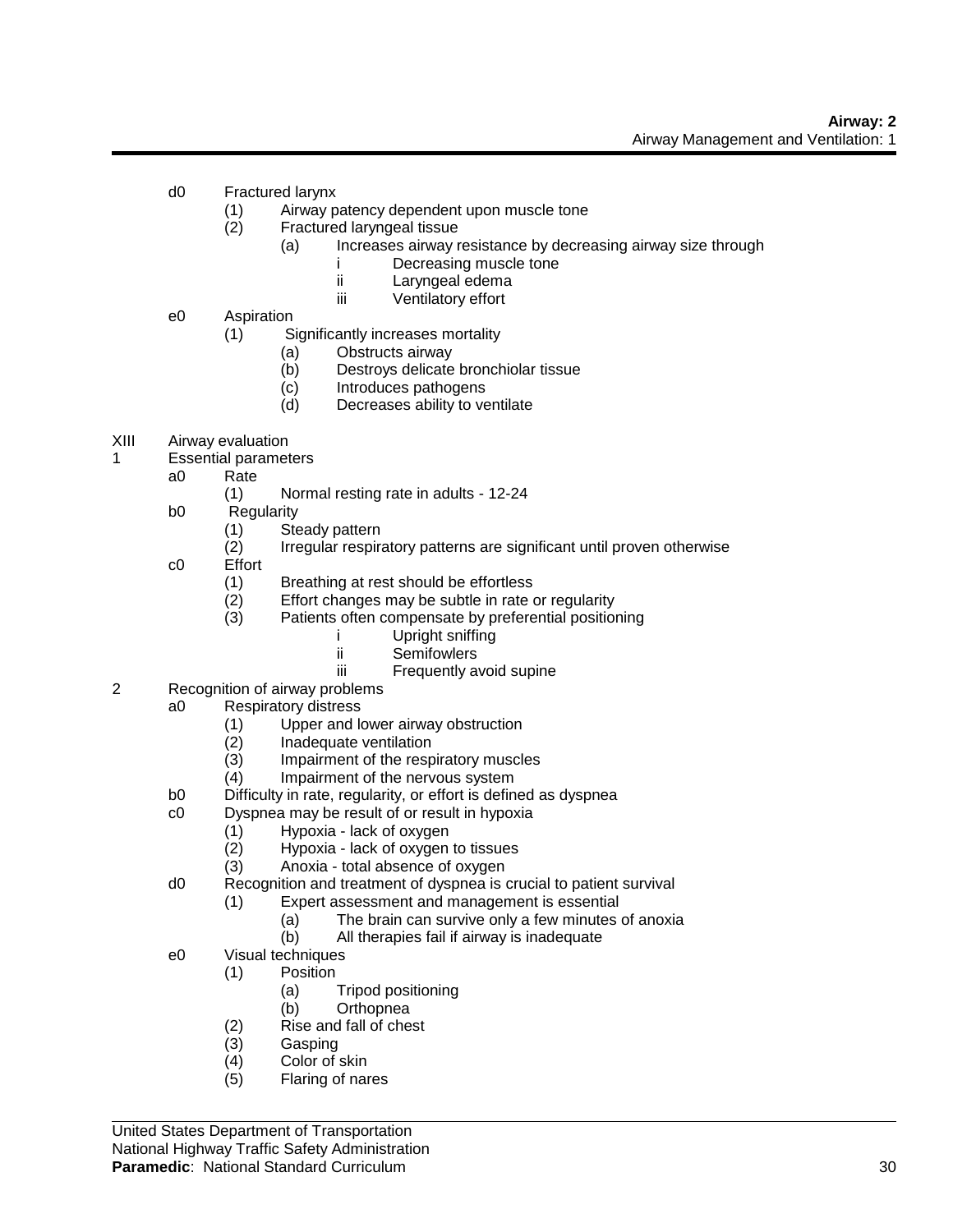- (6) Pursed lips
- (7) Retraction
	- (a) Intercostal
	- (b) Suprasternal notch
	- (c) Supraclavicular fossa
	- (d) Subcostal
- f0 Auscultation techniques
	- (1) Air movement at mouth and nose
	- (2) Bilateral lung fields equal
- g0 Palpation Techniques
	- (1) Air movement at mouth and nose
	- (2) Chest wall
		- (a) Paradoxical motion
		- (b) Retractions
- h0 Bag-valve-mask
	- (1) Resistance or changing compliance with bag-valve-mask ventilations
- i0 Pulsus paradoxus
	- (1) Systolic blood pressure drops greater than 10mm Hg with inspiration
		- (a) Change in pulse quality maybe detected
		- (b) Seen in COPD, pericardial tamponade
		- (c) Possible increase in intrathoracic pressure
- j0 History
	- (1) Evolution
		- (a) Sudden
		- (b) Gradual over time
		- (c) Known cause or "trigger"
	- (2) Duration
		- (a) Constant
		- (b) Recurrent
	- (3) Ease what makes it better?
	- (4) Exacerbate what makes it worse?
	- (5) Associate
		- (a) Other symptoms (productive cough, chest pain, fever, etc...)
	- (6) Interventions
		- (a) Evaluations/ admissions to hospital
		- (b) Medications (include compliance)
		- (c) Ever intubated
- k0 Modified forms of respiration
	- (1) Protective reflexes
		- (a) Cough
			- i Forceful, spastic exhalation
			- ii Aids in clearing bronchi and bronchioles
			- (b) Sneeze clears nasopharynx
			- (c) Gag reflex spastic pharyngeal and esophageal reflex from stimulus of the posterior pharynx
	- (2) Sighing
		- (a) Involuntary deep breath that increases opening of alveoli
		- (b) Normally sigh about once per minute
	- (3) Hiccough intermittent spastic closure of glottis
- l0 Respiratory pattern changes
	- (1) Cheyne-Stokes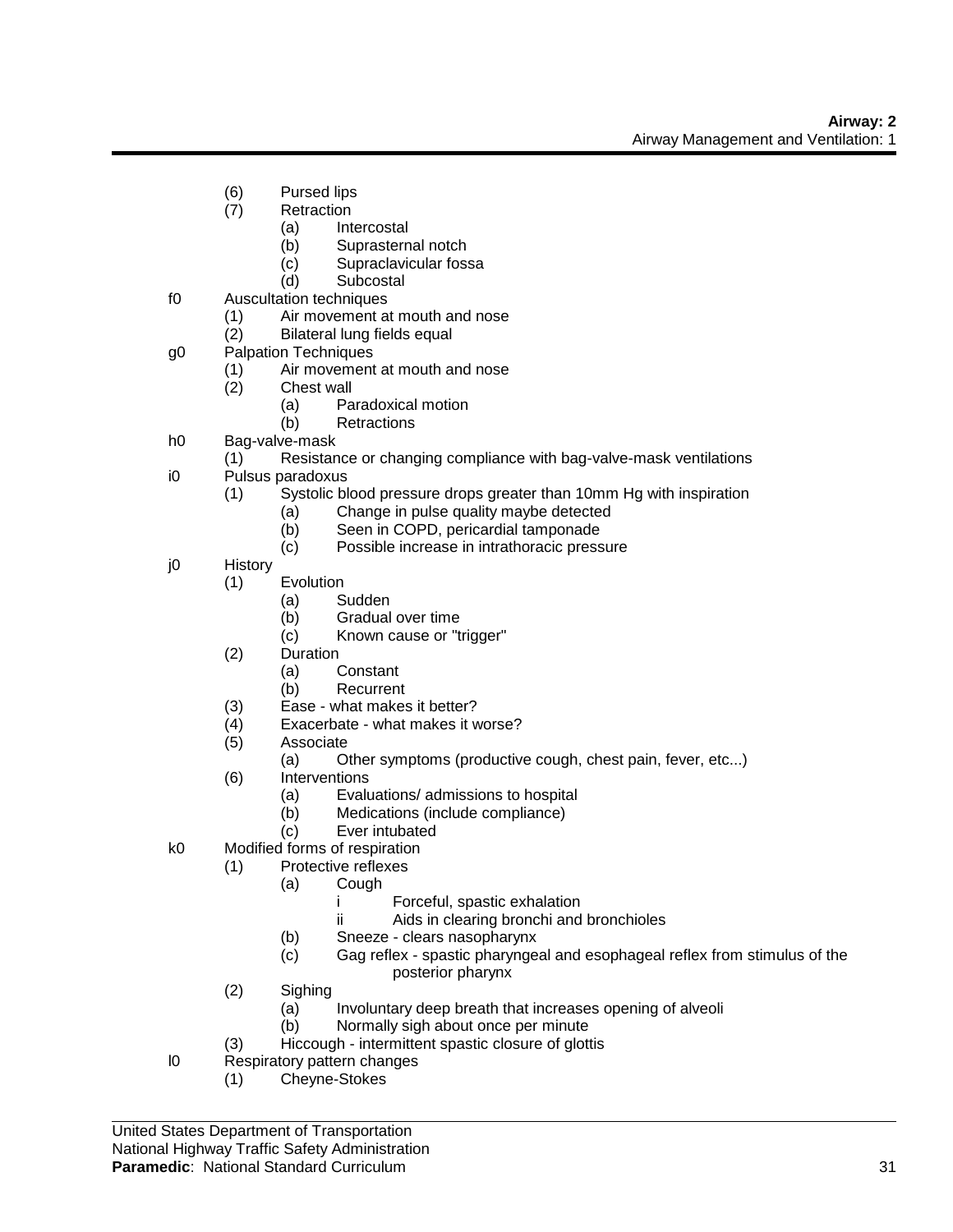- (a) Gradually increasing rate and tidal volume followed by gradual decrease
- (b) Associated with brain stem insult
- (2) Kussmaul's breathing
	- (a) Deep, gasping respirations
	- (b) Common in diabetic coma
- (3) Biot's respirations
	- (a) Irregular pattern, rate, and volume with intermittent periods of apnea
- (b) Increased intracranial pressure (4) Central neurogenic hyperventilation
	- (a) Deep rapid respirations similar to Kussmall's
		- (b) Increased intracranial pressure
- (5) Agonal
	- (a) Slow, shallow, irregular respirations
	- (b) Resulting from brain anoxia
- m0 Inadequate ventilation
	- (1) Occurs when body cannot compensate for increased  $O_2$  demand or maintain  $O_2$ / $CO_2$ balance
	- (2) Many causes
		- (a) Infection
			- (b) Trauma
			- (c) Brainstem insult
			- (d) Noxious or hypoxic atmosphere
			- (e) Renal failure
	- (3) Multiple symptoms
		- (a) Altered response
		- (b) Respiratory rate changes (up or down)
- XIV Supplemental oxygen therapy
- 1 Rationale
	- a0 Enriched  $O<sub>2</sub>$  atmosphere increases oxygen to cells
	- b0 Increasing available  $O<sub>2</sub>$  increases patient's ability to compensate
	- $c_0$  O<sub>2</sub> delivery method must be reassessed to determine adequacy and efficiency
- 2 Oxygen source
	- a0 Compressed gas
		- (1) Oxygen compressed in gas form in an aluminum or steel tank
		- (2) Common sizes and volumes
			- (a) D 400L
			- (b) E 660L
			- (c) M 3450L
		- (3)  $O_2$  delivery measured in liters/ min (LPM)<br>(4) Calculating tank life
		- Calculating tank life
			- (a) Tank pressure (psi)  $x$  0.28 = volume
			- (b) Volume/ LPM = tank life in minutes
	- b0 Liquid oxygen
		- $(1)$  O<sub>2</sub> cooled to its aqueous state
			- (a) Converts to gaseous state when warmed
		- (2) Advantage
			- (a) Much larger volume of gaseous  $O<sub>2</sub>$  can be stored in aqueous state
		- (3) Disadvantage
			- (a) Units generally require upright storage
			- (b) Special requirements for large volume storage and cylinder transfer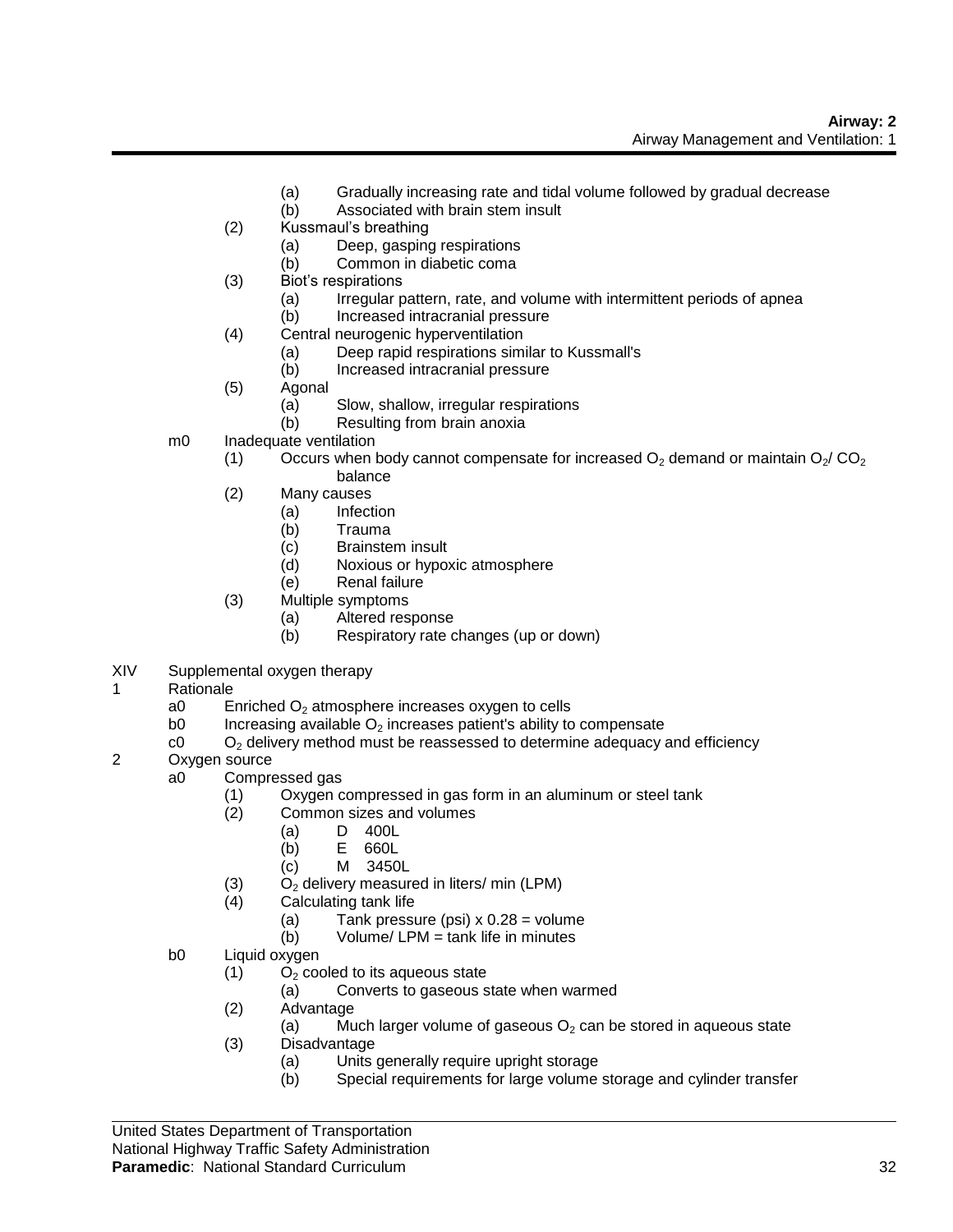### 3 Regulators

- a0 High-pressure
	- (1) Attached to cylinder stem delivers cylinder gas under high pressure
	- (2) Used to transfer cylinder gas from tank to tank
- b0 Therapy regulators
	- (1) Attached to cylinder stem
	- (2) 50psi escape pressure is "stepped down" through regulator mechanism
	- (3) Subsequent delivery to patient is adjustable low pressure
- 4 Delivery devices
	- a0 Nasal cannula
		- (1) Nasally placed  $O<sub>2</sub>$  catheter for oxygen enrichment
		- (2) Optimal delivery: 40% at 6 L/ min
		- (3) Indications
			- (a) Low to moderate  $O<sub>2</sub>$  enrichment
			- (b) Long term  $O<sub>2</sub>$  maintenance therapy
		- (4) Contraindications
			- (a) Poor respiratory effort
			- (b) Severe hypoxia
			- (c) Apnea
			- (d) Mouth breathing
		- (5) Advantages
			- (a) Well tolerated
		- (6) Disadvantages
			- (a) Does not deliver high volume/ high concentration
	- b0 Simple face mask
		- (1) Full airway enclosure with open side ports
			- (a) Room air is drawn through side ports on inspiration
			- (b) Diluting  $O<sub>2</sub>$  concentration
		- (2 Indications
			- (a Delivery of moderate to high  $O<sub>2</sub>$  concentrations
			- (b Range 40-60% at 10 L/ min
		- (3 Advantages
			- (a  $H$ igher  $O<sub>2</sub>$  concentrations
		- (4 Disadvantages
			- (a Delivery of volumes beyond 10 L/ min does not enhance  $O_2$  concentration
		- (5 Special considerations
			- (a Mask leak around face decreases  $O<sub>2</sub>$  concentration
	- c. Partial rebreather
		- (1 Mask vent ports covered by one-way disc
			- (a Residual expired air mixed in mask and rebreathed
			- (b Room air not entrained with inspiration
		- (2 Indications
		- (3 Contraindications
			- (a Apnea
			- (b Poor respiratory effort
		- (4 Advantages
			- (a Inspired gas not mixed with room air
				- i) Higher  $O<sub>2</sub>$  concentrations attainable
			- (b Disadvantages
				- i) Delivery of volumes beyond 10 L/ min does not enhance  $O_2$ concentration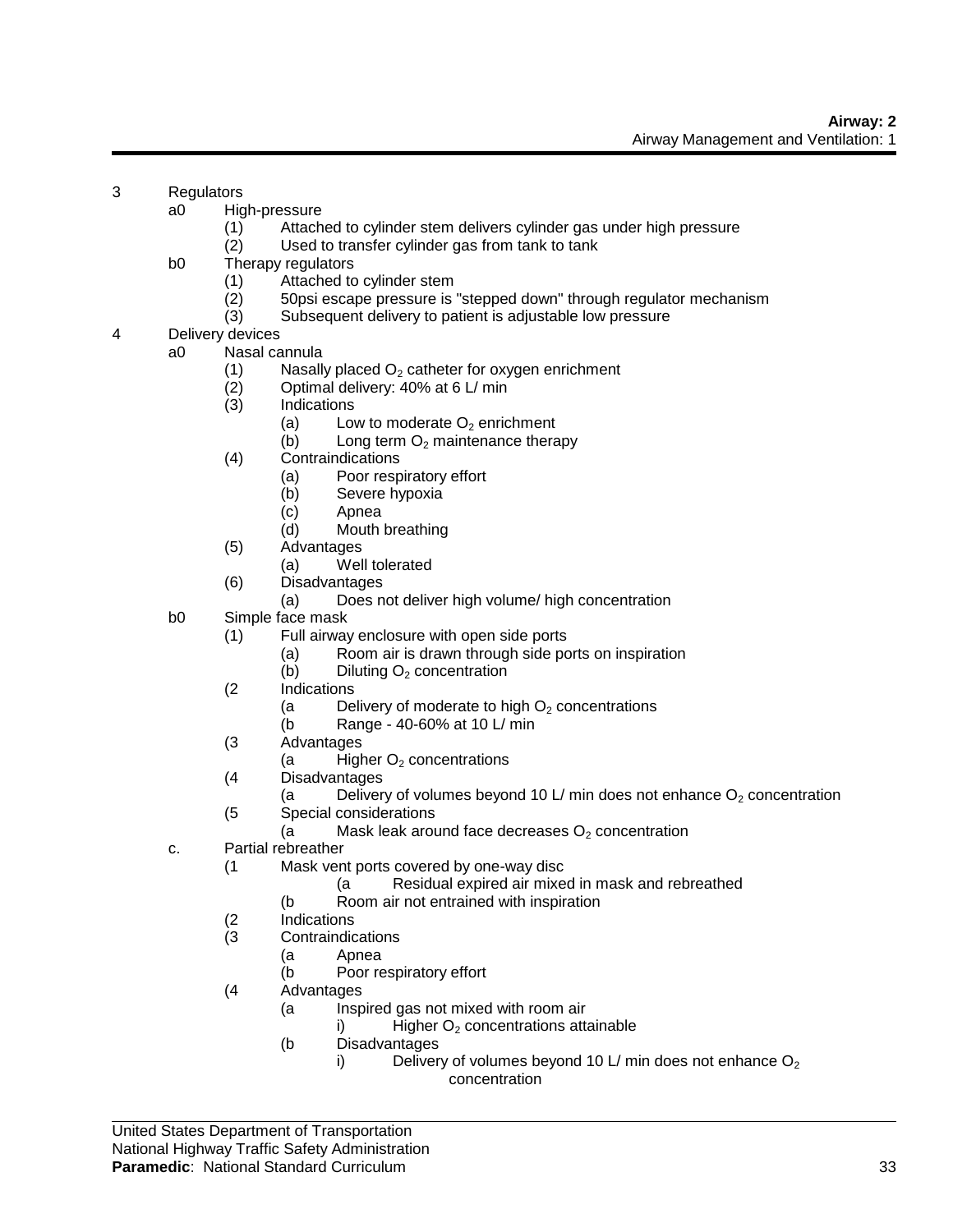- (c Special considerations
	- i) Mask leak around face decreases  $O<sub>2</sub>$  concentration
- d. Non-rebreather mask
	- (1 Mask side ports covered by one-way disc
	- (2 Reservoir bag attached
	- (3 Range: 80-95+% at 15 L/ min
	- (4 Indications
		- (a Delivery of highest  $O<sub>2</sub>$  concentration
	- (5 Contraindications
		- (a Apnea
		- (b Poor respiratory effort
	- (6 Advantages
		- (a Highest  $O<sub>2</sub>$  concentration
		- (b Delivers high volume/ high  $O<sub>2</sub>$  enrichment
		- (c Patient inhales enriched  $O_2$  from reservoir bag rather than residual air
	- (7 Disadvantages
- e. Venturi mask
	- (1 Mask with interchangeable adapters
		- (a Adapters have port holes that entrain room air as  $O_2$  passes<br>(b Patient receives a highly specific concentration of  $O_2$
		- (b Patient receives a highly specific concentration of  $O_2$ <br>(c Air is entrained by venturi principle
		- Air is entrained by venturi principle
- f. Small volume nebulizer
	- (1 Delivers aerosolized medication
	- (2  $O_2$  enters an aerosol chamber containing 3-5 ccs of fluid<br>(3 Pressurized O<sub>2</sub> mists fluid
	- Pressurized O<sub>2</sub> mists fluid
- 5. Oxygen humidifiers
	- a. Sterile water reservoir for humidifying  $O<sub>2</sub>$
	- b. Good for long term  $O<sub>2</sub>$  administration
	- c. Desirable for croup/ Epiglottitis/ bronchiolitis
- 6. Tracheostomy, stoma, and tracheostomy tubes
	- a. Tracheostomy
		- (1 Surgical opening into trachea
			- (a Done in operating room under controlled conditions
			- (b A stoma located just superior to the suprasternal notch
	- b. Stoma
		- (1 Resultant orifice connecting trachea to outside air
		- (2 Patient now breathes through this surgical opening
	- c. Tracheostomy tube
		- (1 Plastic tube placed within tracheostomy site
		- (2 15 mm connector for ventilator acceptance
- XV. Ventilation
- 1. Mouth-to-mouth
	- a. Most basic form of ventilation
	- b. Indications
		- (1 Apnea from any mechanism when other ventilation devices are not available
	- c. Contraindications
		- (1 Awake patients
		- (2 Communicable disease risk limitations
	- d. Advantages
		- (1 No special equipment required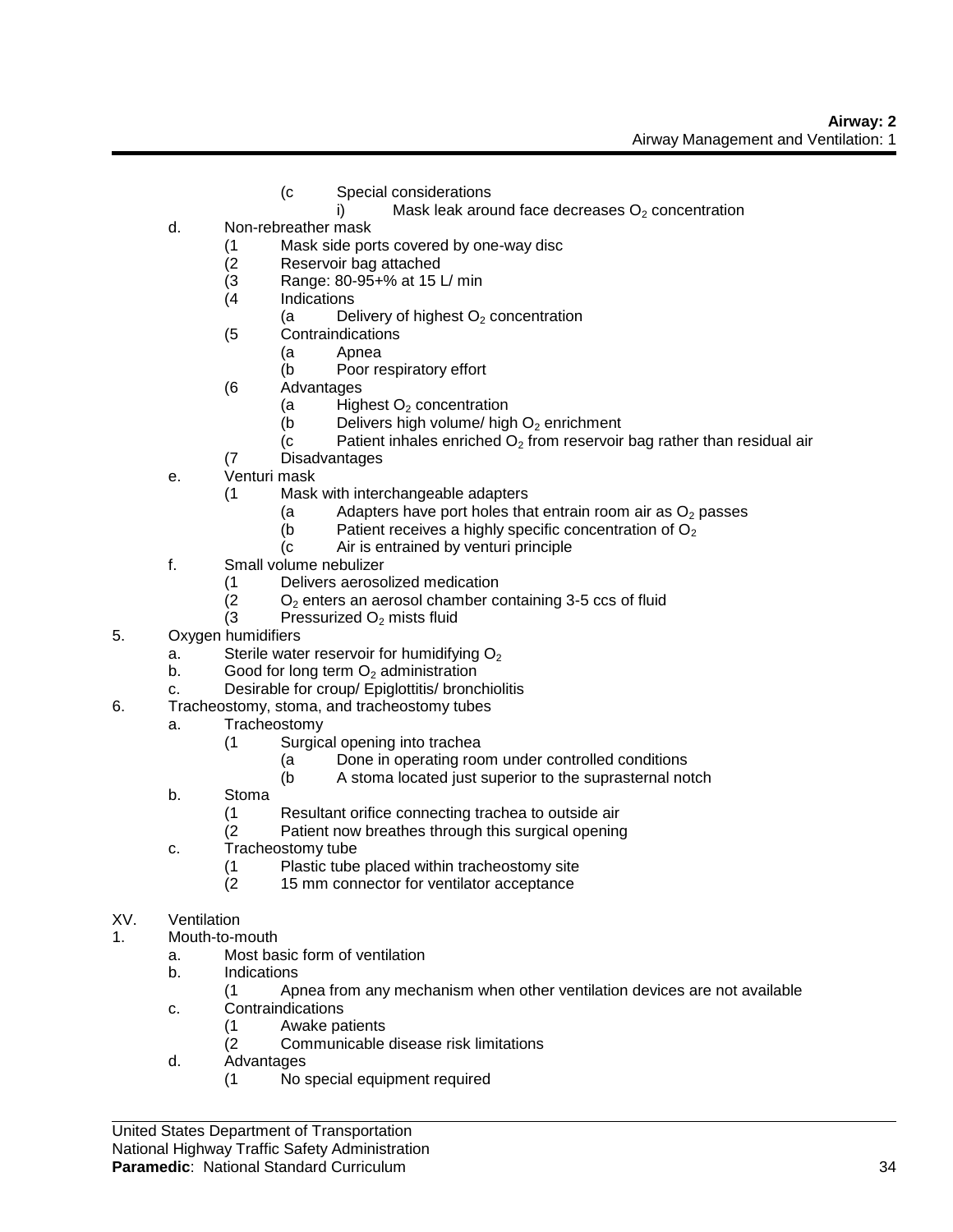- (2 Delivers excellent tidal volume
- (3 Delivers adequate oxygen
- e. Disadvantages
	- (1 Psychological barriers from
		- (a Sanitary issues<br>(b Communicable
			- Communicable disease issues
				- i) Direct blood/ body fluid contact
				- ii) Unknown communicable disease risks at time of event
- f. Complications
	- (1 Hyperinflation of patient's lungs
	- Gastric distension
	- (3 Blood/ body fluid contact manifestation
	- (4 Hyperventilation of rescuer
- 2. Mouth-to-nose
	- a. Ventilating through nose rather than mouth
	- b. Indications
		- (1 Apnea from any mechanism
	- c. Contraindications
		- (1 Awake patients
	- d. Advantages
		- (1 No special equipment required
	- e. Disadvantages
		- (1 Direct blood/ body fluid contact
		- (2 Psychological limitations of rescuer
	- f. Complications
		- (1 Hyperinflation of patient's lungs
		- (2 Gastric distension
		- (3 Blood/ body fluid manifestation<br>(4 Hyperventilation of rescuer
		- Hyperventilation of rescuer
- 3. Mouth-to-mask
	- a. Adjunct to mouth-to-mouth ventilation
	- b. Indications
		- (1 Apnea from any mechanism
	- c. Contraindications
		- (1 Awake patients
	- d. Advantages
		- (1 Physical barrier between rescuer and patient blood/ body fluids
		- One-way valve to prevent blood/ body fluid splash to rescuer
		- (3 May be easier to obtain face seal
	- e. Disadvantages
		- (1 Useful only if readily available
	- f. Complications
		- (1 Hyperinflation of patient's lungs
		- (2 Hyperventilation of rescuer
		- (3 Gastric distention
	- g. Method for use
		- (1 Position head by appropriate method
		- (2 Position and seal mask over mouth and nose
		- (3 Ventilate as appropriate
- 4. One person bag-valve-mask
	- a. Fixed volume self inflating bag can deliver adequate tidal volumes and  $O<sub>2</sub>$  enrichment

United States Department of Transportation

National Highway Traffic Safety Administration

#### **Paramedic**: National Standard Curriculum 35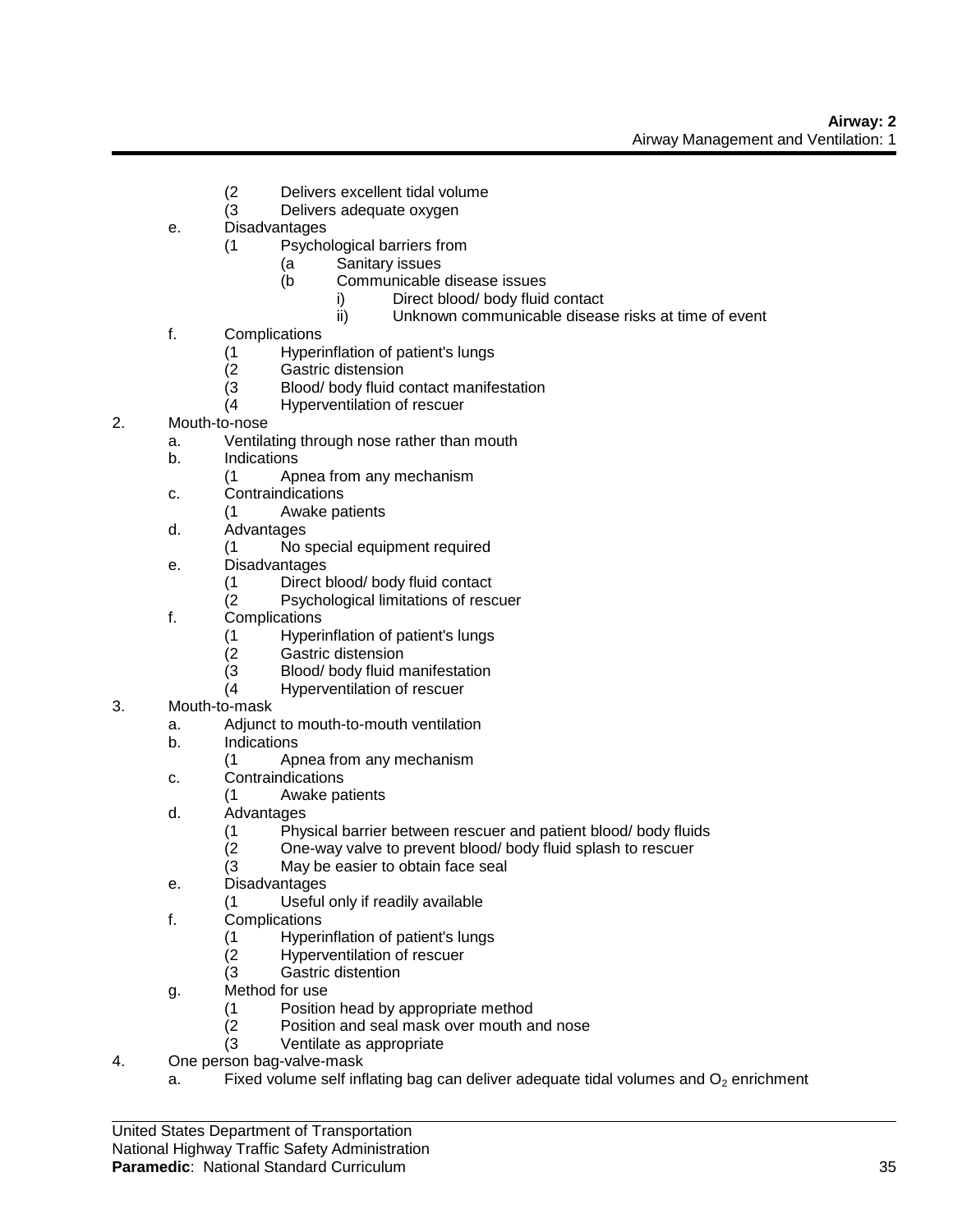- b. Indications
	- (1 Apnea from any mechanism
	- (2 Unsatisfactory respiratory effort
- c. Contraindications
	- (1 Awake, intolerant patients
- d. Advantages
	- (1 Excellent blood/ body fluid barrier
	- (2 Good tidal volumes
	- Oxygen enrichment
	- (4 Rescuer can ventilate for extended periods without fatigue
- e. Disadvantages
	- (1 Difficult skill to master
	- Mask seal may be difficult to obtain and maintain
	- (3 Tidal volume delivered is dependent on mask seal integrity
- f. Complications
	- (1 Inadequate tidal volume delivery with
		- (a Poor technique
		- (b Poor mask seal
		- (c Gastric distention
- g. Method for use
	-
	- (1 Position appropriately<br>(2 Choose proper mask s (2 Choose proper mask size - seats from bridge of nose to chin
	- Position, spread/ mold/ seal mask
	- (4 Hold mask in place<br>(5 Squeeze bag comp
		- Squeeze bag completely over 1.5 to 2 seconds for adults
	- (6 Avoid overinflation
	- (7 Reinflate completely over several seconds
- h. Special considerations
	- (1 Medical
		- (a Observe for
			- i) Gastric distension
			- ii) Changes in compliance of bag with ventilation
			- iii) Improvement or deterioration of ventilation status (i.e., color change,
				- responsiveness, air leak around mask)
	- (2 Trauma
		- (a Very difficult to perform with cervical spine immobilization in place
- 5. Two person bag-valve-mask ventilation method
	- a. Most efficient method
		- b. Indications
			- (1 Bag-valve-mask ventilation on any patient
				- (a Especially useful for cervical spine immobilized patients
				- (b Difficulty obtaining or maintaining adequate mask seal
		- c. Contraindications
			- (1 Awake, intolerant patients
		- d. Advantages
			- (1 Superior mask seal
			- (2 Superior volume delivery
		- e. Disadvantages
			- (1 Requires extra personnel
		- f. Complications
			- (1 Hyperinflation of patient's lungs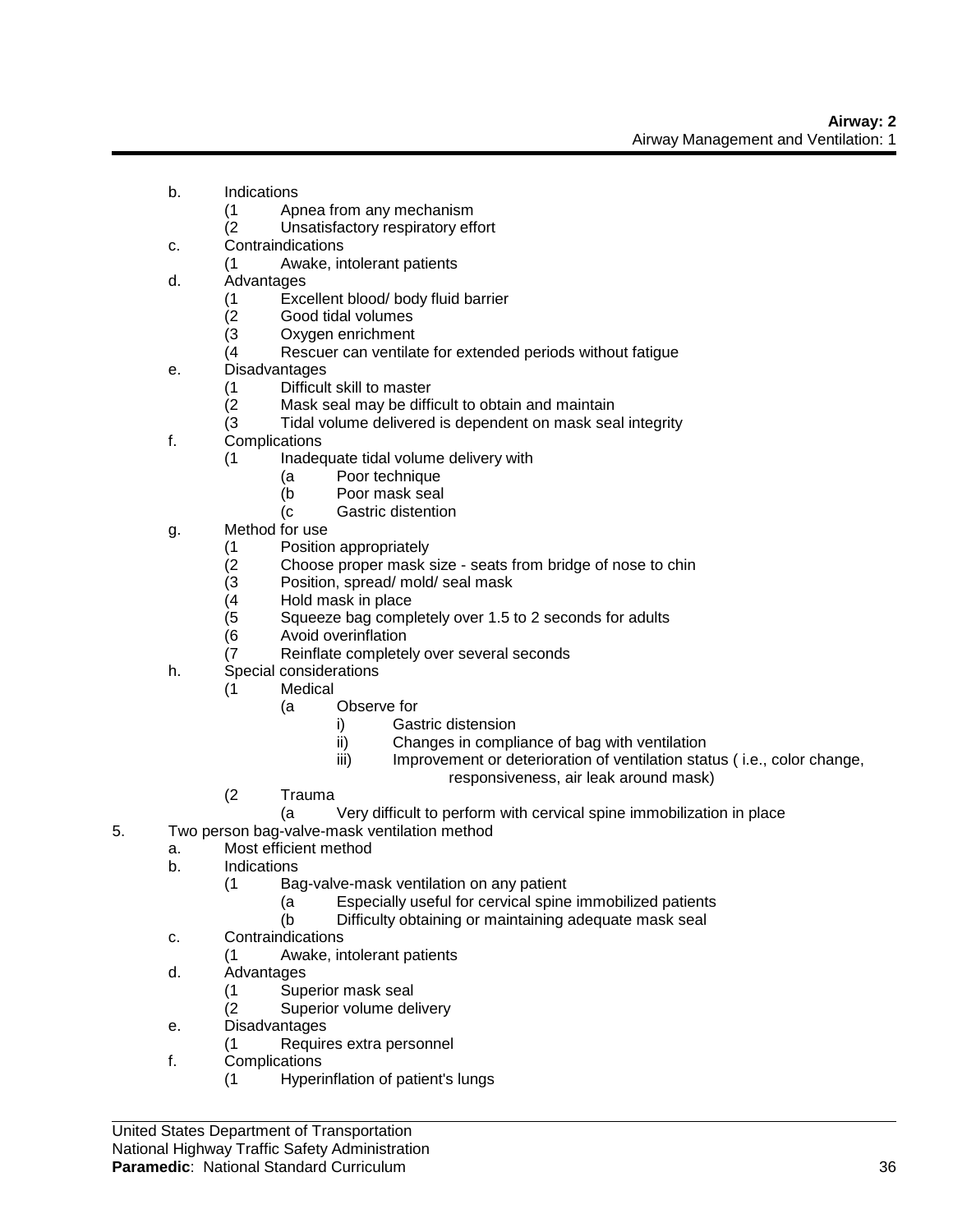- (2 Gastric distension
- g. Method for use
	- (1 First rescuer maintains mask seal by appropriate method
	- (2 Second rescuer squeezes bag
- h. Special considerations
	- (1 Observe chest movement
	- (2 Avoid overinflation
		- (3 Monitor lung compliance with ventilations
- 6. Three person bag-valve-mask ventilation
	- a. Indications
		- (1 Bag-valve-mask ventilation on any patient
			- (a Especially useful for cervical spine immobilized patients
			- (b Difficulty obtaining or maintaining adequate mask seal
		- b. Contraindications
			- (1 Awake, intolerant patients
		- c. Advantages
			- (1 Superior mask seal
			- (2 Superior volume density
		- d. Disadvantages
			- (1 Requires extra personnel
			- (2 "Crowded" around airway
		- e. Complications
			- (1 Hyperinflation of patient's lungs
			- (2 Gastric distension
		- f. Method for use
			- (1 First rescuer maintains mask seal by appropriate method
			- (2 Second rescuer holds mask in place
			- (3 Third rescuer squeezes bag and monitors compliance
		- g. Special considerations
			- (1 Avoid overinflation
			- (2 Monitor lung compliance with ventilations
- 7. Flow-restricted, oxygen-powered ventilation devices
	- a. The valve opening pressure at the cardiac sphincter is approx 30 cm  $H_2O$ <br>b. These devices operate at or below 30 cm  $H_2O$  to prevent gastric distensio
	- These devices operate at or below 30 cm  $H<sub>2</sub>O$  to prevent gastric distension
	- c. Indications
		- (1 Delivery of high volume/ high concentration of  $O_2$  (1 L/ sec)<br>(2 Awake compliant patients
			- Awake compliant patients
			- (3 Unconscious patient with caution
	- d. Contraindications
		- (1 Noncompliant patients
		- (2 Poor tidal volume
		- (3 Small children
	- e. Advantages
		- (1 Self administered
		- (2 Delivers high volume/ high concentration  $O_2$ <br>(3  $O_2$  delivered in response to inspiratory effort
		- (3  $O_2$  delivered in response to inspiratory effort (no  $O_2$  wasting)<br>(4  $O_2$  volume delivery is regulated by inspiratory effort minimizin
		- (4 O<sub>2</sub> volume delivery is regulated by inspiratory effort minimizing overinflation risk<br>(5 O<sub>2</sub> volume delivery is also restricted to less than 30 cm H<sub>2</sub>O
		- $O<sub>2</sub>$  volume delivery is also restricted to less than 30 cm  $H<sub>2</sub>O$
	- f. Disadvantages
		- (1 Cannot monitor lung compliance
		- $(2 \qquad$  Requires  $O<sub>2</sub>$  source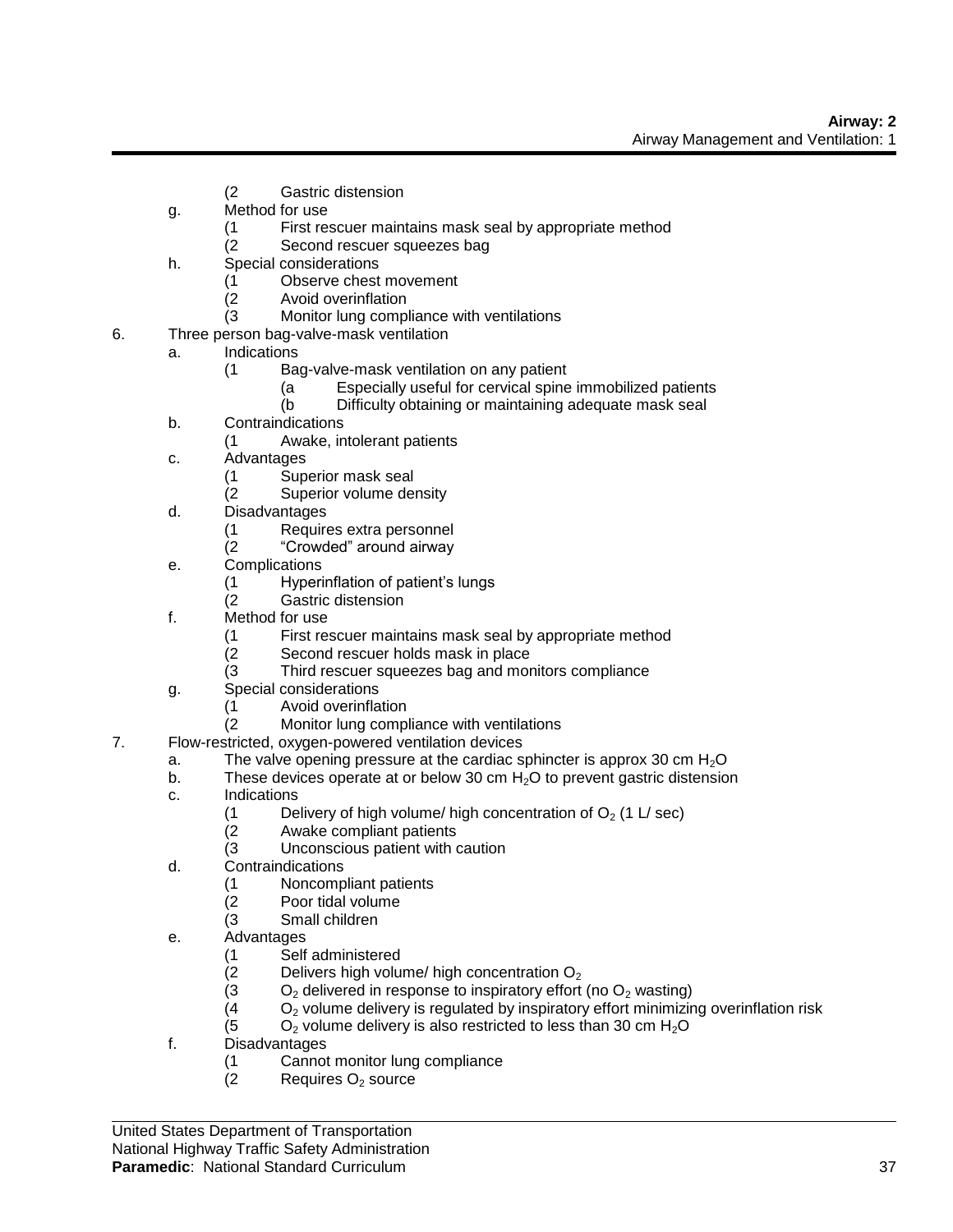- g. Complications
	- (1 Gastric distension
	- (2 Barotrauma
- h. Method
	- (1 Mask is held manually in place
	- (2 Negative pressure upon inspiration triggers  $O_2$  delivery or medic triggers release button (3 Patient is monitored for adequate tidal volume and oxygenation
	- Patient is monitored for adequate tidal volume and oxygenation
- 8. Automatic transport ventilators
	- a. Volume/ rate controlled
	- b. Indications
		- (1 Extended ventilation of intubated patients
		- (2 In situations in which a BVM is used
		- (3 Can be used during CPR
	- c. Contraindications
		- (1 Awake patients
		- (2 Obstructed airway
		- (3 Increased airway resistance
			- (a Pneumothorax (after needle decompression)
			- (b Asthma
				- (c Pulmonary edema
	- d. Advantages
		- (1 Frees personnel to perform other tasks
		- (2 Lightweight
		- (3 Portable
		- (4 Durable
		- (5 Mechanically simple
		- (6 Adjustable tidal volume
		- (7 Adjustable rate
		- $(8$  Adapts to portable  $O<sub>2</sub>$  tank
	- e. Disadvantages
		- (1 Cannot detect tube displacement
		- (2 Does not detect increasing airway resistance
		- (3 Difficult to secure
		- $(4$  Dependent on  $O<sub>2</sub>$  tank pressure
- 9. Cricoid pressure Sellick's maneuver
	- a. Pressure on cricoid Ring
		- b. Occludes esophagus
		- c. Facilitates intubation by moving the larynx posteriorly
		- d. Helps to prevent passive emesis
		- e. Can help minimize gastric distension during bag-valve-mask ventilation
	- f. Indications
		- (1 Vomiting is imminent or occurring
		- (2 Patient cannot protect own airway
	- g. Contraindications
		- (1 Use with caution in cervical spine injury
	- h. Advantages
		- (1 Noninvasive
		- (2 Protects from aspiration as long as pressure is maintained
	- i. Disadvantages
		- (1 May have extreme emesis if pressure is removed
		- (2 Second rescuer required for bag-valve-mask ventilation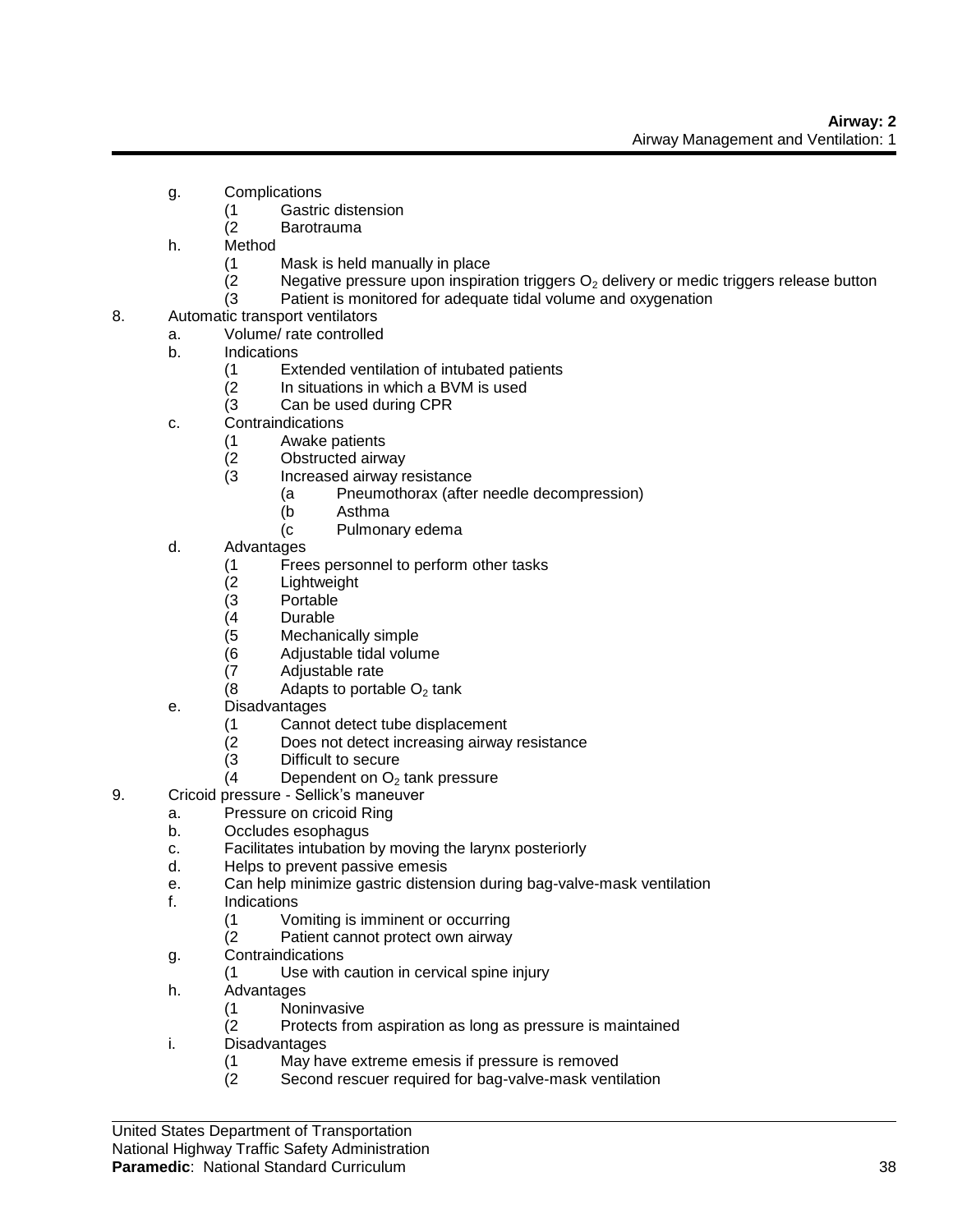- (3 May further compromise injured cervical spine
- j. Complications
	- (1 Laryngeal trauma with excessive force
	- (2 Esophageal rupture from unrelieved high gastric pressures
	- (3 Excessive pressure may obstruct the trachea in small children
- k. Method
	- (1 Locate the anterior aspect of the cricoid ring
	- (2 Apply firm, posterior pressure
	- Maintain pressure until the airway is secured with an endotracheal tube
- 10. Artificial ventilation of the pediatric patient
	- a. Flat nasal bridge makes achieving mask seal more difficult
	- b. Compressing mask against face to improve mask seal results in obstruction
	- c. Mask seal best achieved with jaw displacement (two person bag-valve-mask)
	- d. Bag-valve-mask ventilation
		- (1 Bag size
			- (a Full-term neonates and infants minimum of 450 ml tidal volume (pediatric BVM)
			- (b Children up to eight years of age pediatric BVM preferred but adult-sized BVM (1500 ml) may be used
			- (c Children over eight years of age require adult-sized BVM for adequate ventilation
			- (d Proper mask fit
			- (e Length based resuscitation tape
			- (f Bridge of nose to cleft of chin
		- (2 Proper mask position and seal (EC-clamp)
			- (a Place mask over mouth and nose; avoid compressing the eyes
			- (b Using one hand, place thumb on mask at apex and index finger on mask at chin (C-grip)
			- (c With gentle pressure, push down on mask to establish adequate seal
			- (d Maintain airway by lifting bony prominence of chin with remaining fingers forming an "E"; avoid placing pressure on the soft area under chin
			- (e May use one or two rescuer technique
		- (3 Ventilate according to current standards
		- (4 Obtain chest rise with each breath
			- (a Begin ventilation and say "squeeze"; provide just enough volume to initiate chest rise; DO NOT OVERVENTILATE
		- (5 Allow adequate time for exhalation
			- (a Begin releasing the bag and say "release, release"
		- (6 Continue ventilations using "squeeze, release, release" method
		- (7 Assess BVM ventilation
			- (a Look for adequate chest rise
			- (b Listen for lung sounds at third intercostal space, midaxillary line
			- (c Assess for improvement in color and/ or heart rate
		- (8 Apply cricoid pressure to minimize gastric inflation and passive regurgitation
			- (a Locate cricoid ring by palpating the trachea for a prominent horizontal band inferior to the thyroid cartilage and cricothyroid membrane
				- (b Apply gentle downward pressure using one fingertip in infants and the thumb and index finger in children
				- (c Avoid excessive pressure as it may produce tracheal compression and obstruction in infants
- 11. Ventilation of stoma patients
	- a. Mouth-to-stoma
		- (1 Locate stoma site and expose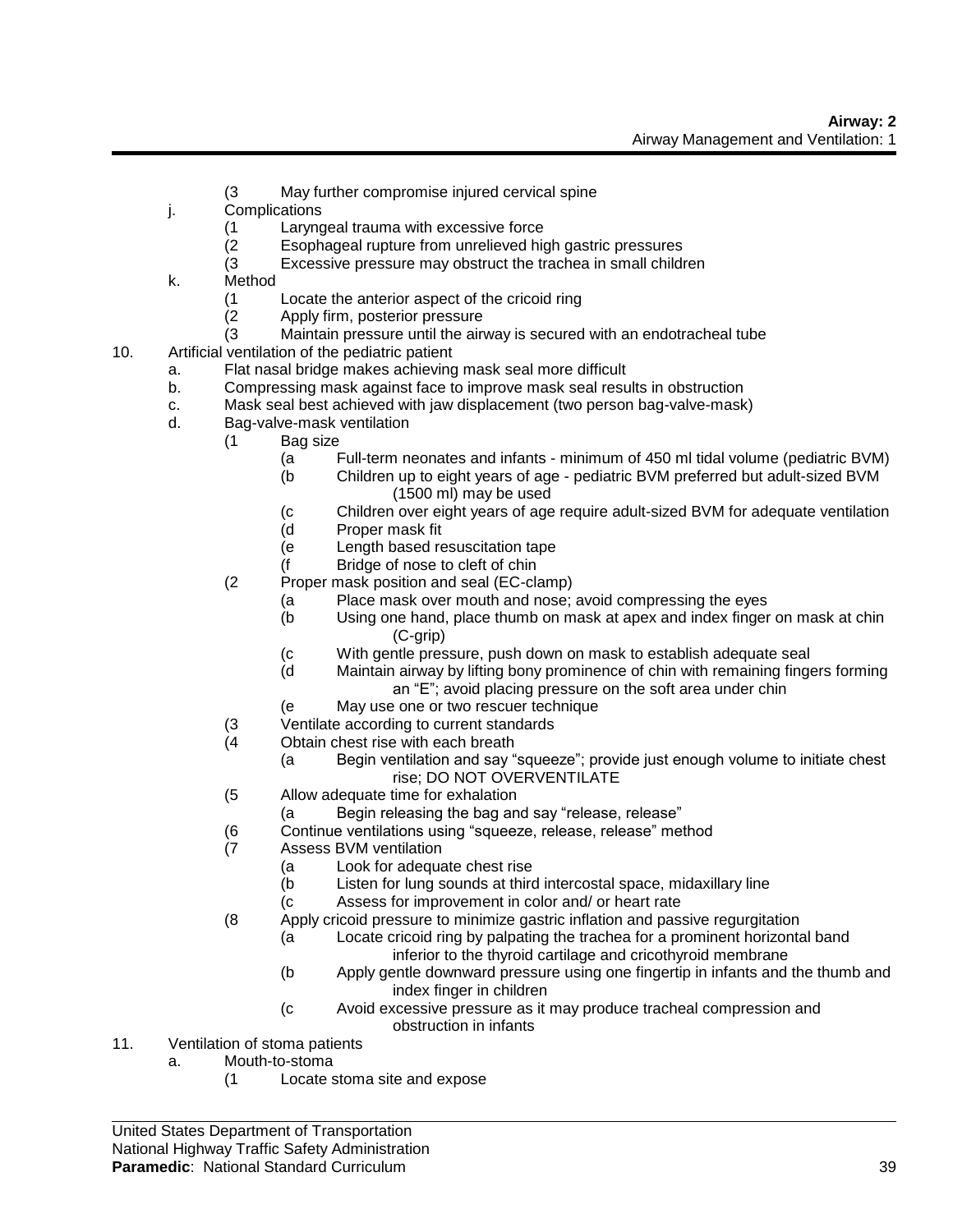- (2 Pocket mask to stoma preferred
	- (a Seal around stoma site, check for adequate ventilation
	- (b Seal mouth and nose if air leak evident
- b. Bag-valve-mask to stoma
	- (1 Locate stoma site and expose
	- (2 Seal around stoma site, check for adequate ventilation
	- (3 Seal mouth and nose if air leak evident
- XVI. Airway obstructions
- 1. Causes
	- a. Tongue
	- b. Foreign body
	- c. Laryngeal spasm
	- d. Laryngeal edema
	- e. Trauma
- 2. Classifications/ assessment
	- a. Complete obstruction
		- b. Partial obstruction
			- (1 With good air exchange
			- (2 With poor air exchange
- 3. Management
	- a. Heimlich maneuver
	- b. Finger sweep
	- c. Chest thrusts
	- d. Suctioning
	- e. Direct laryngoscopy for the removal of foreign body in airway obstruction
		- (1 If patient is unconscious and you are unable to ventilate and BLS methods fail
			- (a Insert laryngoscope blade into patient's mouth
			- (b If foreign body is visualized carefully and deliberately remove foreign body with Magill forceps
	- f. Intubation
- XVII. Suctioning

1. Suction devices

- a. Hand-powered suction devices
	- (1 Advantages
		- (a Lightweight
		- (b Portable
		- (c Mechanically simple
		- (d Inexpensive
	- (2 Disadvantages
		- (a Limited volume
		- (b Manually powered
		- (c Fluid contact components not disposable
- b. Oxygen-powered portable suction devices
	- (1 Advantages
		- (a Lightweight
		- (b Small in size
		- (2 Disadvantages
			- (a Limited suctioning power
			- (b Uses a lot of oxygen for limited suctioning power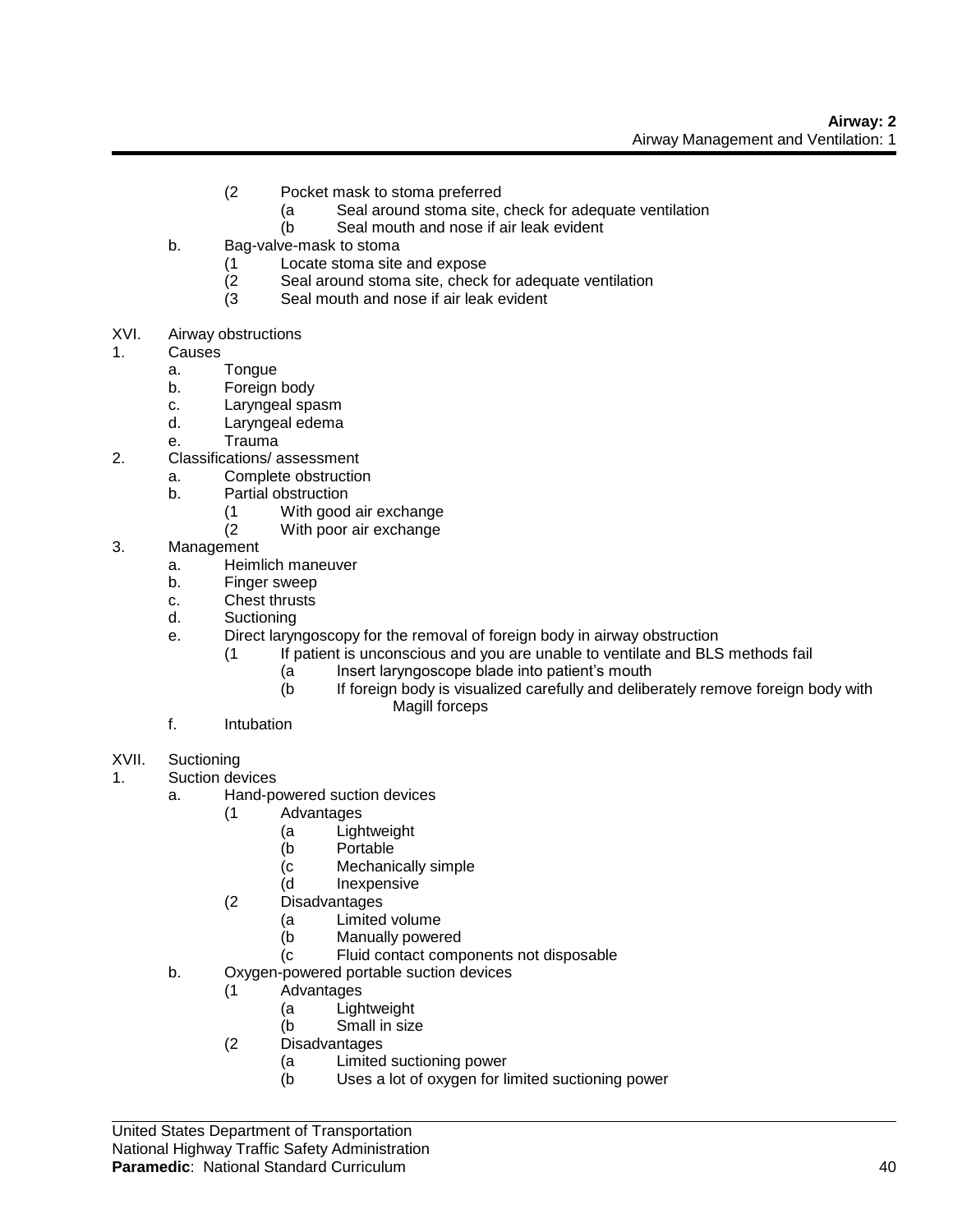- c. Battery-operated portable suction devices
	- (1 Advantages
		- (a Lightweight
		- (b Portable
		- (c Excellent suction power
		- (d) May "field" troubleshoot most problems
	- (2) Disadvantages
		- (a) More complicated mechanics
		- (b) May lose battery integrity over time
		- (c) Some fluid contact components not disposable
- d. Mounted vacuum-powered suction devices
	- (1) Advantages
		- (a) Extremely strong vacuum
			- (b) Adjustable vacuum power
			- (c) Fluid contact components disposable
	- (2) Disadvantages
		- (a) Non-portable
		- (b) Cannot "field service" or substitute power source
- 2. Suctioning catheters
	- a. Hard or rigid catheters
		- (1) "Yankauer" or "tonsil tip"<br>(2) Suction large volumes of
		- (2) Suction large volumes of fluid rapidly
		- Standard size
		- (4) Various sizes
	- b. Soft catheters
		- (1) Can be placed in oropharynx, nasopharynx, or down endotracheal tube
		- (2) Various sizes
		- (3) Smaller inside diameter than hard tip catheters
		- (4) Suction tubing without catheter (facilitates suctioning of large debris)
- 3. Suctioning the upper airway
	- a. Prevention of aspiration critical
		- (1) Mortality increases significantly if aspiration occurs
		- (2) Preoxygenate if possible
		- (3) Hyperoxygenate after suctioning
	- b. Description
		- (1) Soft tip catheters must be prelubricated
		- (2) Place catheter
		- (3) Suction during extraction of catheter
		- (4) Suction to clear the airway
		- (5) Reevaluate patency of the airway
		- (6) Ventilate and oxygenate
- 4. Tracheobronchial suctioning
	- a. Use sterile technique, if possible
	- b. Preoxygenation essential
	- c. Description
		- (1) Pre-lubricate soft tip catheter
		- (2) Hyperoxygenate
			- (a) May be necessary to inject 3 to 5 ccs of sterile water down endotracheal tube to loosen secretions
		- (3) Gently insert catheter until resistance is felt
		- (4) Suction upon extraction of catheter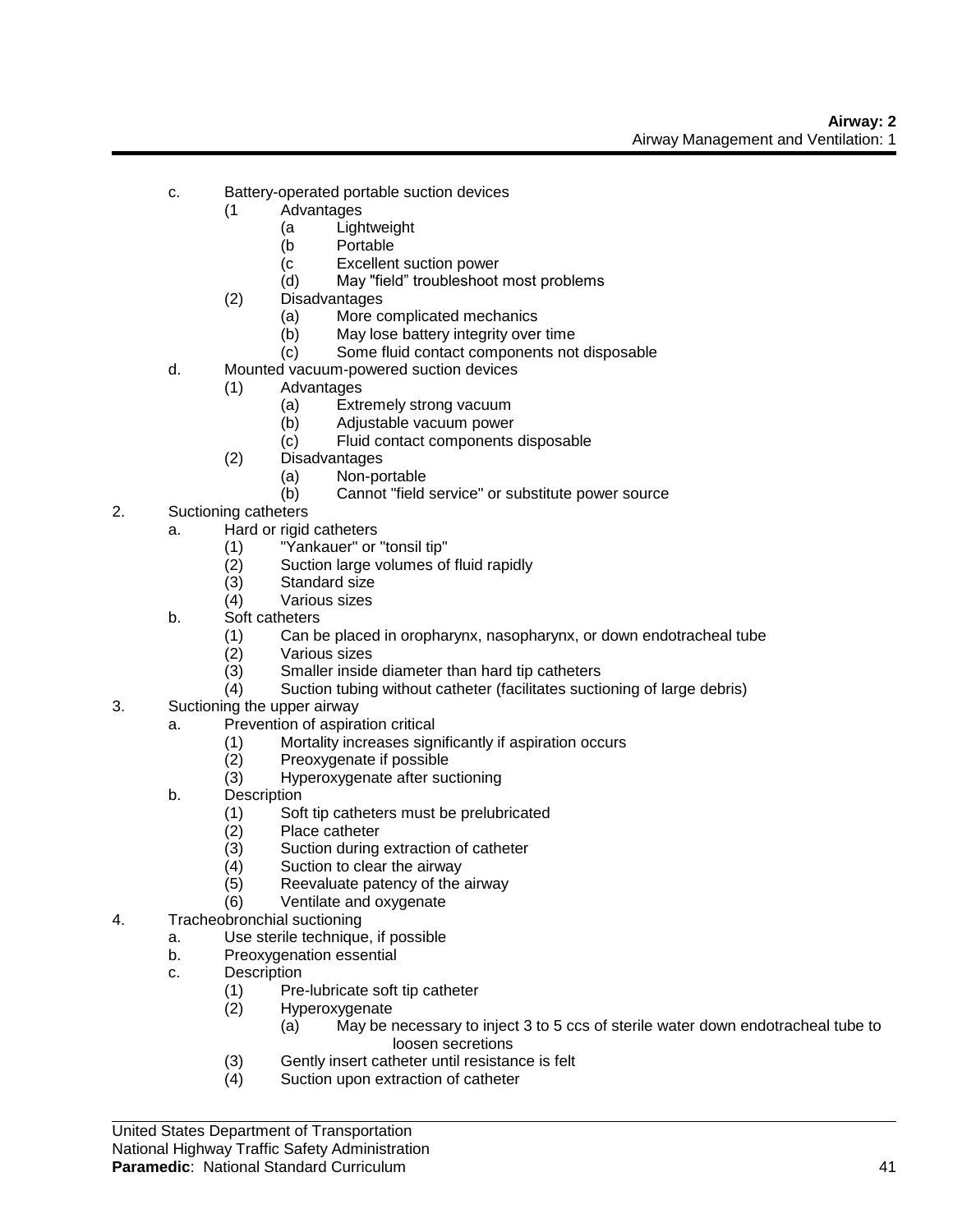- (5) Do not exceed 15 seconds
- (6) Ventilate and oxygenate
- 5. Gastric distention
	- a. Air becomes trapped in the stomach
	- b. Very common when ventilating non-intubated patients
	- c. Stomach diameter increases
	- d. Pushes against diaphragm
	- e. Interferes with lung expansion
	- f. Abdomen becomes increasingly distended
	- g. Resistance to bag-valve-mask ventilation
	- h. Management
		- (1) Non-invasive
			- (a) May be reduced by increasing bag-valve-mask ventilation time
				- i) Adults 1.5 to 2 seconds
				- ii) Pediatrics 1 to 1.5 seconds
			- (b) Prepare for large volume suction
			- (c) Position patient left lateral
			- (d) Slowly apply pressure to epigastric region
			- (e) Suction as necessary
		- (2) Gastric tubes
			- (a) Tube placed in the stomach for gastric decompression and/ or emesis control
			- (b) Nasogastric decompression
				- i) Indications
					- a) Threat of aspiration
					- b) Need for lavage
					- ii) Contraindications
						- a) Extreme caution in esophageal disease or esophageal trauma
						- b) Facial trauma (caution)
						- c) Esophageal obstruction
					- iii) Advantages
						- a) Tolerated by awake patients
						- b) Does not interfere with intubation
						- c) Mitigates recurrent gastric distension
						- d) Mitigates nausea
						- e) Patient can still talk
					- iv) Disadvantages
						- a) Uncomfortable for patient
						- b) May cause patient to vomit during placement even if gag is suppressed
						- c) Interferes with BVM seal
					- v) Complications
						- a) Nasal, esophageal or gastric trauma from poor technique
						- b) Endotracheal placement
						- c) Supragastric placement
						- d) Tube obstruction
					- vi) Method
						- a) Prepare patient
							- b) Head neutral
							- c) Oxygenate
							- d) Suppress gag with topical anaesthetic or IV lidocaine
							- e) Anesthetize and dilate nares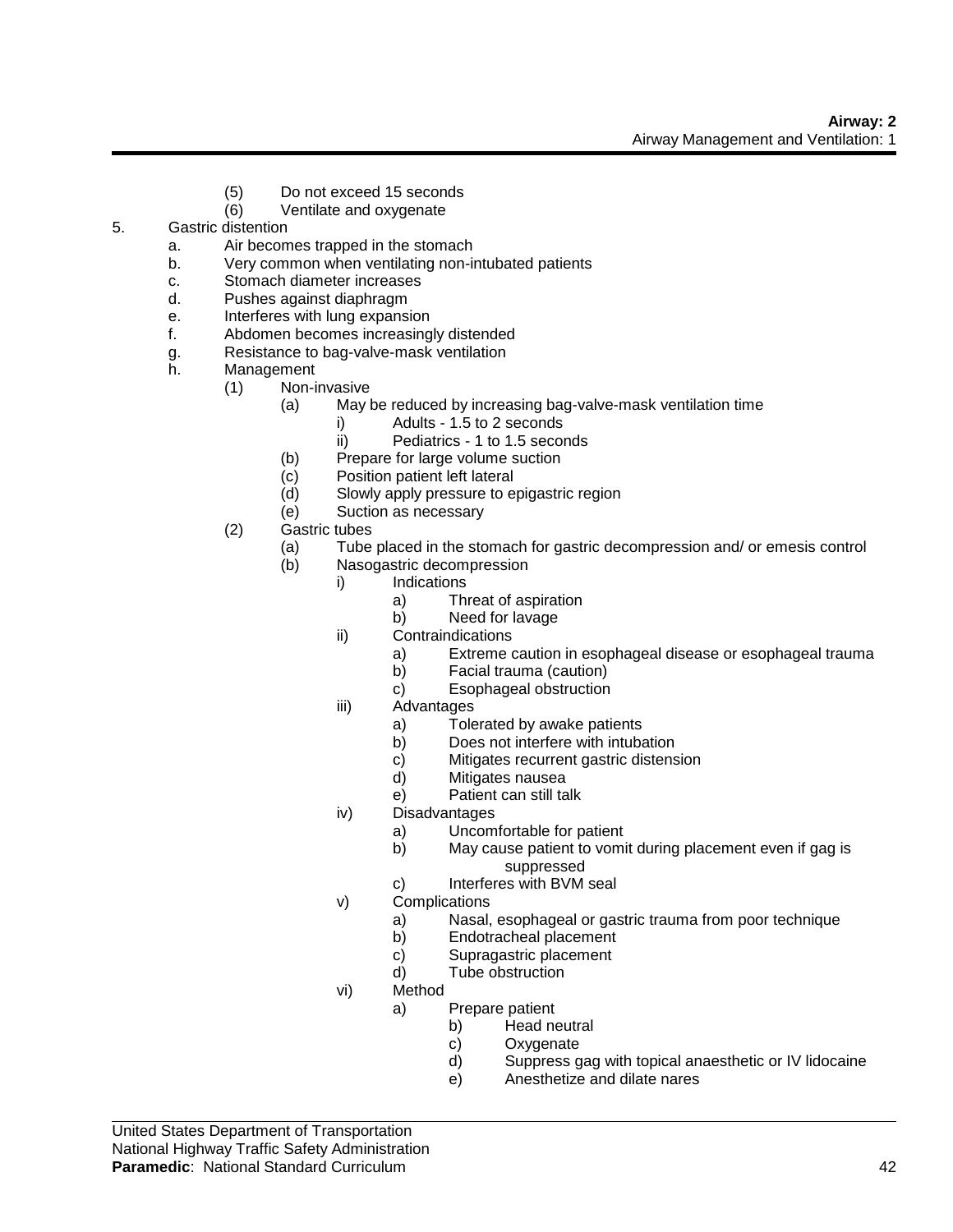- f) Lubricate tube
- g) Advance gently along nasal floor
	- h) Encourage patient to swallow or drink to facilitate passage
- i) Advance into stomach
- j) Confirm placement
	- k) Auscultate while injecting 30-50 ccs of air
	- l) Note gastric contents through tube
	- m) No reflux around tube
- n) Secure in place
- (c) Orogastric decompression
	- i) Indications
		- a) Same parameters as NG
		- b) Generally preferred for unconscious patients
	- ii) Contraindications
		- a) Same parameters as NG
	- iii) Advantages
		- a) May use larger tubes
		- b) May lavage more aggressively
		- c) Safe to pass in facial fracture
		- d) Avoids nasopharynx
	- iv) Disadvantages
		- a) May interfere with visualization during Intubation
	- v) Method
		- a) Neutral or flexed head position
		- b) Introduce tube down midline
		- c) Procedure same as NG
	- vi) Complications
		- a) Same as NG
			- b) Patient may bite tube
- XVIII. Airway management
- 1. Manual maneuvers
	- a. Head-tilt/ chin-lift maneuver
		- (1) Technique
			- (a) Tilt head back
			- (b) Lift chin forward
			- (c) Open mouth
		- (2) Indications
			- (a) Unresponsive patients who
				- i) Do not have mechanism for c-spine injury
				- ii) Unable to protect their own airway
		- (3) Contraindications
			- i) Awake patients
			- ii) Possible c-spine injury
		- (4) Advantages
			- (a) No equipment required
			- (b) Simple
			- (c) Safe
			- (d) Non-invasive
		- (5) Disadvantages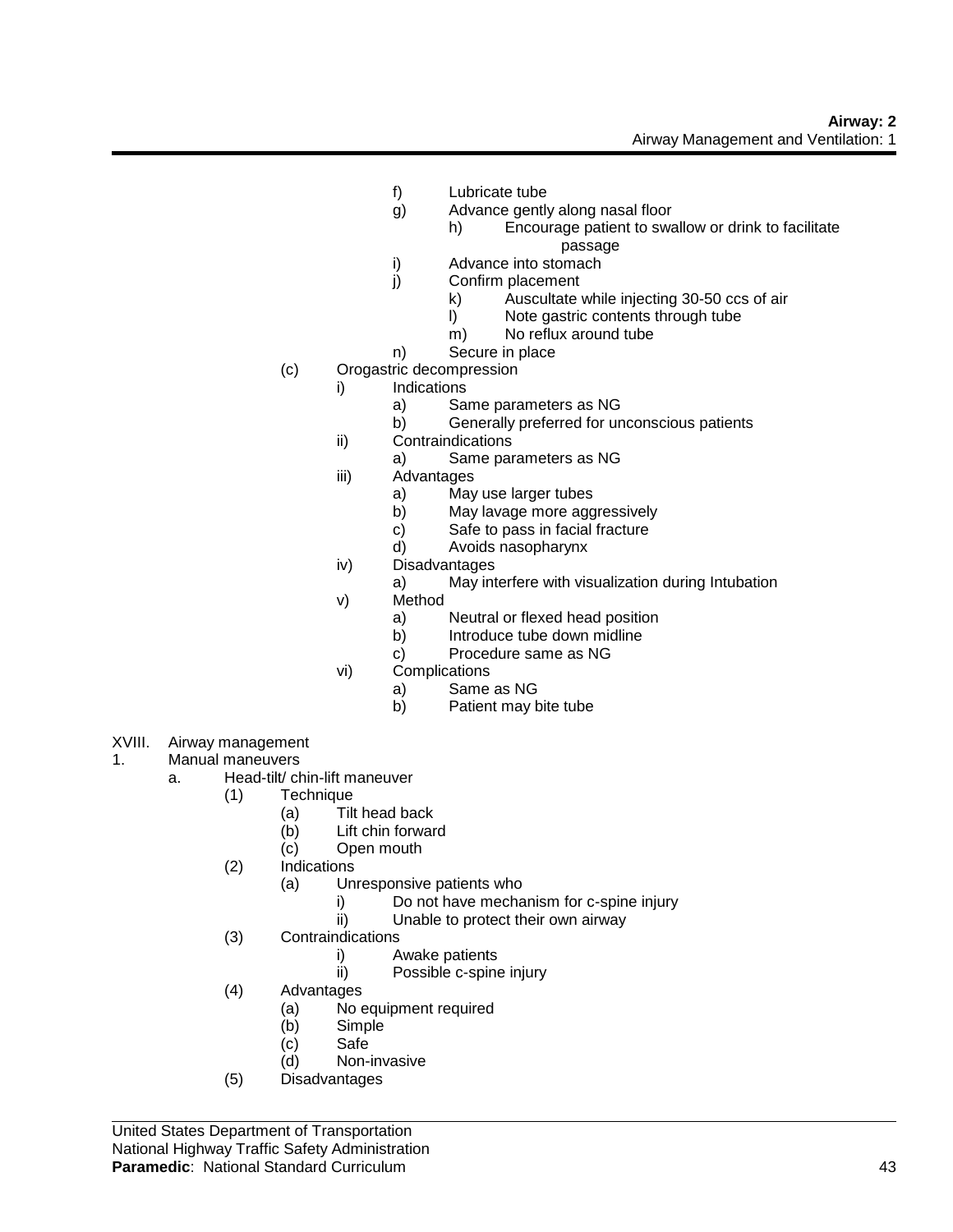- (a) Head tilt hazardous to c-spine injured patients
- (b) Does not protect from aspiration
- b. Jaw-thrust without head-tilt maneuver
	- (1) Technique
		- (a) Head is maintained neutral
		- (b) Jaw is displaced forward
		- (c) Lift by grasping under chin and behind teeth
		- (d) Mouth opened
		- (2) Indications
			- (a) Patients who are
				- i) Unresponsive
				- ii) Unable to protect their own airway
				- iii) May have c-spine injury
		- (3) Contraindications
			- (a) Responsive patients
			- (b) Resistance to opening mouth
		- (4) Advantages
			- (a) May be used in c-spine injury
			- (b) May be performed with cervical collar in place
			- (c) Does not require special equipment
		- (5) Disadvantages
			- (a) Cannot maintain if patient becomes responsive or combative
			- (b) Difficult to maintain for extended period
			- (c) Very difficult to use in conjunction with bag-valve-mask ventilation
			- (d) Thumb must remain in patient's mouth in order to maintain displacement
			- (e) Separate rescuer required to perform bag-valve-mask ventilation
			- (f) Does not protect against aspiration
- c. Modified jaw-thrust maneuver
	- (1) Technique
		- (a) Head maintained neutral
		- (b) Jaw is displaced forward at mandibular angle
	- (2) Indications
		- (a) Unresponsive
		- (b) Cervical spine Injury
		- (c) Unable to protect own airway
		- (d) Resistance to opening mouth
	- (3) Contraindications
		- (a) Awake patients
	- (4) Advantages
		- (a) Non-invasive
		- (b) Requires no special equipment
		- (c) May be used with cervical collar in place
	- (5) Disadvantages
		- (a) Difficult to maintain
		- (b) Requires second rescuer for bag-valve-mask ventilation
		- (c) Does not protect against aspiration
- 2. Nasal airway
	- a. Soft rubber with beveled tip
		- (1) Distal tip rests in hypopharynx
		- (2) For adults, length measured from nostril to earlobe
		- (3) Diameter roughly equal to patient's little finger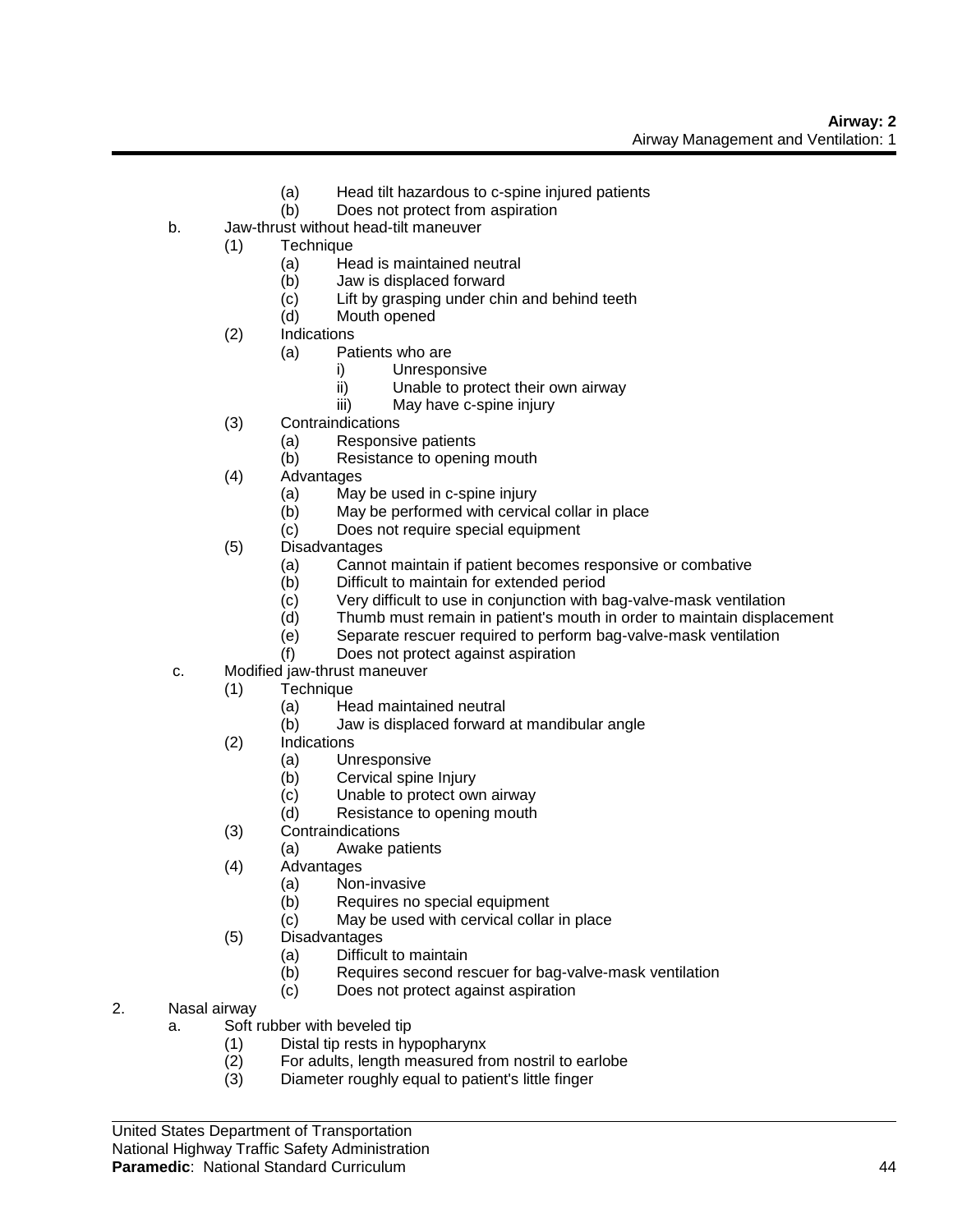- b. Indications
	- (1) Unconscious patients
	- (2) Altered response patients with suppressed gag reflex
- c. Contraindications
	- (1) Patient intolerance
	- (2) Caution in presence of facial fracture or skull fracture
- d. Advantages
	- (1) Can be suctioned through
	- (2) Provides patent airway<br>(3) Can be tolerated by away
	- Can be tolerated by awake patients
	- (4) Can be safely placed "blindly"
	- (5) Does not require mouth to be open
- e. Disadvantages
	- (1) Poor technique may result in severe bleeding
		- (a) Resulting epistaxis may be extremely difficult to control
	- (2) Does not protect from aspiration
- f. Placement
	- (1) Determine correct length and diameter
	- (2) Lubricate nasal airway
	- (3) With bevel towards septum, insert gently along the nasal floor parallel to the mouth
	- (4) Do not force
	- (5) Measurement from corner of the mouth to the jaw angle rather than tip of the ear
	- (6) Too long airway causes airway obstruction
- 3. Oral airway
	- a. Hard plastic airway designed to prevent the tongue from obstructing glottis
	- b. Indications
		- (1) Unconscious patients
		- (2) Absent gag reflex
	- c. Contraindications
		- (1) Conscious patients
	- d. Advantages
		- (1) Non-invasive
		- (2) Easily placed
		- (3) Prevents blockage of glottis by tongue
	- e. Disadvantages
		- (1) Does not prevent aspiration
		- (2) Unexpected gag may produce vomiting
	- f. Complications
		- (1) Unexpected gag may produce vomiting
		- (2) Pharyngeal or dental trauma with poor technique
	- g. Placement
		- (1) Open mouth
		- (2) Remove visible obstructions
		- (3) Place with distal tip toward glottis using tongue depressor as adjunct
		- (4) Alternate method place airway with distal tip toward palate and rotate into place
	- h. Pediatrics
		- (1) Place with tongue depressor<br>(2) Place with tip toward tongue,
		- Place with tip toward tongue, not palate
- 4. Endotracheal tube
	- a. Tube passed into the trachea in order to provide externally controlled breathing through a BVM or ventilator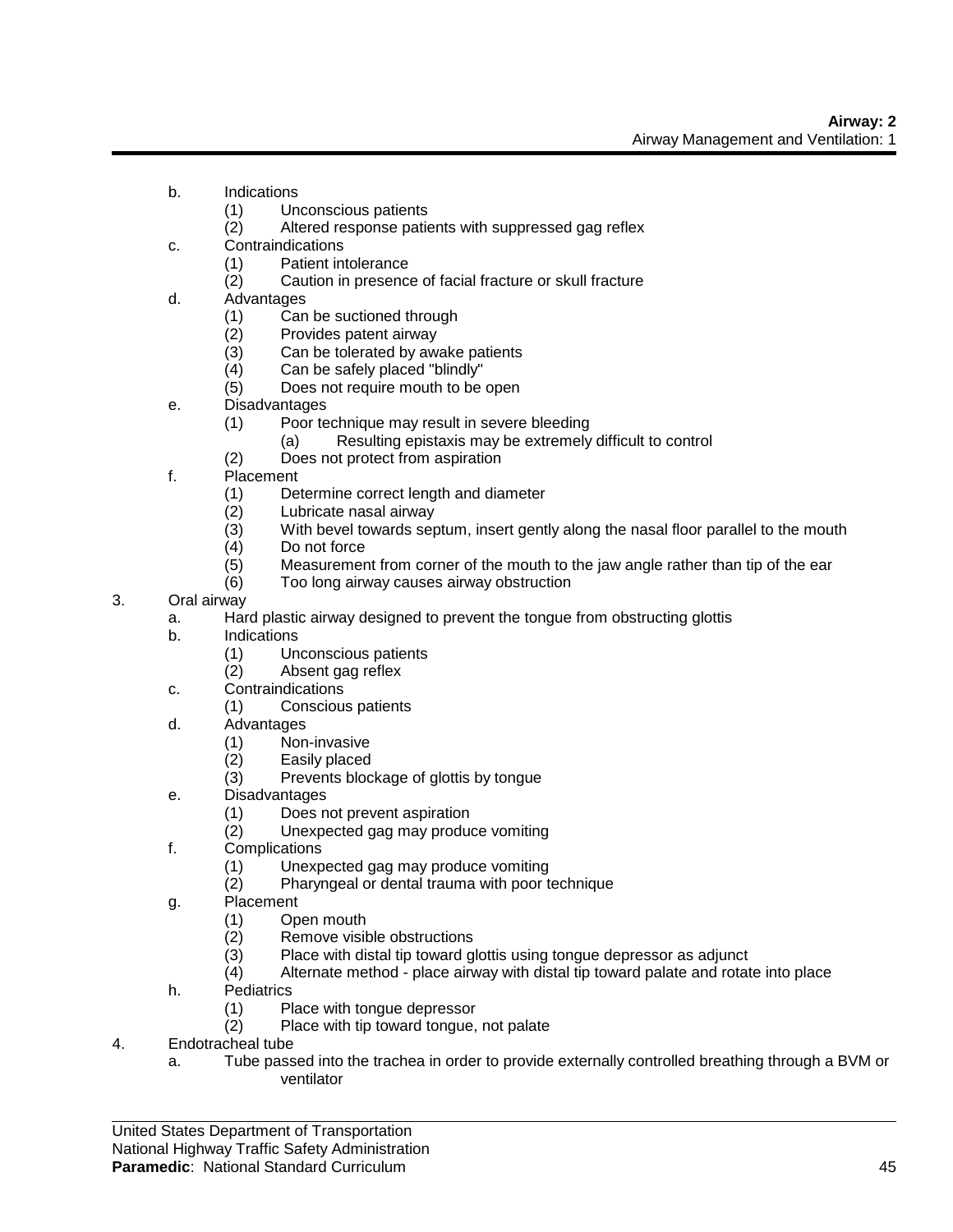- (1) Sizes
	- (a) 2.5-9.0 mm inside diameter (id)
	- (b) Length 12-32 cm
- (2) Types
	- (a) Cuffed 5.0-9.0
		- i) Proximal end 15 mm adapter
		- ii) Proximal end inflation port with pilot balloon
		- iii) Cm markings along length
		- iv) Distal end beveled tip
		- v) Distal end balloon cuff
		- $(b)$  Uncuffed 2.5-4.5
			- i) Proximal end 15 mm adapter
			- ii) Distal end bevel tip
			- iii) Distal end depth markings
			- iv) No balloon cuff or pilot balloon
- b. Indications
	- (1) Present or impending respiratory failure
	- (2) Apnea
	- (3) Failure to protect own airway
- c. Contraindications
- d. Advantages
	- (1) Provides a secure airway
	- (2) Protects against aspiration
	- (3) Route for medication
- e. Disadvantages
	- (1) Special equipment needed
		- (2) Bypasses physiologic function of upper airway
			- (a) Warming
			- (b) Filtering
			- (c) Humidifying
- f. Complications
	- (1) Bleeding
		- (2) Laryngeal swelling
		- (3) Laryngospasm
		- Vocal cord damage
		- (5) Mucosal necrosis
		- (6) Barotrauma
- g. Techniques of insertion
	- (1) Orotracheal intubation by direct laryngoscopy
		- (a) Directly visualizing the passage of an ET tube into the trachea
		- (b) Indications
			- i) Apnea
			- ii) Hypoxia
			- iii) Poor respiratory effort
			- iv) Suppression or absence of gag reflex
		- (c) Contraindications
			- i) Caution in unsuppressed gag reflex
		- (d) Advantages
			- i) Direct visualization of anatomy and tube placement
			- ii) Ideal method for confirming placement
			- iii) May be performed in breathing and apneic patients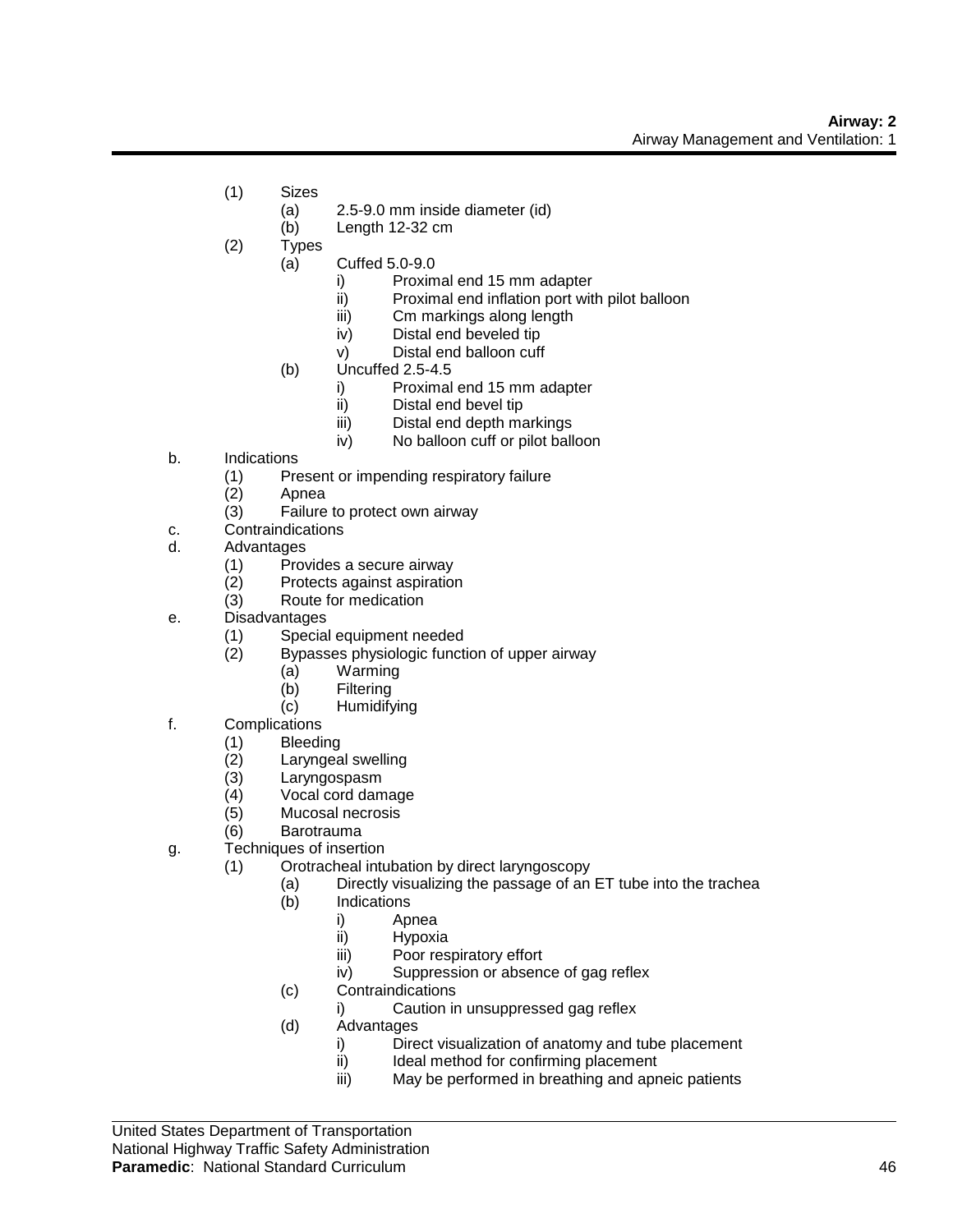- (e) Disadvantages
	- i) Requires special equipment
- (f) Complications
	- i) Dental trauma
	- ii) Laryngeal trauma
	- iii) Misplacement
		- a) Right mainstem
		- b) Esophageal
- (g) Equipment
	- i) Laryngoscope
		- a) Device used to visualize glottis during endotracheal intubation
		- b) Battery pack/ handle with interchangeable blades
		- c) Blade types
			- d) Straight (Miller) lifts epiglottis
			- e) Curved (MacIntosh) lifts epiglottis by fitting into vallecula
	- ii) 10 cc syringe to inflate/ deflate balloon cuff
	- iii) Water soluble lubricant to lubricate endotracheal tube, promote ease of passage, and decrease trauma
	- iv) Stylet semi-rigid wire for molding and maintaining tube shape
	- v) Securing device
		- a) Tape<br>b) Comn
			- Commercially available endotracheal tube holder
	- vi) Suction
	- vii) Body substance precautions
		- a) Gloves
		- b) Mask
		- c) Eyewear or faceshield
- h. Endotracheal intubation technique
	- (1) Medical patient
		- (a) Orotracheal intubation by direct laryngoscopy
		- (b) Place patient supine in sniffing position to facilitate visualization
		- (c) Method
			- i) Position used when the potential for c-spine injury does not exist
				- a) Sniffing position
					- b) Optimal hyperextension of head with elevation of occiput
					- c) Brings the axes of the mouth, the pharynx, and the
						- trachea into alignment
				- ii) When potential for c-spine injury exists head is held firmly in neutral position during intubation
				- iii) Ensure optimal oxygenation and ventilation with 100%  $O<sub>2</sub>$
				- iv) Ensure all equipment is prepared
					- a) Lubricated tube with stylet in place
						- b) Best position is "hockey stick"
							- c) Bend directly behind balloon cuff
					- d) Working laryngoscope
						- e) Blade locks securely in place
						- f) Light is bright and steady (unpleasant to look at)
					- g) Test cuff by inflating and then deflating
				- v) Ideally, hyperoxygenate patient for 30 seconds to 1 minute
				- vi) Insert laryngoscope blade
					- a) Gently insert to hypopharynx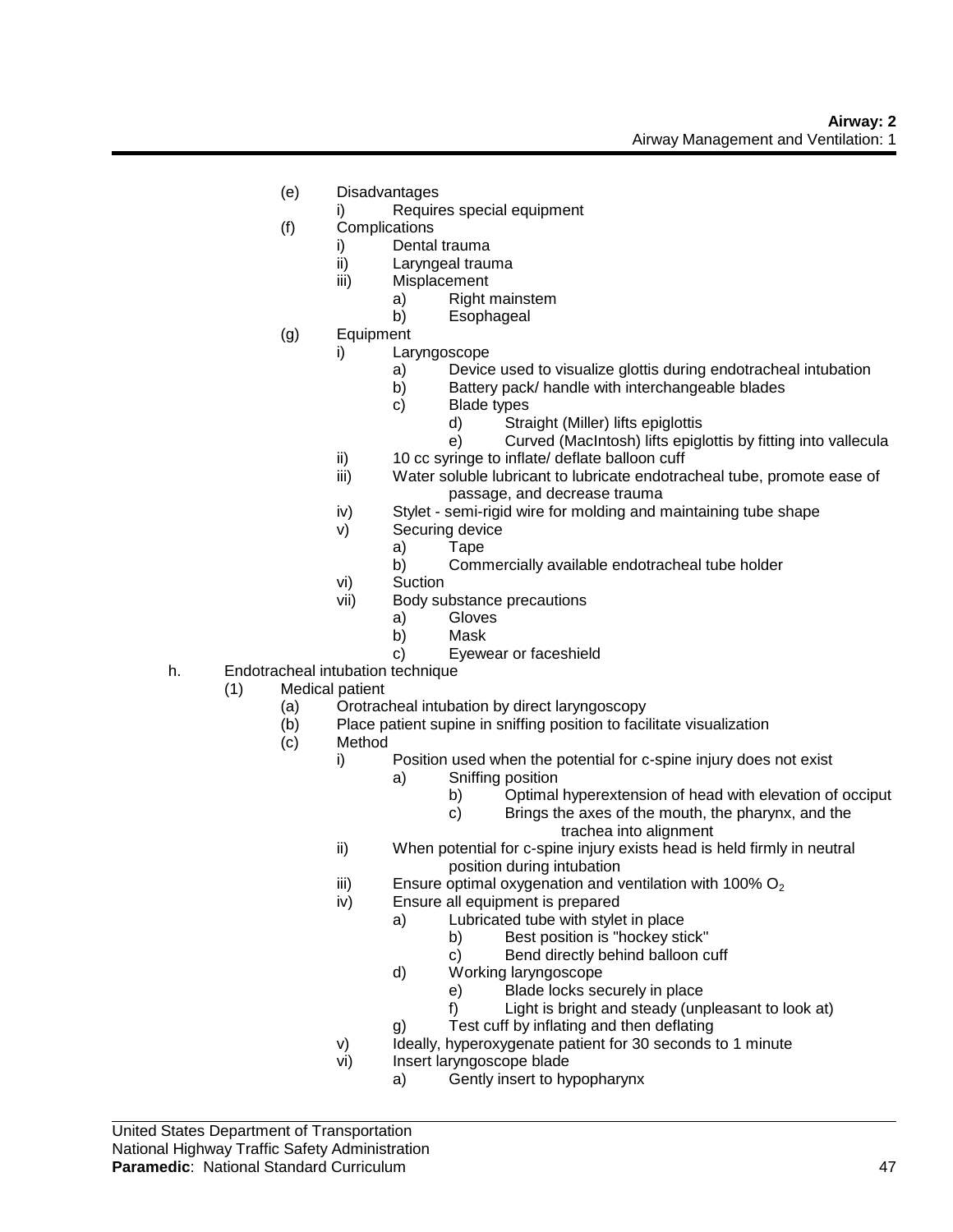- b) Lift tongue and jaw with firm, steady pressure c) Avoid fulcrum against teeth
- vii) Identify vocal cords
- viii) Gently pass ET tube until observe passage of balloon cuff past cords
- ix) Remove stylet
- x) Inflate balloon cuff
- xi) Ventilate patient
- xii) Confirm placement with multiple methods
- xiii) Reconfirm placement with major patient movement or head movement
- (2) Nasotracheal intubation
	- (a) Passage of ET tube through nasopharynx into trachea
	- (b) Indications
		- i) Breathing patients requiring intubation
	- (c) Contraindications
		- i) Caution with facial trauma
		- ii) Caution with deviated septum
	- (d) Advantages
		- i) Does not require laryngoscope
		- ii) Does not require sniffing position
		- iii) More easily secured
		- iv) Patient cannot bite tube
	- (e) Disadvantages
		- i) "Blind" technique
		- ii) Can only be performed on breathing patients
	- (f) Method
		- i) Patient's head is placed in neutral position
		- ii) Standard pre-intubation precautions
			- a) Suction
			- b) Oxygenation
			- c) Equipment preparation
		- iii) Preform tube
			- a) Bend into circle while preparing patient
			- b) Use endotrol tube
				- c) Endotracheal tube with attached line that adjusts
					- direction of the distal tip (substitutes for stylet)
		- iv) Hyperoxygenate
		- v) Gently insert lubricated tube
			- a) Bevel towards septum
			- b) Along nasal floor
			- c) Through largest or most compliant nostril
		- vi) Advance tube until loudest exchange of air is heard (approximately 15cm)
			- a) May need to slightly rotate tube
		- vii) Advance tube through vocal cords on inspiration
		- viii) Inflate cuff
		- ix) Confirm placement
		- x) Secure tube
- (3) Digital intubation

(a) Direct palpation of glottic structures to intubate trachea

- (b) Indications
	- i) Apnea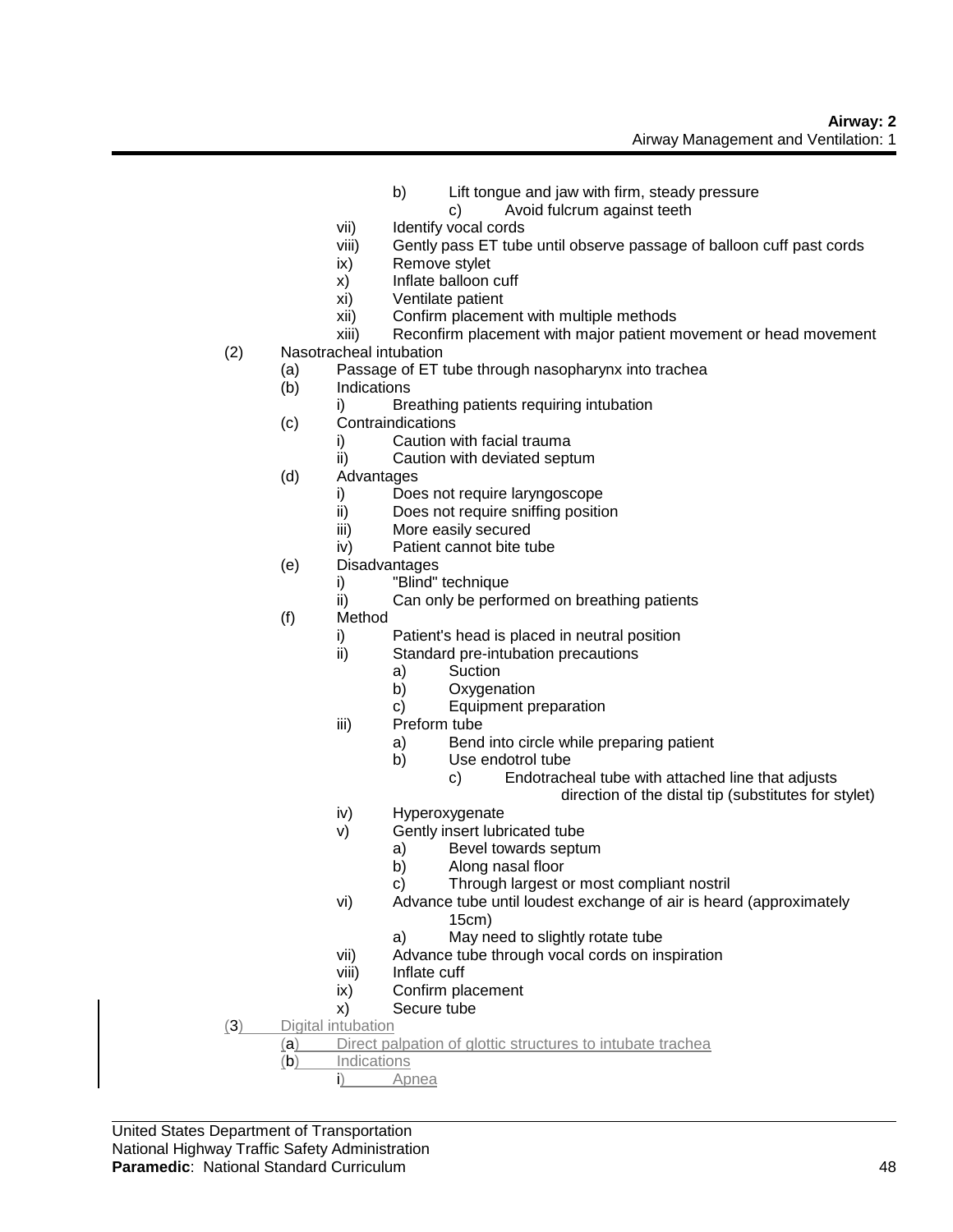|    |     |         | ii)                         | Confined space                                                                   |
|----|-----|---------|-----------------------------|----------------------------------------------------------------------------------|
|    |     |         | iii)                        | Inability to directly visualize                                                  |
|    |     | (c)     |                             | Contraindications                                                                |
|    |     |         | i)                          | <b>Breathing patient</b>                                                         |
|    |     |         | ii)                         | Present gag reflex                                                               |
|    |     | (d)     |                             | Advantages                                                                       |
|    |     |         | i)                          | Does not require laryngoscope                                                    |
|    |     |         | $\mathbf{ii}$               | Does not require sniffing position                                               |
|    |     |         | $\overline{\mathsf{iii}}$ ) | May be passed through fluid obstructions                                         |
|    |     | (e)     |                             | Disadvantages                                                                    |
|    |     |         | $\mathsf{i}$                | Semi-blind technique                                                             |
|    |     |         | ii)                         | May only be done on apneic patients                                              |
|    |     | (f)     | Method                      |                                                                                  |
|    |     |         | $\mathbf{i}$                | Pre-intubation precautions                                                       |
|    |     |         | ii)                         | Open mouth                                                                       |
|    |     |         |                             | Extending tongue with gauze will facilitate palpation of glottis<br>a)           |
|    |     |         | $\overline{\mathsf{iii}}$ ) | Palpate and lift epiglottis                                                      |
|    |     |         | iv)                         | Palpate arytenoid cartilage                                                      |
|    |     |         | V)                          | Pass tube between epiglottis and arytenoids                                      |
|    |     |         | vi)                         | Inflate balloon cuff                                                             |
|    |     |         | vii)                        | Confirm placement                                                                |
|    |     |         | viii)                       | Secure tube                                                                      |
|    | (4) |         |                             | Transillumination techniques (lighted stylet)                                    |
|    |     | (a)     |                             | Use of a lighted stylet to transilluminate the glottis and facilitate intubation |
|    |     | (b)     | Indications                 |                                                                                  |
|    |     |         | i)                          | Inability to directly visualize glottis                                          |
|    |     |         | ii)                         | Cervical spine injury                                                            |
|    |     | (c)     |                             | Contraindications                                                                |
|    |     |         | $\mathbf{i}$                | Present gag reflex                                                               |
|    |     |         | $\mathbf{ii}$               | Airway obstruction                                                               |
|    |     | (d)     |                             | Advantages                                                                       |
|    |     |         | i)                          | Minimal manipulation of cervical spine                                           |
|    |     |         | ii)                         | Adds visual parameter to blind technique                                         |
|    |     | (e)     |                             | <b>Disadvantages</b>                                                             |
|    |     |         | i)                          | Difficult in bright light                                                        |
|    |     | (1)     | Method                      |                                                                                  |
|    |     |         | i)                          | Pre-intubation precautions                                                       |
|    |     |         | $\mathbf{ii}$               | Place patient in neutral position                                                |
|    |     |         | iii)                        | Bend tube into "J"                                                               |
|    |     |         | iv)                         | Turn on stylet                                                                   |
|    |     |         |                             | Insert midline into pharynx<br>a)                                                |
|    |     |         | $\mathsf{v})$               | Observe for focused midline glow                                                 |
|    |     |         | vi)                         | Advance additional 1-2 cm                                                        |
|    |     |         | vii)                        | Remove stylet                                                                    |
|    |     |         | viii)                       | Inflate balloon cuff                                                             |
|    |     |         | $\mathsf{ix}$               | Confirm placement                                                                |
|    |     |         |                             |                                                                                  |
| i. |     |         | X)                          | Secure tube                                                                      |
|    |     | Methods | Confirming placement        |                                                                                  |
|    | (1) |         |                             | Direct re-visualization                                                          |
|    |     | (a)     | i)                          |                                                                                  |
|    |     |         |                             | Re-visualize glottis                                                             |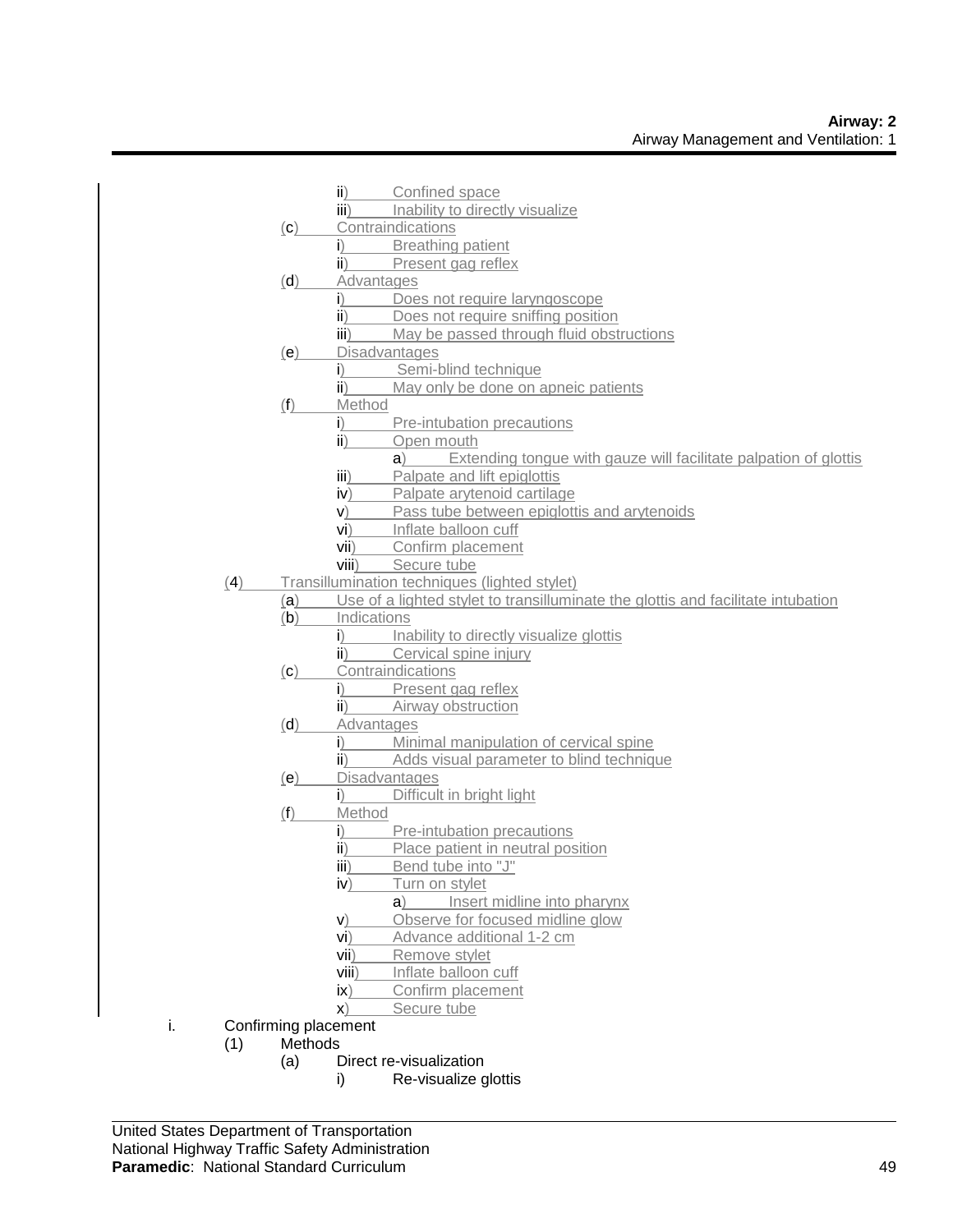- ii) Note tube depth
	- a) Average tube depth in males is 22 cm at the teeth
	- b) Average tube depth in women is 21 cm
- (b) Note condensation in the tube
- (c) Auscultation
	- i) Epigastric area
		- a) Air entry into stomach indicates esophageal placement
	- ii) Bilateral bases
		- a) Equal volume and expansion
	- iii) Apices
		- a) Equal volume
	- iv) Unequal or absent breath sounds indicate
		- a) Esophageal placement
			- b) Right mainstem placement
			- c) Pneumothorax
		- d) Bronchial obstruction
- (d) Palpation of balloon cuff at sternal notch by compressing pilot balloon
- (e) Pulse oximetry
- (f) Expired  $CO<sub>2</sub>$ 
	- i) Measures presence of  $CO<sub>2</sub>$  in expired air
		- a) Colormetric
		- b) Digital
		- c) Digital/ waveform
- (g) Bag-valve-mask ventilation compliance
	- i) Increased resistance to BVM compliance may indicate
		- a) Gastric distension
		- b) Esophageal placement
		- c) Tension pneumothorax
- (2) Evidence of a misplaced tube regardless when it was last checked must be reconfirmed
- (3) Confirmation must be performed
	- (a) By multiple methods
	- (b) Immediately after tube placement
	- (c) After any major move
	- (d) After manipulation of neck (manipulation of neck may displace tube up to 5 cm)
- j. Corrective measures
	- (1) Esophageal placement
		- (a) Ready to vigorously suction as needed
		- (b) Likelihood of emesis is increased especially if gastric distension is present
		- (c) Ideally preoxygenate prior to reintubation
		- (d) Misplaced tube may be removed after proper tracheal placement is confirmed or it may be removed beforehand provided diligent and vigorous airway suctioning is ready
	- (2) Right mainstem placement
		- (a) Loosen or remove securing device
		- (b) Deflate balloon cuff
		- (c) While ventilation continues, SLOWLY retract tube while simultaneously listening for breath sounds over left chest
		- (d) STOP as soon as breath sounds are heard in left chest
		- (e) Note tube depth
		- (f) Reinflate balloon cuff
		- (g) Secure tube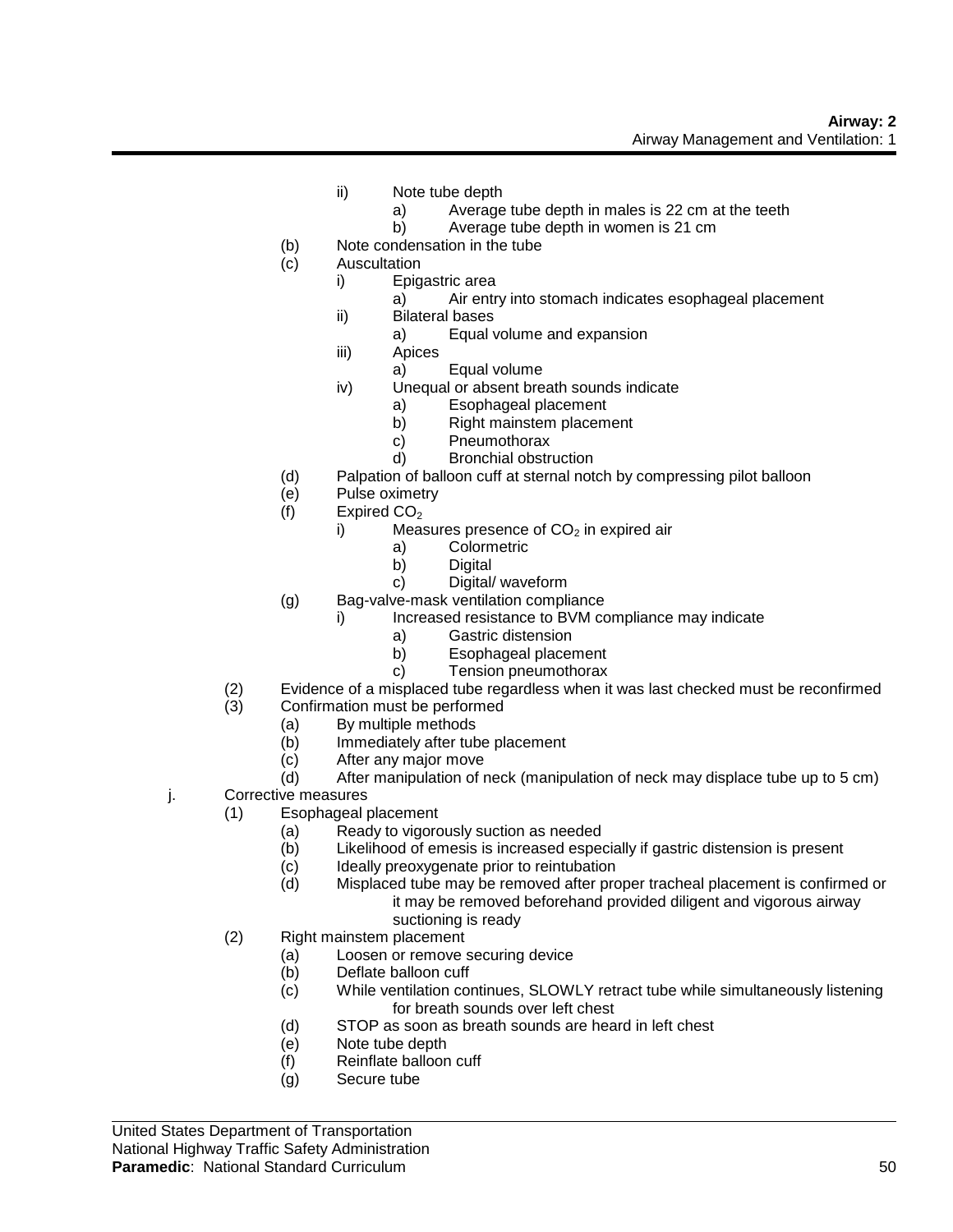- k. Securing the tube
	- (1) As critical as the intubation itself
	- (2) Multiple methods and products available
	- (3) Adjuncts include
		- (a) Securing to maxilla rather than mandible
		- (b) Tincture of benzoin to facilitate tape adhesion
- l. Field extubation
	- (1) Generally, the only reason to field extubate is the patient is unreasonably intolerant of the tube
	- (2) Awake patients are at high risk of laryngospasm immediately following extubation
	- (3) There may be a problem re-inducting and re-intubating a laryngospastic patient
	- (4) Indications
		- (a) Able to protect and maintain airway
			- (b) Risks for need to reintubate significantly reduce
		- (c) Must not be sedated
	- (5) Contraindications
		- (a) Any risk of recurrence of respiratory failure
	- (6) Complications
		- (a) Highest risk of recurrence of laryngospasm is immediately post extubation
		- (b) Respiratory distress or failure may return necessitating re-intubation
	- (7) Method
		- (a) Ensure oxygenation
		- (b) Intubation equipment and suction immediately available
		- (c) Confirm patient responsiveness
		- (d) Suction oropharynx
		- (e) Deflate cuff
		- (f) Remove upon cough or expiration
	- (8) Special considerations
		- (a) Need for field extubation is extremely rare
		- (b) Intolerance of ET tube evidenced by gag reflex should be addressed by increasing sedation rather than removing tube
- m. Pediatric endotracheal intubation
	- (1) Laryngoscope and size appropriate blades
		- (a) Straight blades are preferred<br>(b) General quidelines
			- General guidelines
				- i) Premature infant 0 straight
				- ii) Full-term infant to one year of age 1 straight
				- iii) Two years of age to adolescent 2 straight
				- iv) Adolescent and above 3 straight or curved
	- (2) Appropriate size endotracheal tube
		- (a) Formula =  $(16 + aqe)$  in years)  $\div 4$
		- (b) Anatomical clues
		- (c) General guidelines
			- i) Premature infant 2.5 to 3.0 uncuffed
			- ii) Full-term infant 3.0 to 3.5 uncuffed
			- $iii)$  Infant to one year of age 3.5 to 4.0 uncuffed
			- iv) Toddler 4.0 to 5.0 uncuffed
			- v) Preschool 5.0 to 5.5 uncuffed
			- vi) School age 5.5 to 6.5 uncuffed
			- vii) Adolescent 7.0 to 8.0 cuffed
		- (d) Depth of insertion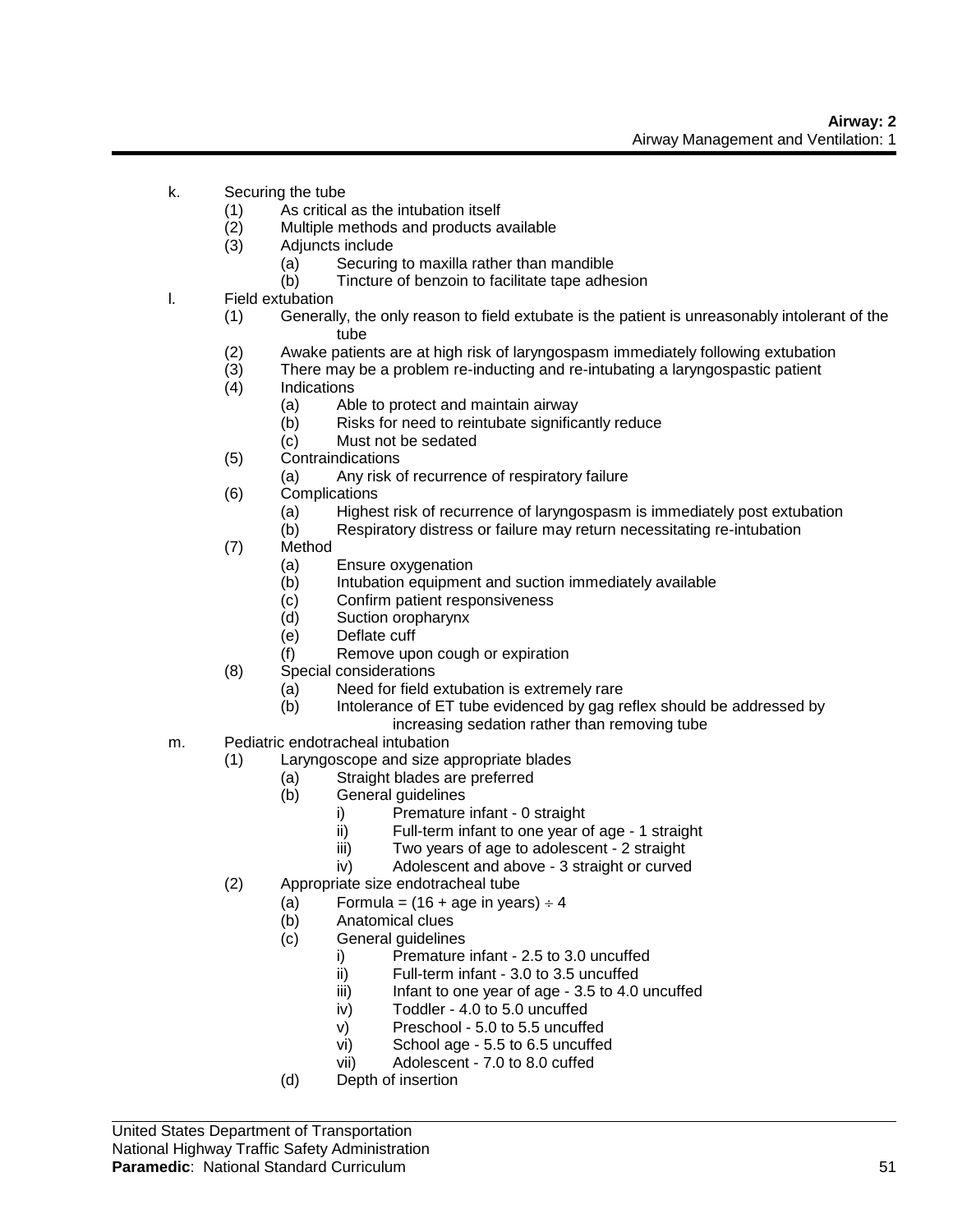- i) 2-3 cm below the vocal cords
	- a) Uncuffed place the black glottic marker of the tube at the level of the vocal cords
	- b) Cuffed insert until the cuff is just below the vocal cords
- ii) 3 x inside diameter 1
- iii) General guidelines
	- a) Premature infant 8 cm
	- b) Full-term infant 8 to 9.5 cm
	- c) Infant to one year of age  $9.5$  to 11 cm<br>d) Toddler 11 to 12.5 cm
	- Toddler 11 to 12.5  $cm$
	- e) Preschool 12.5 to 14 cm
	- f) School age 14 to 20 cm
	- g) Adolescent 20 to 23 cm
- (e) Appropriate sized endotracheal tube stylet
- (3) Endotracheal tube securing device
	- (a) Tape
		- (b) Commercial device
- (4) Technique
	- (a) Separate parent/ guardian and patient
	- (b) Manually open airway
	- (c) Insert appropriate airway adjunct if needed
	- (d) Ventilate patient with 100% oxygen via age appropriate sized bag
	- (e) Place the patient's head in the sniffing position
	- (f) Pre-oxygenate the patient with 100% oxygen a minimum of 30 seconds
	- (g) Prepare all equipment
		- i) Lubricate endotracheal tube with sterile water/ saline or water-soluble gel
		- ii) Lubricate stylet if utilized
		- (h) Insert the laryngoscope to the right side of the mouth and sweep the tongue to the left side
		- (i) Lift tongue with firm, steady pressure
			- i) Avoid fulcrum against teeth or gums
		- (j) Use the tip of the blade to lift epiglottitis
		- (k) Identify the vocal cords
		- $(1)$  Introduce the endotracheal tube to the right side of the mouth
		- (m) Pass the tube through the vocal cords to about 2-3 cm below the vocal cords
		- (n) Confirm proper tube placement
			- i) Observe for symmetrical chest expansion
			- ii) Auscultate for equal breath sounds over each lateral chest wall high in the axillae
			- iii) Absence of breath sounds over the abdomen
			- iv) Improved heart rate and color
			- v) If available, end-tidal carbon dioxide detector
		- (o) Secure tube noting placement of distance marker at teeth/ gums
		- (p) Reconfirm tube placement
- 5. Multi-lumen airways
	- a. Pharyngo-tracheal lumen airway (PTL)
		- (1) An endotracheal tube encased in a large pharyngeal tube
		- (2) Designed to be passed blindly
		- (3) Dual ventilation ports provide means to ventilate regardless of whether the ET tube is placed in the esophagus or the trachea
		- (4) Indications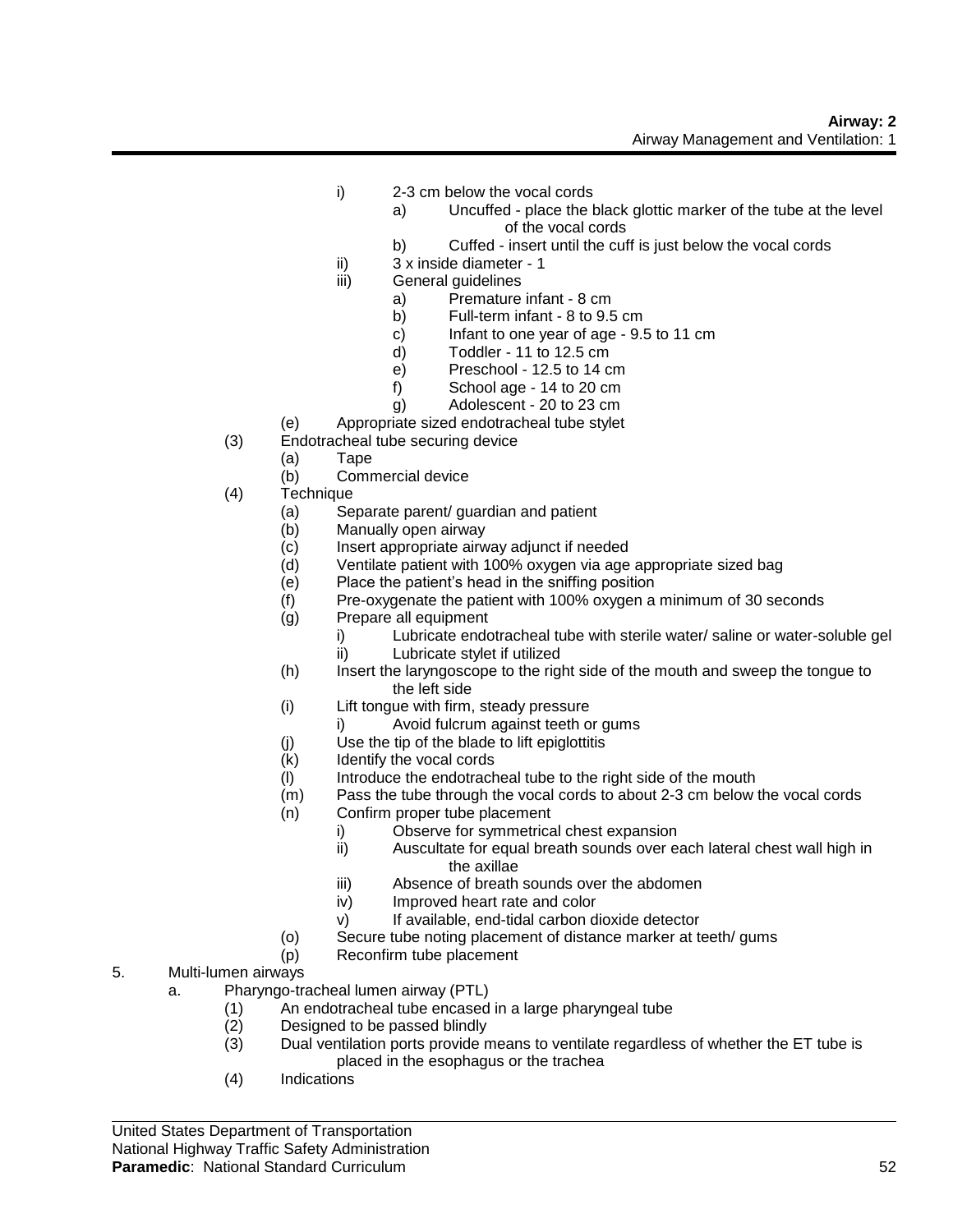- (a) Alternative airway control when conventional intubation procedures are not available or successful
- (5) Advantages
	- (a) Can ventilate with tracheal or esophageal placement
	- (b) No facemask to seal
	- (c) No special equipment
	- (d) Does not require sniffing position
- (6) Disadvantages
	- (a) Cannot be used in awake patients
	- (b) Adults only
	- (c) Pharyngeal balloon mitigates but does not eliminate aspiration risk
	- (d) Can only be passed orally
	- (e) Extremely difficult to intubate around
- (7) Method
	- (a) Head neutral
	- (b) Pre-intubation precautions
	- (c) Insert at the midline using jaw-lift
	- (d) Ventilate through pharyngeal tube (green) first
		- i) Chest rise indicates ET tube is in esophagus
			- a) Inflate pharyngeal balloon and ventilate
		- ii) No chest rise indicates ET tube in trachea
			- a) Inflate ET tube balloon cuff
			- b) Ventilate through ET tube
- (8) Complications
	- (a) Pharyngeal or esophageal trauma from poor technique
	- (b) Unrecognized displacement of ET tube into esophagus
	- (c) Displacement of pharyngeal balloon
- (9) Special considerations
	- (a) Good assessment skills are essential to properly confirm placement
	- (b) Mis-identification of placement has been reported
	- (c) Reinforce multiple confirmation of placement techniques
- b. Combitube
	- (1) Pharyngeal and endotracheal tube molded into a single unit
	- (2) Indications
		- (a) Alternative airway control when conventional intubation measures are unsuccessful or unavailable
	- (3) Contraindications
		- (a) Children too small for the tube
		- (b) Esophageal trauma or disease
		- (c) Caustic ingestion
	- (4) Advantages
		- (a) Rapid insertion
		- (b) No special equipment
		- (c) Does not require sniffing position
	- (5) Disadvantages
		- (a) Impossible to suction trachea when tube is in esophagus
		- (b) Adults only
		- (c) Unconscious only
		- (d) Very difficult to intubate around
	- (6) Method
		- (a) Head neutral position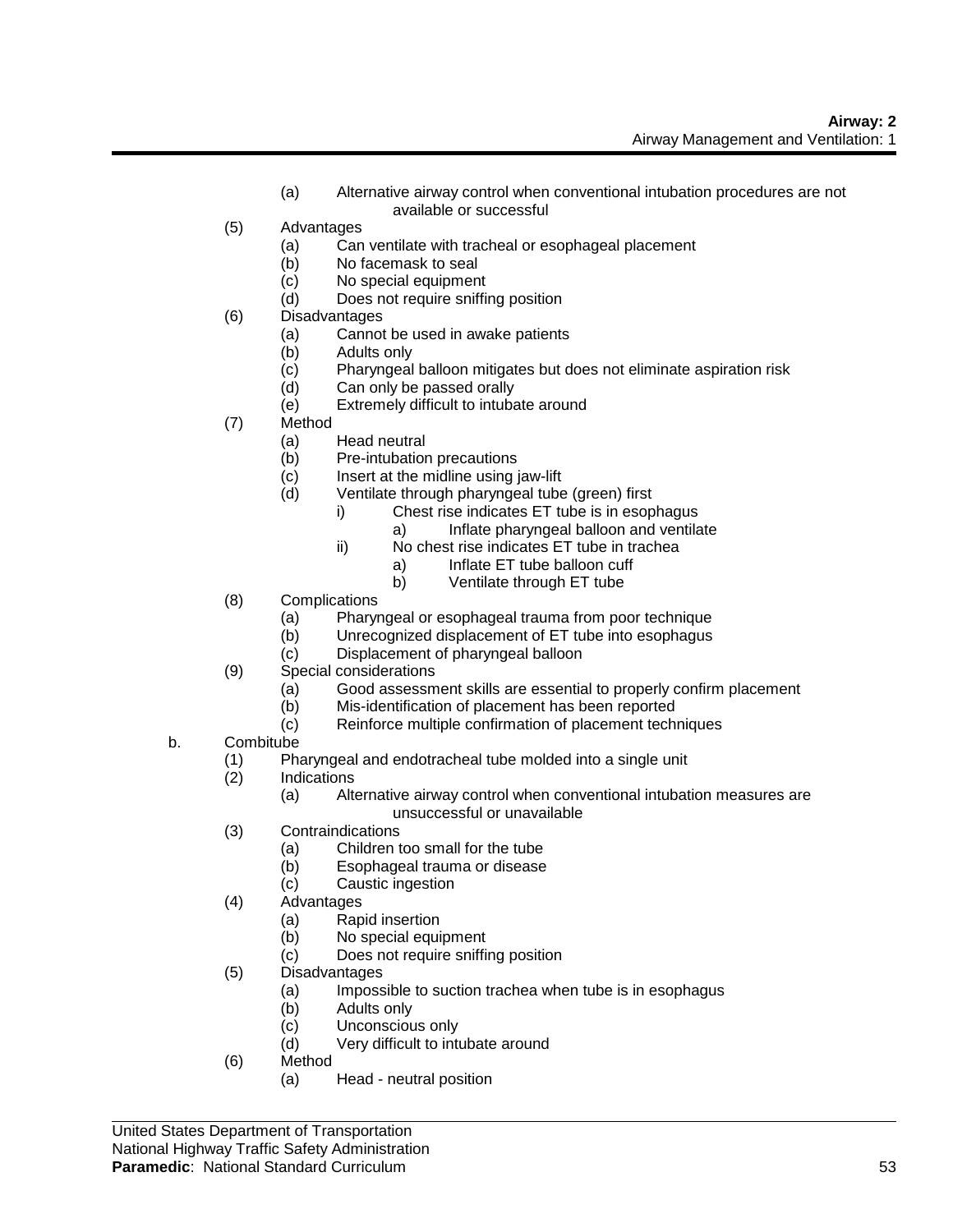- (b) Pre-intubation precautions
- (c) Insert with jaw-lift at midline
- (d) Inflate pharyngeal cuff with 100 ccs of air
- (e) Inflate distal cuff with 10-15 ccs of air
- (f) Ventilate through longest tube first (pharyngeal)
	- i) Chest rise indicates esophageal placement of distal tip
	- ii) No chest rise indicates tracheal placement, switch ports and ventilate
- (7) Special considerations
	- (a) Good assessment skills are essential to confirm proper placement
	- (b) Mis-identification of placement has been reported
	- (c) Reinforce multiple confirmation techniques
- XIX. Pharmacological adjuncts to airway management and ventilation
- 1. Sedation in emergency intubation
	- a. Sedatives are used in airway management to
		- (1) Reduce anxiety
		- (2) Induce amnesia
		- (3) Decrease the gag reflex
	- b. Indications
		- (1) Combative patients
		- (2) Patients who require aggressive airway management but who are too conscious to tolerate intubation
		- (3) Agitated patients
	- c. Contraindications
		- (1) Known sensitivity to the medications
	- d. Advantages
		- (1) Decreases anxiety
		- (2) Induces amnesia
	- e. Disadvantages
		- (1) Respiratory depression
		- (2) Vomiting/ aspiration
	- f. Pharmacology
		- (1) Decreases anxiety
		- (2) Increases patient compliance<br>(3) Often produces amnesia to pr
		- Often produces amnesia to procedure
		- (4) Enhances ease of intubation
		- (5) Types of medications used
			- (a) Haloperidol
			- (b) Barbiturates
			- (c) Benzodiazepines
			- (d) Etomidate
			- (e) Narcotics
			- (f) Ketamine
	- g. Complications
		- (1) Airway compromise
		- (2) Regurgitation/ aspiration
		- (3) Loss of protective reflexes
		- (4) Sedating patient with tenuous airway may completely collapse what airway they have
	- h. Method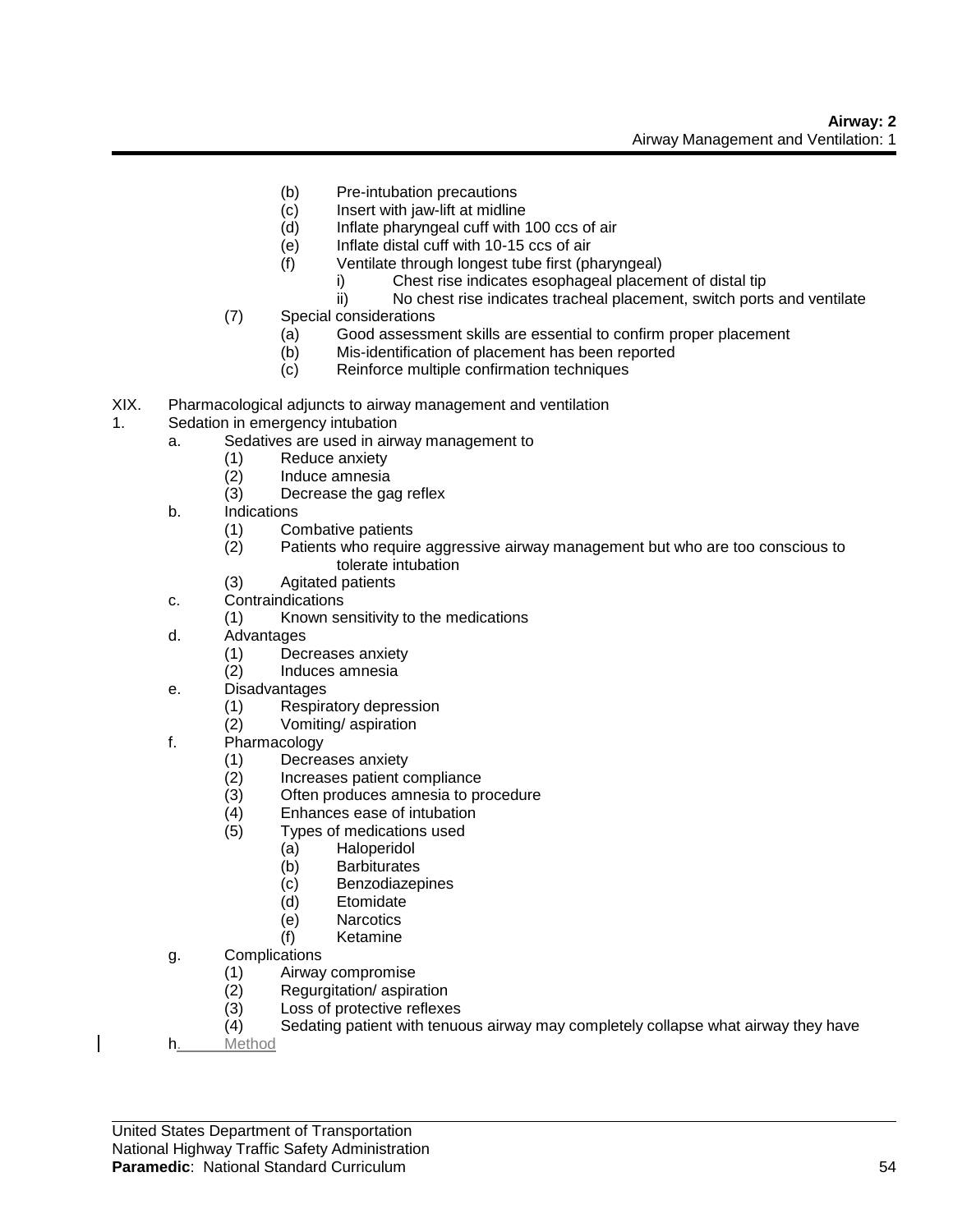- 2. Neuromuscular blockade in emergency intubation
	- a. The use of neuromuscular blocking agents to induce skeletal muscle paralysis
	- b. The patient is much easier to intubate once paralyzed
	- c. Indications
		- (1) Combative patients who need to be intubated
	- d. Contraindications
		- (1) Absolute
			- (a) Inability to ventilate once paralyzed
			- (2) Relative
				- (a) Patients who will be difficult to ventilate (i.e. facial hair, etc)
				- (b) Patients who will be difficult to intubate (short necks, etc.)
	- e. Advantages
		- (1) Enables the paramedic to intubate some patients who need aggressive airway
			- management (i.e. head injury, etc.) but may be otherwise uncooperative
	- f. Disadvantages
		- (1) Paralysis of the diaphragm/ apnea
		- (2) Inability of the patient to protect their own airway
	- g. Pharmacology
		- (1) Skeletal muscles contract in response to nerve stimulus
		- (2) Junction of muscle and nerve fiber is neuromuscular junction
		- (3) Acetylcholine (ACH) allows nerve impulse to cross neuromuscular junction<br>(4) Uneuromuscular blockade relaxes muscle by impeding the action of ACH
		- Neuromuscular blockade relaxes muscle by impeding the action of ACH
		- (5) Does not provide sedation
		- (6) Types
			- (a) Depolarizing agents
				- i) Substitute themselves into neuromuscular junction
				- ii) May cause fasciculations (uncontrollable muscle twitching)
				- iii) Examples
					- a) Succinylcholine
						- b) Rapid onset/ short duration (90 seconds/ 5-10 minutes)
						- c) Use with caution in burns, crush, blunt trauma
							- (hyperkalemia)
			- (b) Non-depolarizing agents
				- i) Block uptake of ACH into junction<br>ii) Do not cause fasciculations
				- Do not cause fasciculations
				- iii) Examples
					- a) Vecuronium
						- b) Rapid onset 2 minutes
						- c) Short duration 45 minutes
					- d) Pancuronium
						- e) Rapid onset 3-5 minutes
						- f) Longer duration 1 hour
	- h. Complications
		- (1) Inability to intubate
		- (2) Inability to ventilate
		- (3) Vomiting
		- (4) Airway compromise
	- Method for rapid sequence intubation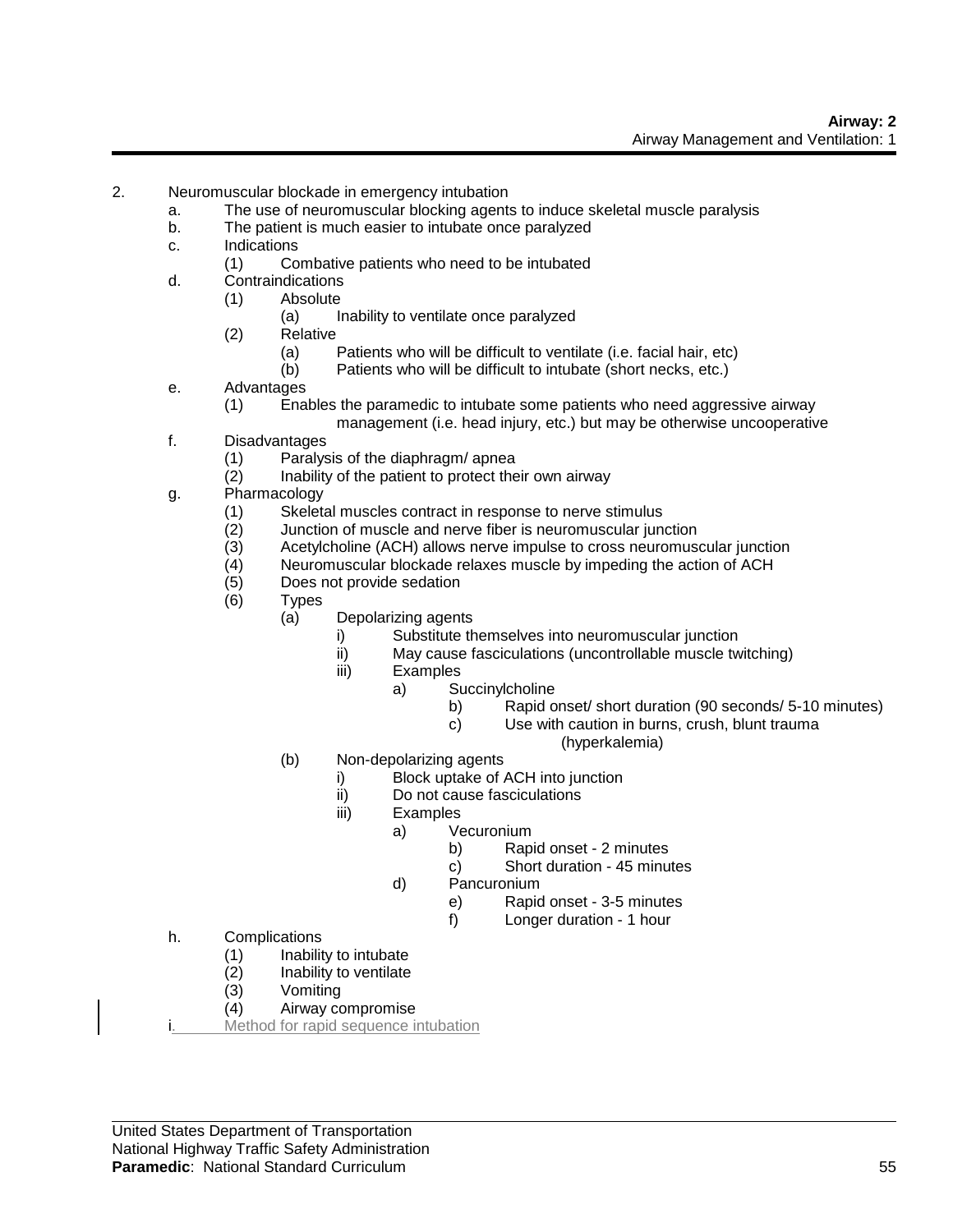- XX. Translaryngeal cannula ventilation
- 1. High volume/ high pressure ventilation of lungs through cannulation of trachea below the glottis
	- a. Oxygen delivery differs from other methods
	- b. Delivers a large volume of  $O_2$  through a small port c. Delivers a very high pressure to the lungs compare
	- Delivers a very high pressure to the lungs compared to other methods (50 psi versus less than 1 psi through a regulator)
- 2. Indications
	- a. Apnea
	- b. Delayed or inability to ventilate the patient by other means
- 3. Contraindications
	- a. Total airway obstruction (both inspiratory and expiratory)
	- b. Equipment not immediately available
- 4. Advantages
	- a. Rapidly performed
	- b. Provides adequate ventilation when performed properly
	- c. Does not manipulate the cervical spine
	- d. Does not interfere with subsequent attempts to intubate
- 5. Disadvantages
	- a. Requires jet ventilator
	- b. Expends high volumes of oxygen more rapidly
	- c. May not protect against aspiration
- 6. Equipment
	- a. Large bore IV catheter (14-16 gauge)
	- b. 10 cc syringe
	- c. 3 ccs of water or saline (optional)
	- d. Oxygen source (50 psi)
	- e. Jet ventilator
- 7. Method
	- a. Prepare equipment
	- b. Identify cricothyroid membrane
	- c. Insert needle with syringe midline through cricothyroid membrane at a slight angle towards sternum
	- d. Withdraw on syringe plunger until air is freely withdrawn (bubbles if fluid is in syringe)
	- e. Advance additional 1 cm
	- f. Hold needle steady, advance catheter to hub
	- g. Attach jet ventilator
	- h. Ventilate once per five seconds
		- (1) Exhalation is passive through the glottis
- 8. Complications
	- a. Bleeding
		- (1) From improper catheter placement
	- b. Subcutaneous emphysema
		- (1) From excessive air leak around catheter site or undetected laryngeal trauma
	- c. Airway obstruction
		- (1) Result of excessive bleeding or subcutaneous air which compresses trachea
	- d. Barotrauma
		- (1) Resulting from overinflation
	- e. Hypoventilation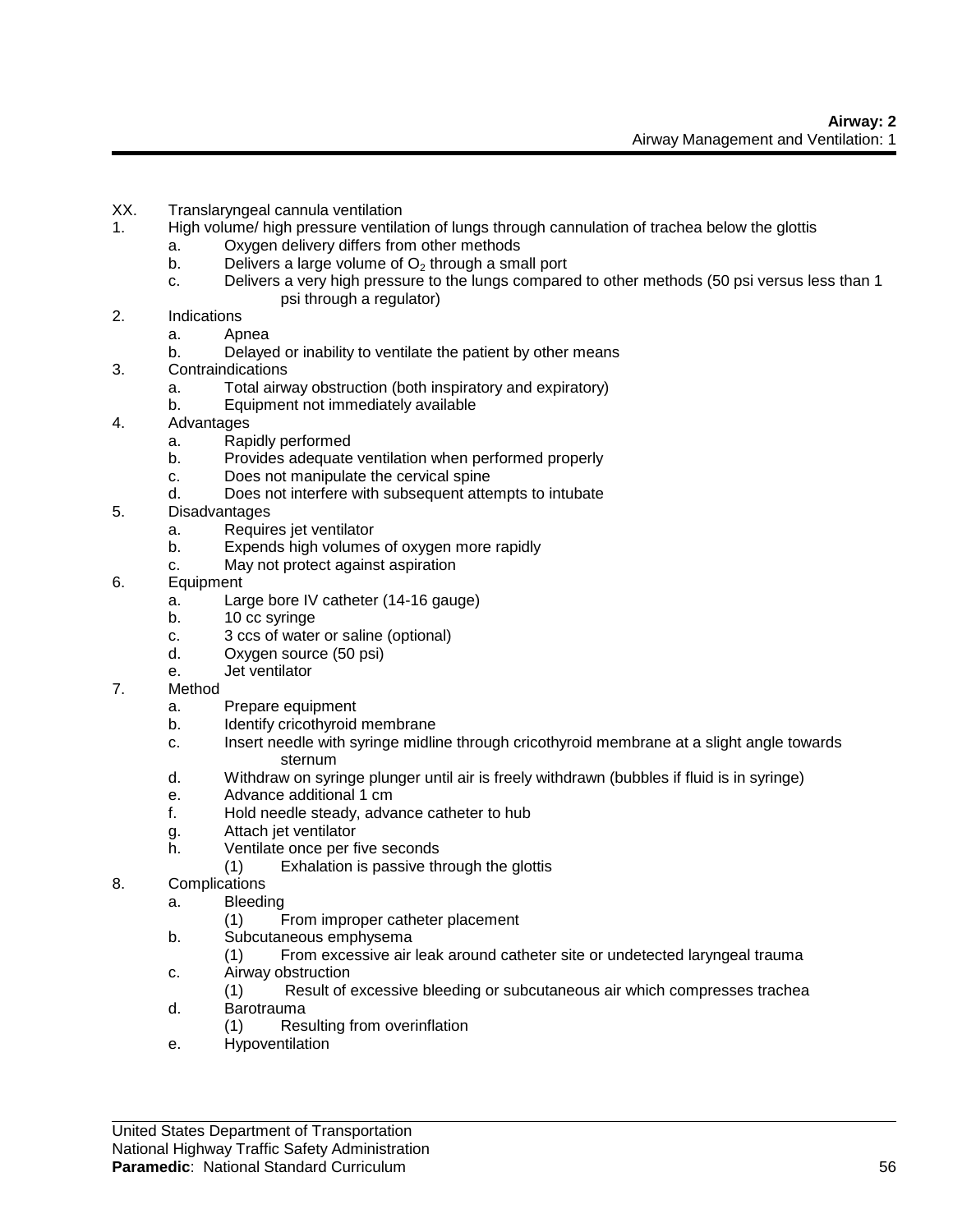- XXI. Cricothyrotomy
- 1. Surgical access to the airway through the cricothyroid membrane
- 2. Indications
	- a. Total upper airway obstruction (epiglotitis, acute anaphylaxis, respiratory tract burns, etc.)
	- b. Massive facial trauma
	- c. Delayed or inability to intubate or ventilate the patient by other means
	- d. Contraindication to intubation
	- e. Posterior laceration of the tongue
	- f. Inability to open the mouth
- 3. Contraindications
	- a. Inability to identify anatomical landmarks
	- b. Crush injury to the larynx
	- c. Tracheal transection
	- d. Underlying anatomical abnormality (trauma, tumor, subglottic stenosis, etc.)
- 4. Advantages
	- a. Rapidly performed
	- b. Much faster and technically easier than tracheostomy
	- c. Does not manipulate the cervical spine
- 5. Disadvantages
	- a. Difficult to perform in children
	- b. Difficult to perform on patients with short, muscular, or fat necks
- 6. Equipment
	- a. Endotracheal or tracheostomy tube
	- b. Scalpel
	- c. Curved hemostats
	- d. Suction apparatus
- 7. Method
- 8. Complications
	- a. Incorrect tube placement/ false passage
	- b. Thyroid gland damage
	- c. Severe bleeding
	- d. Subcutaneous emphysema
	- e. Laryngeal nerve damage
- XXII. Special patient considerations
- 1. Patients with larngectomies (stomas)
	- a. Mucous plug
		- (1) Laryngeotomies possess less efficient cough
		- (2) Mucous commonly obstructs tubes
		- (3) Tube may be removed/ cleaned and replaced
	- b. Stenosis
		- (1) Stoma spontaneously narrows
			- (a) Potentially life-threatening
			- (b) Soft tissue swelling decreases stoma diameter
		- (2) Trach tube is difficult or impossible to replace
		- (3) ET tube must be placed before total obstruction
	- c. Suctioning
		- (1) Must be done with extreme caution if laryngeal edema is suspended
		- (2) Procedure
			- (a) Preoxygenate
			- (b) Inject 3 cc sterile saline down trachea